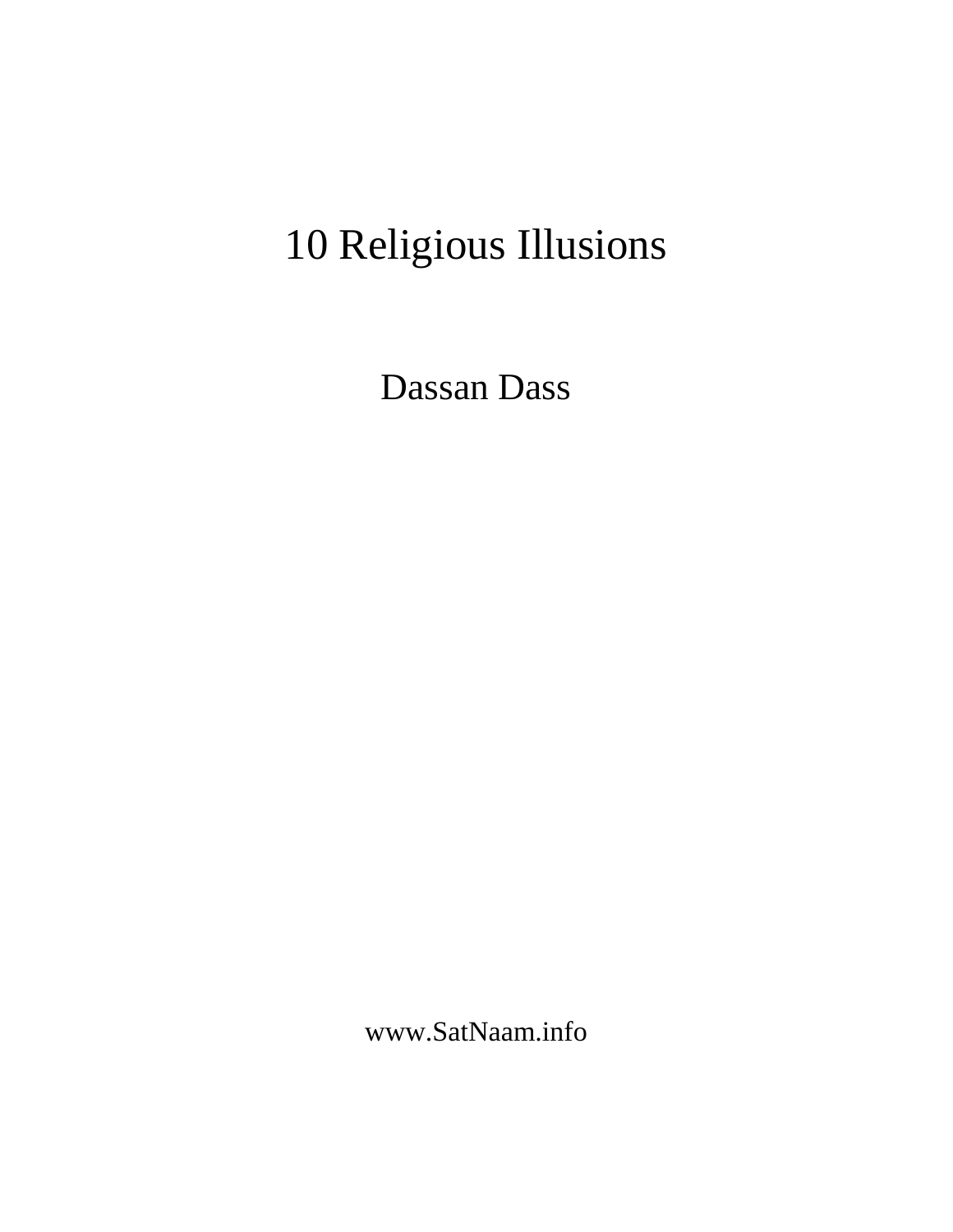#### **10 Religious Illusions**

Copyright © 2012 by [www.SatNaam.info](http://www.satnaam.info/)

First Edition December 2012

*All rights reserved. However, do feel free to use any part of this book for inspiring others just mention where you got the information from i.e. Dassan Dass. You can also help distribute the books by purchasing them online from the website. This is a not-for- profit Seva project done on a volunteer basis – so feel free to join in.*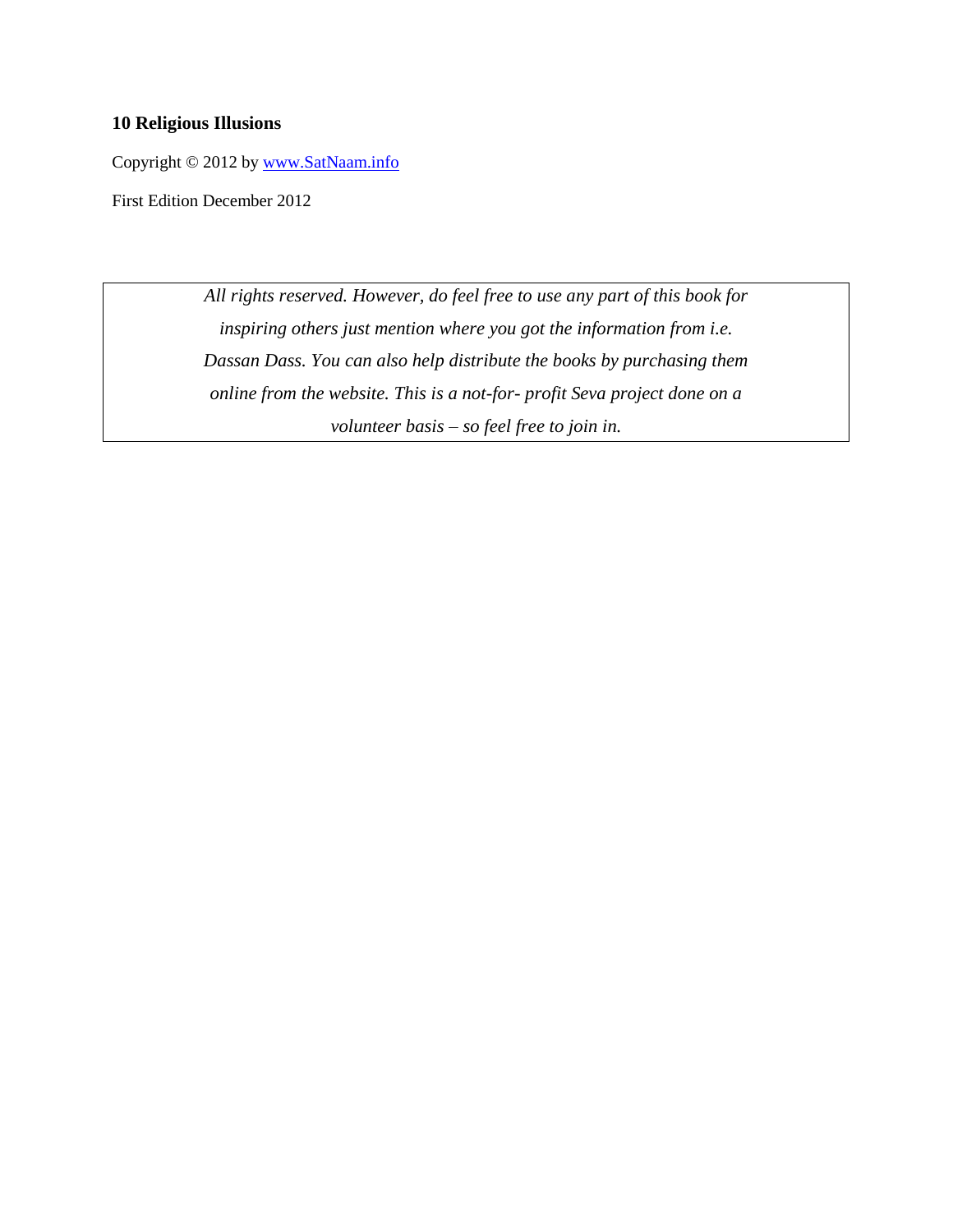#### **CONTENTS**

| 4. Just Reading And Listening To Guru's Word Wisdom Is Enough  16                               |  |
|-------------------------------------------------------------------------------------------------|--|
|                                                                                                 |  |
|                                                                                                 |  |
| 7. Sikh Initiation Makes a Person Complete Purified Being (Khalsa) 26                           |  |
| 8. Sikh Initiation Makes You Amritdhari (baptized-Holder of Ambrosial nectar) 30                |  |
|                                                                                                 |  |
|                                                                                                 |  |
|                                                                                                 |  |
|                                                                                                 |  |
|                                                                                                 |  |
|                                                                                                 |  |
|                                                                                                 |  |
| 7. Divine Knowledge Eye ("Gyan Nettar")- Third Eye ("Trikuti") and Tenth Door ("Dassam Duar")39 |  |
|                                                                                                 |  |
|                                                                                                 |  |
|                                                                                                 |  |
|                                                                                                 |  |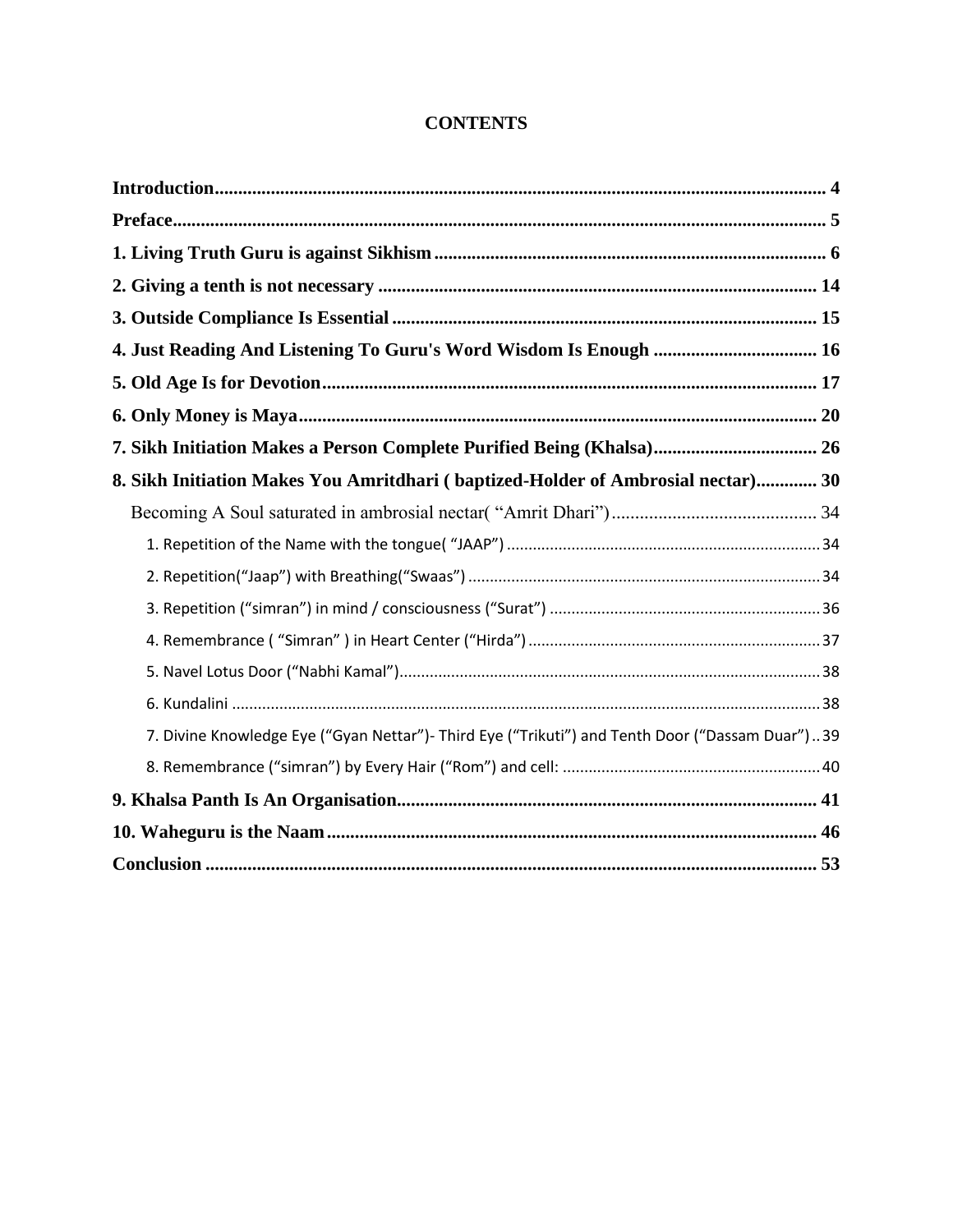#### <span id="page-3-0"></span>**Introduction**

#### THE ROAD BLOCKS TO SPIRITUAL PROGRESS.

With the grace of graceful Lord who is Unreachable, Unfathomable, Endless, Without any boundaries, great, great, dear lovable, beyond universal limits, Supreme Transcendental Lord Of All Lords ("Gur Parsaad of Agam Agochar Anant Beyant Dhan Dhan Paar Braham Parmesar ") and Great, great ,dear ,lovable Guru, (" Dhan Dhan Guru ")let us pray to them with folded hands and with countless prostrations at their sweet lovable pure feet ("Kottan Kot Dandaut") and countless thanks ("Shukrana") at their sweet dear lovable feet ("Shree Charans ")to give us the true divine wisdom(" SAT BUDHI") to understand various illusions and delusions that we face in our day to-day's life and which form a major source of road blocks in the way of our spiritual progress by **Guru's Blessing-Truth Guru's Wisdom Will Destroy All Delusions And Doubts** ("*Gur Parsaad Bharam Kaa Naas")*

This is necessary to concentrate on this subject and bring this divine knowledge in to our daily practice and convert it to divine wisdom by practicing it in our daily life and earning it physically by making it an integral part of our daily life. As long as we are in any kind of illusions and delusions we will never be able to make a progress in our spiritual life, as long as we are in any kind of dilemma we will not be able to make a progress on the path to the God's Truth Court ("SachKhand"), reaching the Ultimate, reaching the Salvation stage, becoming a Forever Bride-Soul ("Sada-Suhagan"), becoming a Saint heart ("Sant Hirdya") is impossible as long as there is any kind of a dilemma, duality "(Dubidha") or illusions about religion in our mind ("Dharam ke Bharam").

There are many religious illusions ("Dharam Key Bharams") that have gripped the masses and taken them away from the real meaning of the mandatory divine laws as very clearly and distinctly defined in the Guru's word-wisdom ("Gurbani"). These illusions are responsible for the spiritual downfall of the masses all over the world. Let us give a serious look at these illusions and try to understand them with an open mind.

Stubborn mind leads to fanaticism, hatred, anger, pain and sufferings and an open mind leads to understanding and ultimate peace. An open mind will lead to an openness of the mind and heart ("Hirdya") and eventually will make it a unlimited ("Beyant") love filled Heart ("Hirdya") and will make it a home for the unlimited. Having an open mind is of paramount importance in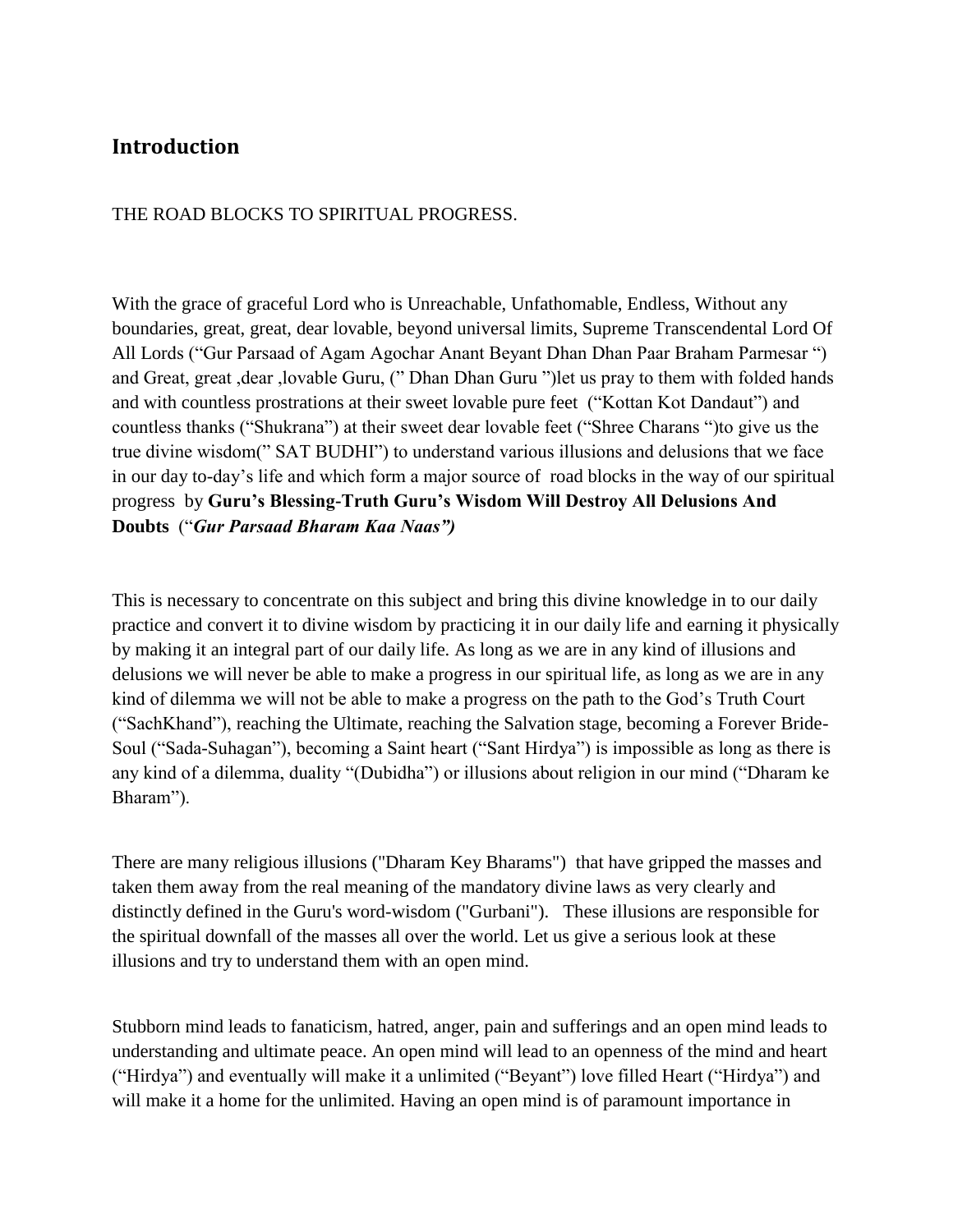understanding these illusions, an open mind will open all your sensory channels and will help you in breaking the status quo to open up the channels of the religious and spiritual freedom, for that matter an open mind without any restrictions or ties to any man made sect of the society or the man made rules of the society will be able to understand these illusions in their right perspective, which will help in making your daily life and practice of religion and Guru's wisdom ("Gurbani") much more easier and rewarding.

An open mind, an innocent mind, a receptive mind, a mind with the urge and thirst to learn the eternal truth and absorb it by practicing it in daily life will succeed for sure in his pursuit to spiritual development and the spiritual progress for sure will bring in humbleness, forgiveness, kindness, devotion, love, honesty, integrity, character, sweetness, prosperity and success in all spheres of life. Such as openness of mind leads to freeness and freshness in thinking, which has lead to all the unbelievable technological innovations and made our life so easy in the modern day world of science and technology, similarly openness of mind leads to unbelievable spiritual progress and achievements. So with an open mind and with all the channels of brain open let us look at some of these serious illusions.

## <span id="page-4-0"></span>**Preface**

One God Named *Truth* who is realized by the grace of the Truth Guru ("Ik Oankaar Satnaam Satgur Parsaad")

Dear, great, great, lovable, always love filled supreme Guru ("Gur")-Guru-Truth Guru-Holy Guru's divine blessed congregation-True Congregation –Divine Love filled Guru's Divine Word Wisdom ("Dhan Dhan Gur-Guru-Satgur-Gursangat-Sat Sangat-Gurbani")

Please accept our countless prostrations at your divine lotus feet ("Kottan Kot Dandaut Parvaan Karna Ji").

We have put together this booklet to talk about the delusions & illusions of religion ("Dharam") Ke Bharam") – the elements of the Sikh religion that generate ("Dubidha") doubts and confusion in the minds of the Sikh masses and create major roadblocks in their spiritual progress.

Thanks for letting us do this divine Service ("Seva") and thanks to all those who serve the Truth. God bless you all with higher realms of the eternal truth and make you all Forever God's Forever Bride souls ("Sada Suhagans").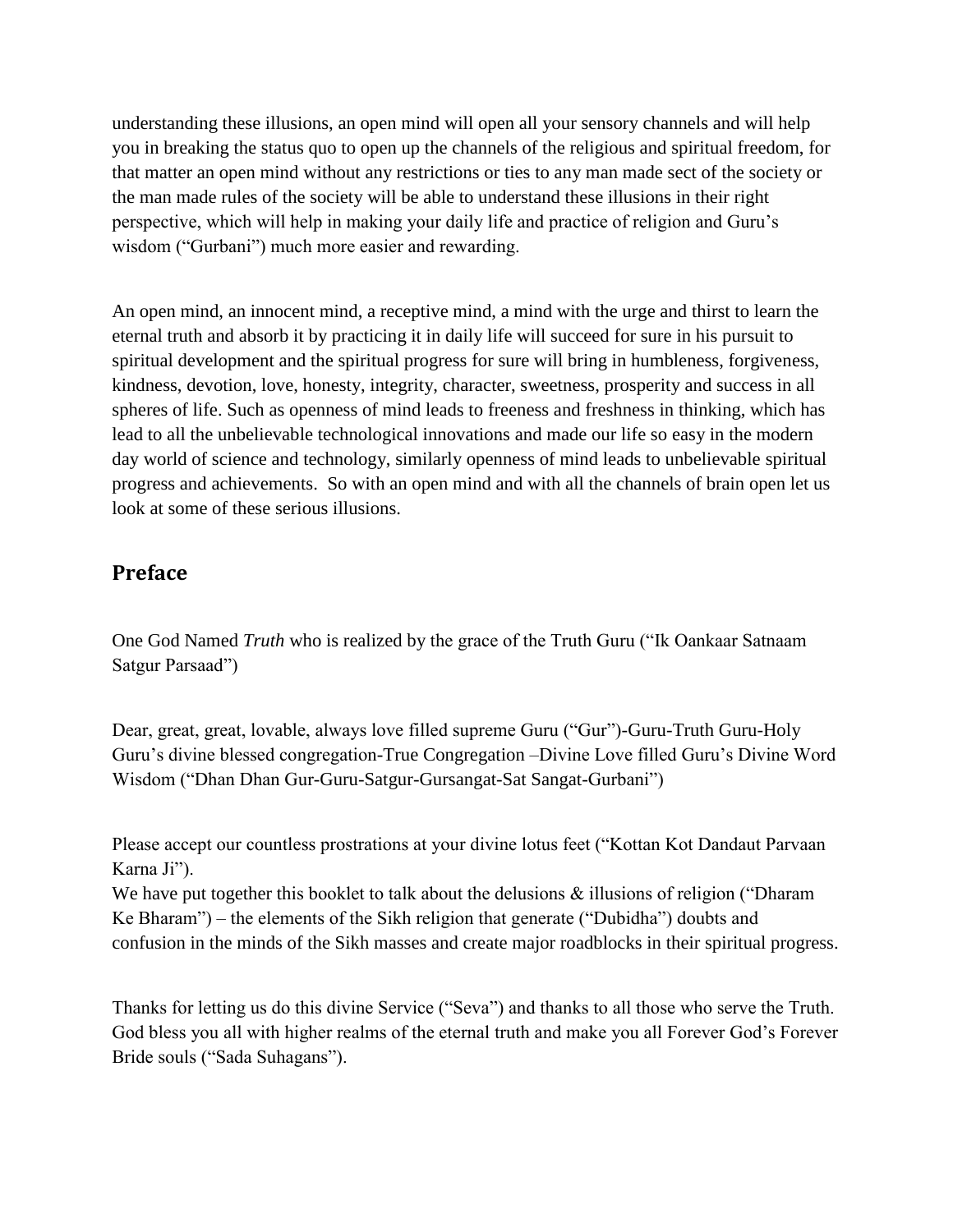#### <span id="page-5-0"></span>**1. Living Truth Guru is against Sikhism**

Editors Note - some definitions:- 1) Complete Purified Soul Being:- "Khalsa"

2) Complete Knower Of Universal Wisdom: - "Brahm Gyani"

3) True Good Being:- "Sadh"

The biggest and the foremost damaging illusion that has gripped the minds of the masses due to false preaching practices is that there is nothing known as a living Truth Guru ("Satguru ") (most commonly called a living human Guru) that exists and such an entity is strictly prohibited to be recognized and followed by the masses.

This issue takes even more serious face in light of the true divine meaning of the religious preaching, the basis of which should be the Eternal Truth only as presented in the Guru's word ("Gurbani") by the great, great, dear, lovable, Truth Gurus ("Guru Sahibans"), Saints ("Sants") and True devotees ("Bhagats") and not following any man made rules. This is a complex issue to be understood in its right perspective in light of the Guru's word wisdom ("GurBani"). Guru's word ("Gurbani") very clearly says:

**One Who Knows True Being, Truth Guru Is His Name**

*("Sat Purakh Jin Janyea Satgur Tis Kaa Nao;")*

#### **One Who's Heart is Filled With God's Name, Is the Truth Guru.**

*("So Satgur jis ridhey har nao;")*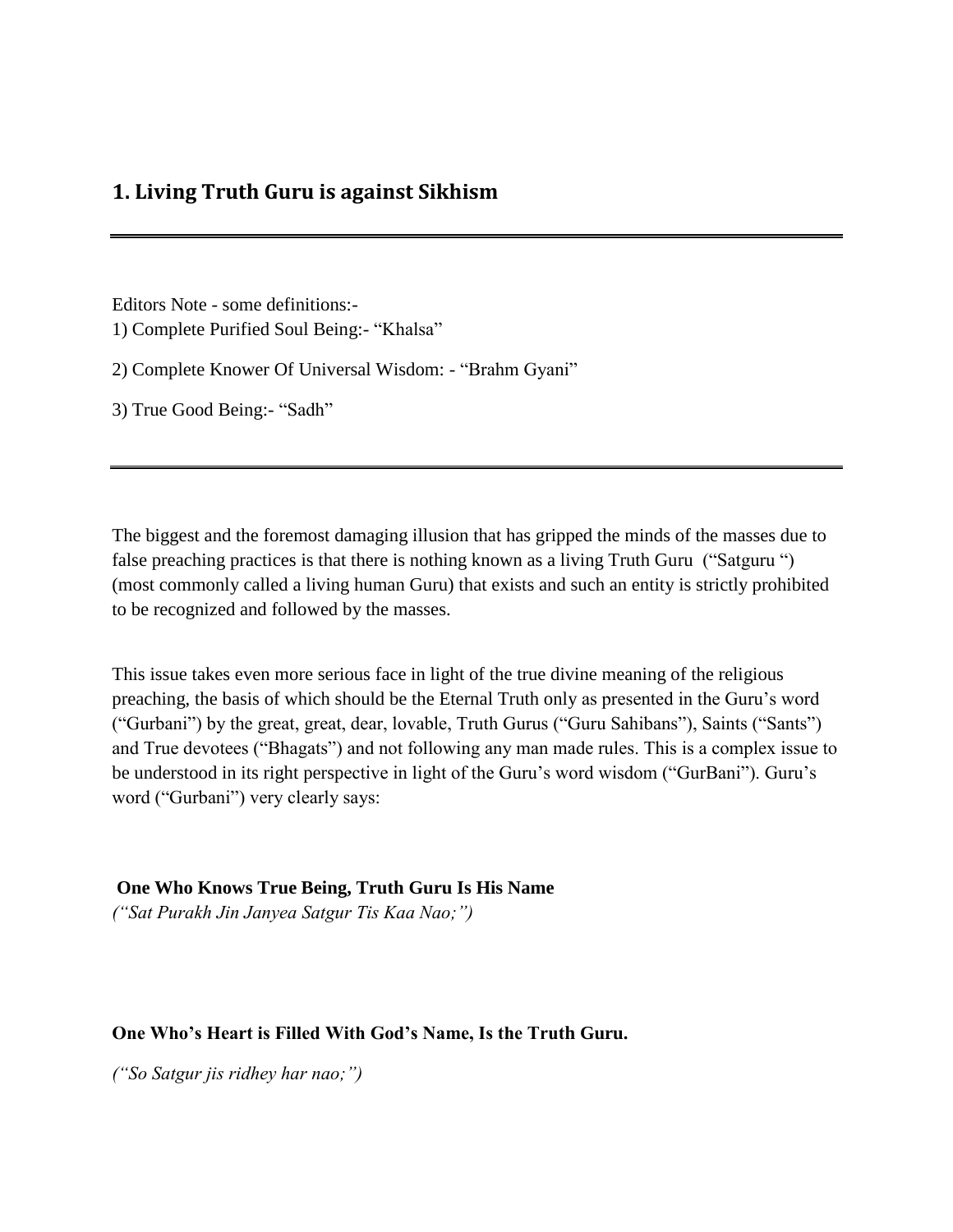This command (" Hukum") of eternal, dear, love filled Lord Of All Lords, Timeless Lord ("Akal Purakh") as presented in the Guru's word ("Gurbani") very clearly tells us the definition of a Truth Guru ("Satguru"). In addition to this there are hundreds of stanzas in Guru's wordwisdom ("Gurbani") which sing the glory ("mahima") of Truth Guru ("Satguru"), yet the false preaching by majority of the preachers completely ignores this command ("Hukum") of eternal, dear, love filled, Lord Of All Lords, Timeless Lord ("Akal Purakh") given to us through the timeless, eternal, lovefilled, Words Of Timeless Lord Of All Lords ("Dhur Ki Bani").

This kind of a false preaching amounts to dishonoring the words of the Truth Guru, Masters of Master ("Guru Sahibans") and Timeless Lord of all Lords ("Akal Purakh") and is a serious crime in God's truth court ("Dargah"). There is a gross misunderstanding concerning the true meaning of a truth guru. People think that the physical body of a person is a Guru (living human), where as the essence of the eternal truth is that the Complete Divine Light ("Puran Jyot Parkash") is the Truth ("Sat") portion of the person, which is the Guru part. The Existing divine light ("Pargateyo Jyot") part of the person is the truth ("Sat") and that truth ("Sat") is the Guru. So in a most easy way to understand is that the truth ("Sat") is the Guru and not the physical body of the person is the Guru. The body is not the Guru but the supreme, divine, love filled truthful light ("Para Jyot") enlightened in the physical body is the Guru.

Body ("Deh") or the physical body of a person comprises of five elements: air, water, earth, sky and fire. And these five non-compatible elements are held together in the form of a physical body by the true command ("Hukum") of timeless, eternal, love filled, dear, near, always near, without fear, Truth Lord ("Akal Purakh"), the life element, which is the divine light-divine power ("Jyot").

This command (" Hukum") of eternal, dear, love filled Lord Of All Lords, Timeless Lord ("Akal Purakh") as presented in the Guru's word ("Gurbani") very clearly tells us the definition of a Truth Guru ("Satguru"). In addition to this there are hundreds of stanzas in Guru's wordwisdom ("Gurbani") which sing the glory ("mahima") of Truth Guru ("Satguru"), yet the false preaching by majority of the preachers completely ignores this command ("Hukum") of eternal, dear, love filled, Lord Of All Lords, Timeless Lord ("Akal Purakh") given to us through the timeless, eternal, lovefilled, Words Of Timeless Lord Of All Lords ("Dhur Ki Bani"). This kind of a false preaching amounts to dishonoring the words of the Truth Guru, Masters of Master ("Guru Sahibans") and Timeless Lord of all Lords ("Akal Purakh") and is a serious crime in God's truth court ("Dargah"). There is a gross misunderstanding concerning the true meaning of a truth guru. People think that the physical body of a person is a Guru (living human), where as the essence of the eternal truth is that the Complete Divine Light ("Puran Jyot Parkash") is the Truth ("Sat") portion of the person, which is the Guru part. The Existing divine light ("Pargateyo Jyot") part of the person is the truth ("Sat") and that truth ("Sat") is the Guru. So in a most easy way to understand is that the truth ("Sat") is the Guru and not the physical body of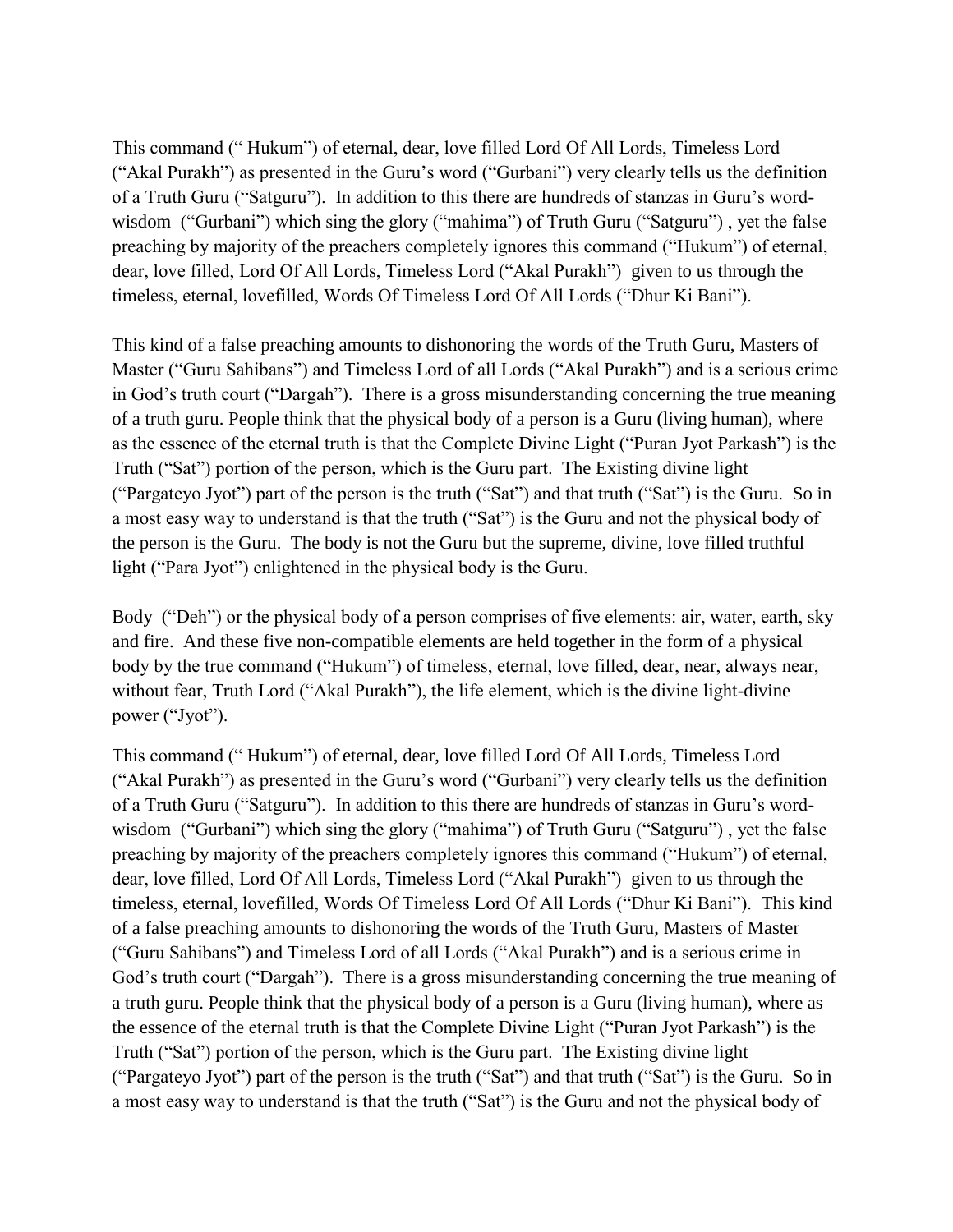the person is the Guru. The body is not the Guru but the supreme, divine, love filled truthful light ("Para Jyot") enlightened in the physical body is the Guru. Body ("Deh") or the physical body of a person comprises of five elements: air, water, earth, sky and fire. And these five noncompatible elements are held together in the form of a physical body by the true command ("Hukum") of timeless, eternal, love filled, dear, near, always near, without fear, Truth Lord ("Akal Purakh"), the life element, which is the divine light-divine power ("Jyot").

Oh, Dear Body when Truth Lord installed divine light, then you came to this world

("Hey Sareera Meryaa Har Tudh Meh Jyot Rakhee Taa Tu Jug Mey Aayeaa") So the existence of the physical body of a person is due to the divine light ("Jyot") and when this light ("Jyot") becomes supreme divine light ("Param Jyot") then a permanent connection is formed with the Formless, Without Attributes Form ("Nirgun Form") Of Timeless, Omnipresent, Lord ("Akal Purakh") and basically it merges in the Formless Without Attributes ("Nirgun Saroop"), Lord Of All Lords, Timeless Lord ("Akal Purakh"). When this divine light ("Jyot") becomes supreme divine light ("Param Jyot") this becomes, truth form ("Sat Roop") and this truth ("Sat") becomes the Guru that is why it is written as Truth Guru ("SatGuru")

When this happens due to a direct connection with the timeless, formless Lord of all Lords ("Akal Purakh") at all the times then all the physical senses ("Gyan Indrey") of a person remain undistracted by the Mammon ("Maya"). These five senses remain under the control of the supreme light ("Param Jyot") and they don't control the physical body of a person. The control goes directly under the supreme light ("param Jyot") , and all these five senses come under direct command ("hokum") of Timeless, Formless, and Lord Of All Lords ("Akal Purakh"). At this stage whatever a person speaks and does is nothing but the pure command ("Hukum") of timeless-formless-lord of all lords ("Akal Purakh").

Furthermore Guru's divine word ("Gurbani") says very clearly and distinctly that the love filledtrue-devotion ("Bhagati") cannot be done without the Truth Guru ("SatGuru"), salvation cannot be achieved without the Truth Guru ("Satguru"):

Without Truth Guru, No True-Love Filled Devotee; ("Bin Satgur Bhagat Naa Hoyee;")

Without Truth Guru, No Salvation; ("Bin Satgur Mukt Naa Paaye;")

Without Truth Guru, None found Him;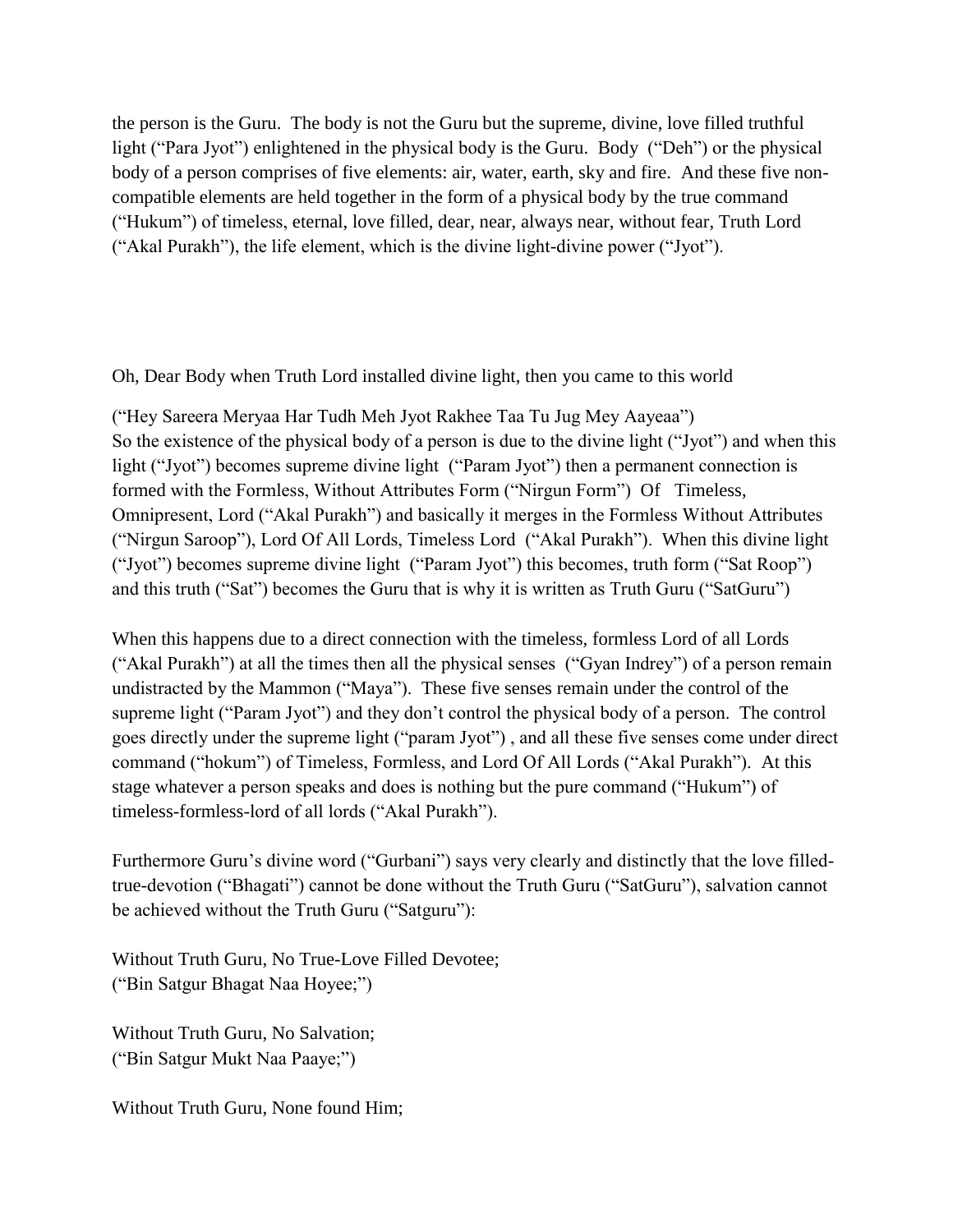("Bin Satgur Kinai Naa Paayeaa;")

Oh, Dear Truth Guru I am Nothing Without you; ("Mere Satgura Mey tudh Bin Aur Naa Koi;")

As this is the Order-command ("Hukum") from great, great, dear, love filled, beyond universal limit, Supreme Transcendental, Lord Of All Lords ("Dhan Dhan Paar Braham Parmesar") then not following this divine command ("hokum") is a serious violation – breach of a mandatory divine law ("Dargahi Kanoon").

To explain it further the True Blessing ("GurParsad") of remembrance of ambrosial-nectar-god's name ("Naam Simran") can only be obtained from a Truth-Guru ("Satguru").

God's Name, priceless jewel is with Truth-Guru; ("Naam Amolak Rattan Hai Purey Satgur Paas;")

God's Ambrosial-Nectar, Name Is Obtained From Truth Guru; ("Satgur Tey Naam Prapat Hoee;")

Truth Guru has name within; ("Satgur Vich Amrit Naam Hai;")

The real love filled, selfless, devotion ("Bandgi") starts only with the Guru's Gift ("GurParsad") of Name ("Naam") – One God Satnaam ("Ik Onkar Satnaam"). Without the grace of the Almighty nothing happens so Guru's Priceless gift ("Gurparsad") of Name ("Naam") is the essential and key element in the process of doing journey in spirituality ("Bangi") and this Name ("Naam") can only be given by a Complete, Truth Guru ("Puran SatGuru").

If there is no Truth Guru ("SatGuru") then where will you get the Guru's gift ("Gurparsad") of Name ("Naam"), devotion and service, which are three essential mandatory divine elements for reaching the salvation? Some people will go to the Five Beloved ("Panj Pyare") (These are Humans who are baptized in Sikh traditions according to belief of Sikh masses) for Blessing of God's Name (Naam Ki Daat"). But since only a Complete, Truth Guru ("Puran Satguru") can give the Blessing of Name ("Naam ki Daat"), then you only get the Sacred divine word, God's Name ("Naam"), if the "Five beloved" ("Panj Pyare") are complete, purified, God realized souls ("Puran Khalsa") and are at Supreme level ("Param Padvi") merged in Timeless-Lord of all Lords ("Akal Purakh") and are Complete, Truth Guru ("Puran Satguru"). That is why "Tenth King of all kings, Destroyer of all sins"(Tenth Truth Guru Gobind, Destroyer of sins) ("Dassam Patshah") in said: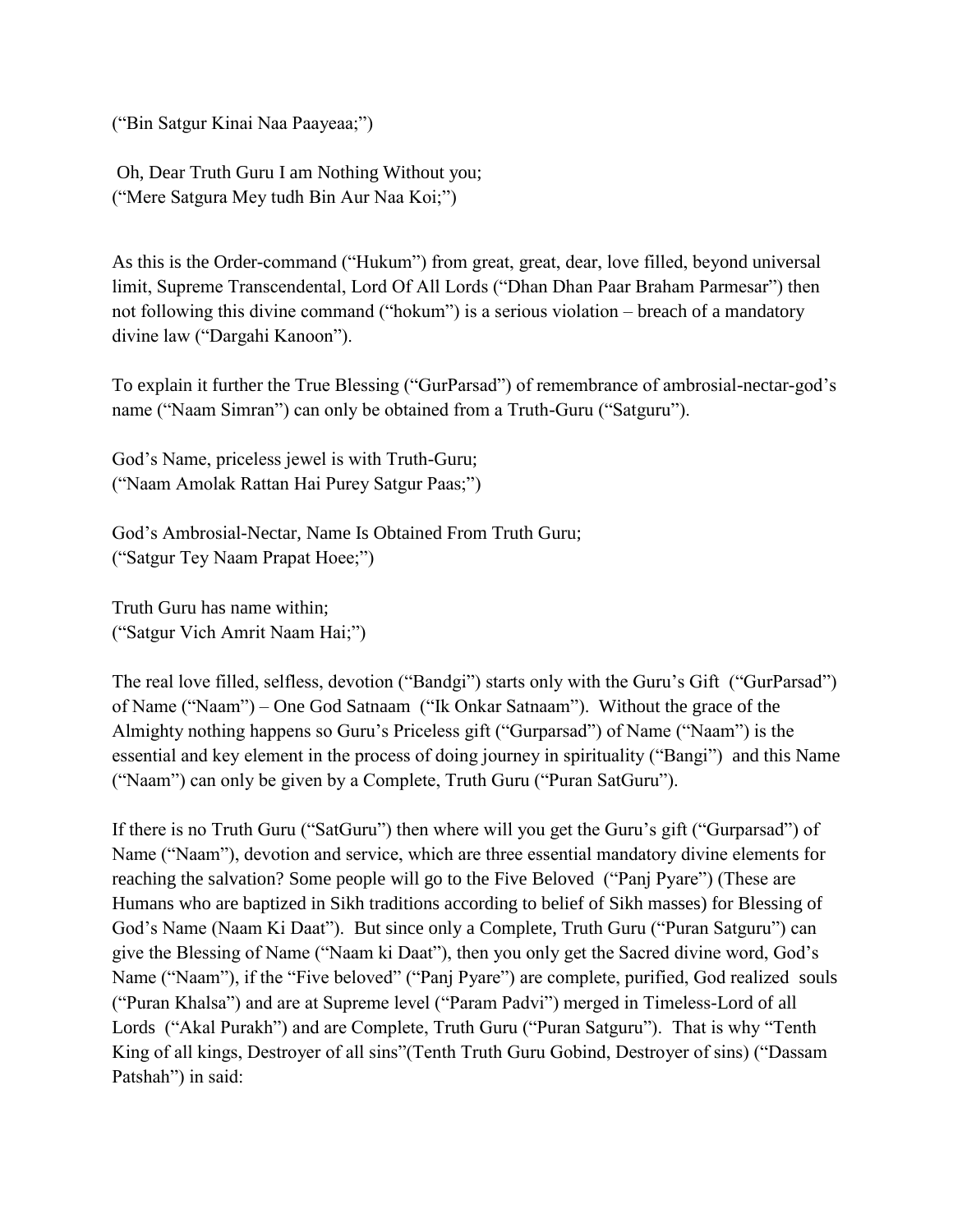Complete Purified, Soul Being is My, Truth Guru

("Khalsa Mera Satgur Pura").

If the "Five Beloved" ("Panj Pyare") are not Complete-Purified-Being ("Puran Khalsa") then it will be a serious mistake in the eye of the "Tenth, King of kings" ("Dasam Patshah ji") to call them Five Beloved ("Panj Pyara"). Only the soul who has complete, divine light ("Puran Jyot Parkash") inside the heart ("Hirda") is a Complete, Purified Soul Being . Only the person who enjoys the eternal bliss of soul ("Atam Rus") is the Complete, Purified, Soul Being ("Puran Khalsa")according to the Guru's Word ("GurBani") and "Tenth King of kings, Destroyer of all sins ("Dassam Patshah Ji") words:

In whom Complete Supreme Divine Light Ignites is the Complete Purified Soul Being, Else Incomplete Impure Being ("Puran Jyot Jagey Ghat Mey Tab Khalas, Tahi Nakhalas Janey")

One Who Knows Ambrosial Soul Nectar, Is Complete Purified Soul Being; ("Atam Rus Jeh Jaanye So Hi Khalas Dev");

Inner soul Nectar ("Atam Rus") is the highest Nectar ("Amrit') and is available to only a Complete, Purified Soul Being ("Puran Khalsa") a Complete knower of universal wisdom ("Puran BarhamGyani")

Inner Soul Nectar Is, With Complete Knower Of Universal Wisdom; ("Atum Rus Braham Gyani Cheena");

Anything less than that is not a complete, purified, soul being ("Khalsa") and doesn't qualify to be called as a "Five Beloved" ("Panj Pyara") and is not authorized to baptize (Give "Amrit") Holy congregation ("sangat") nor authorized to give ambrosial nectar , divine God's divine name ("Naam"), to the Holy congregation ("Sangat"). If the "Five Beloved" ('Panj Pyara'') is a ,complete purified soul being ("Khalsa")then it is possible to get Blessing of, God's Name ("Naam Ki Daat"), from them.

There is another argument that the Guru is only great, great, dear lovable Guru "Granth" ("Dhan Dhan Guru Granth Sahib Ji") (Holy book) and we should bow only to the great, great, dear lovable, Guru "Granth"("Dhan Dhan Guru Granth Sahib Ji") (Holy Book). Firstly, wherever there is an argument there is no communication, the argument results in a difference of opinion, argument results in no results, argument results in miscommunication and quarrel, so whenever there is a question in our mind we should turn ourselves to the Guru's word wisdom ("GurBani")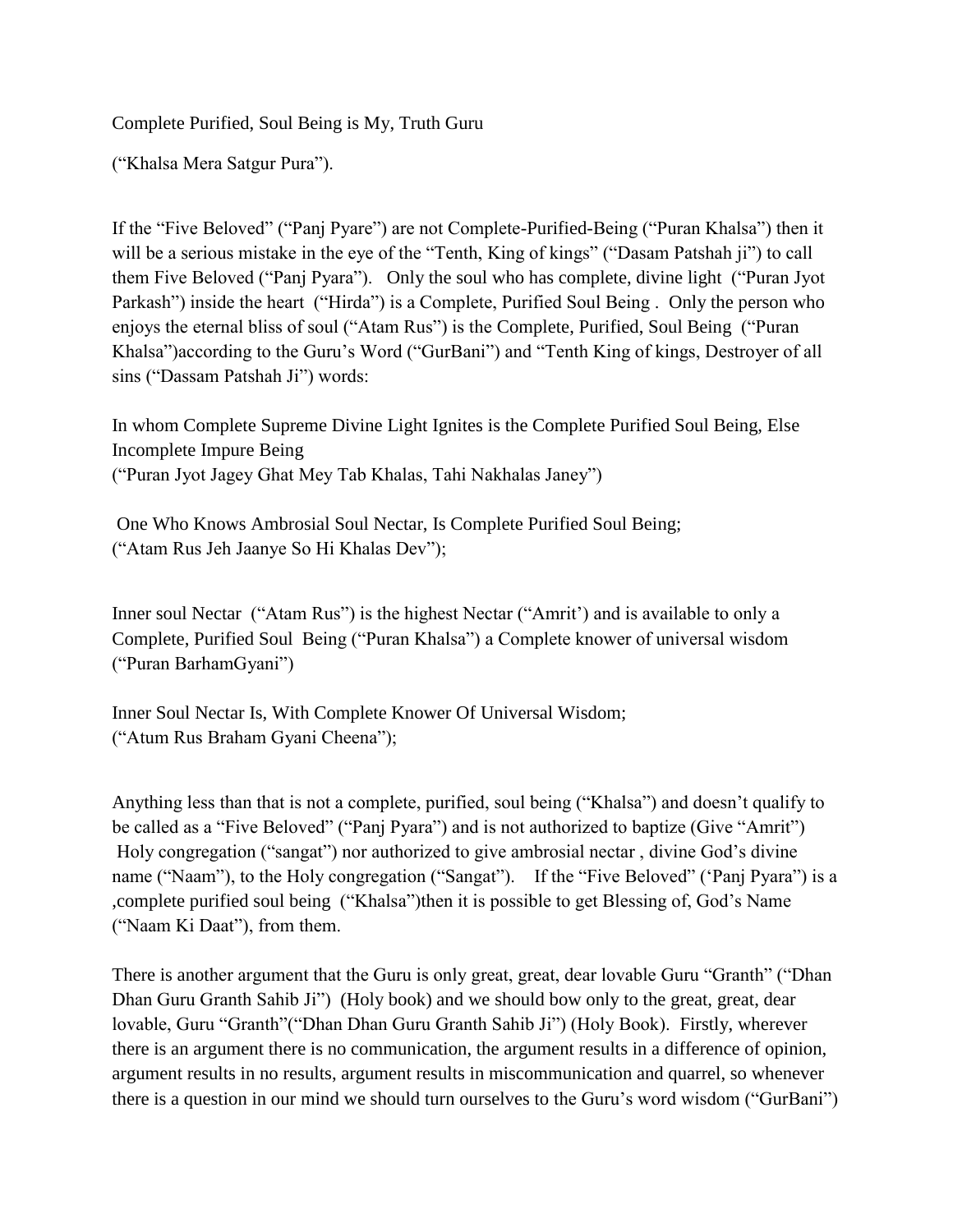and seeks an answer from the Guru's word ('GurBani'). There is no doubt that Guru's word ('GurBani') is Guru:

Word is Guru, Guru is Word, In Word All Ambrosial Nectars; ("Bani Guru Guru Hai Bani Vich Bani Amrit Sarey");

Holy Book Is Place Of God; ("Pothi Parmeshar ka Thaan")

Wondrous, wondrous, Word Is Formless; ("Vahoo, Vahoo Bani Nirankar Hai");

Guru's word ("GurBani") is the Wisdom, Knowledge form ('Gyan Swaroop') of, Formless Eternal Timeless Lord Of All Lords ("Akal Purakh"). It is the word of Timeless Lord ("Akal Purakh") Guru's Word ("GurBani")tells us to bow before a Saint ("Sant"):

Do Countless Prostrations at feet of Saint withfolded palms is a big virtue. ("Kar Sadhu Anjali Punn Wadda Hai Kar Dandaut Punn Wadda Hai");

Countless times my head is at feet of saints, countless prostrations at feet of saints; ("Santeh Charan mathaa Mero Paut Anik Baar Santeh Dandaut");

Seeing the Guru's disciple's, I live by bowing at their feet; ("Jo Jo Disey Gursikhraa Tis Niv Niv Lagoon Paaye Jeeoo");

Guru's word wisdom("GurBani") has given us the definition and role of a Truth Guru ("SatGuru") in our life. Guru's word ("GurBani") has given us the definition of a, Complete knower of universal wisdom ("Brahm Gyani'), a Saint ("Sant'), a true good being ("Sadh") in our spiritual life. It tells us that only such souls who are a Complete Saint ("Puran Sant"), a Complete knower of universal wisdom (" Puran Braham Gyani"), a Truth Guru ("SatGuru"), a True good being ("Sadh") can help us in our journey back to the Almighty, so why should we not bow to such souls who are a complete, purified soul being ("Puran Khalsa") a complete knower of universal wisdom ("Puran Braham Gyani'), a complete Saint ("Puran Sant"), a Truth Guru ("SatGuru"), a True good being ("Sadh") ?

The key to the success is in listening, accepting and doing Guru's word wisdom and not living in this illusion of not bowing before a Saint ("Sant"), a complete knower of universal wisdom ("Braham Gyani"), a true good being ("Sadh"), a Truth Guru ("Satguru") and earning the words of such an entity, taking Ambrosial nectar ("Amrit") from such an entity and marching ahead on the path to God's Truth Court ("SachKhand").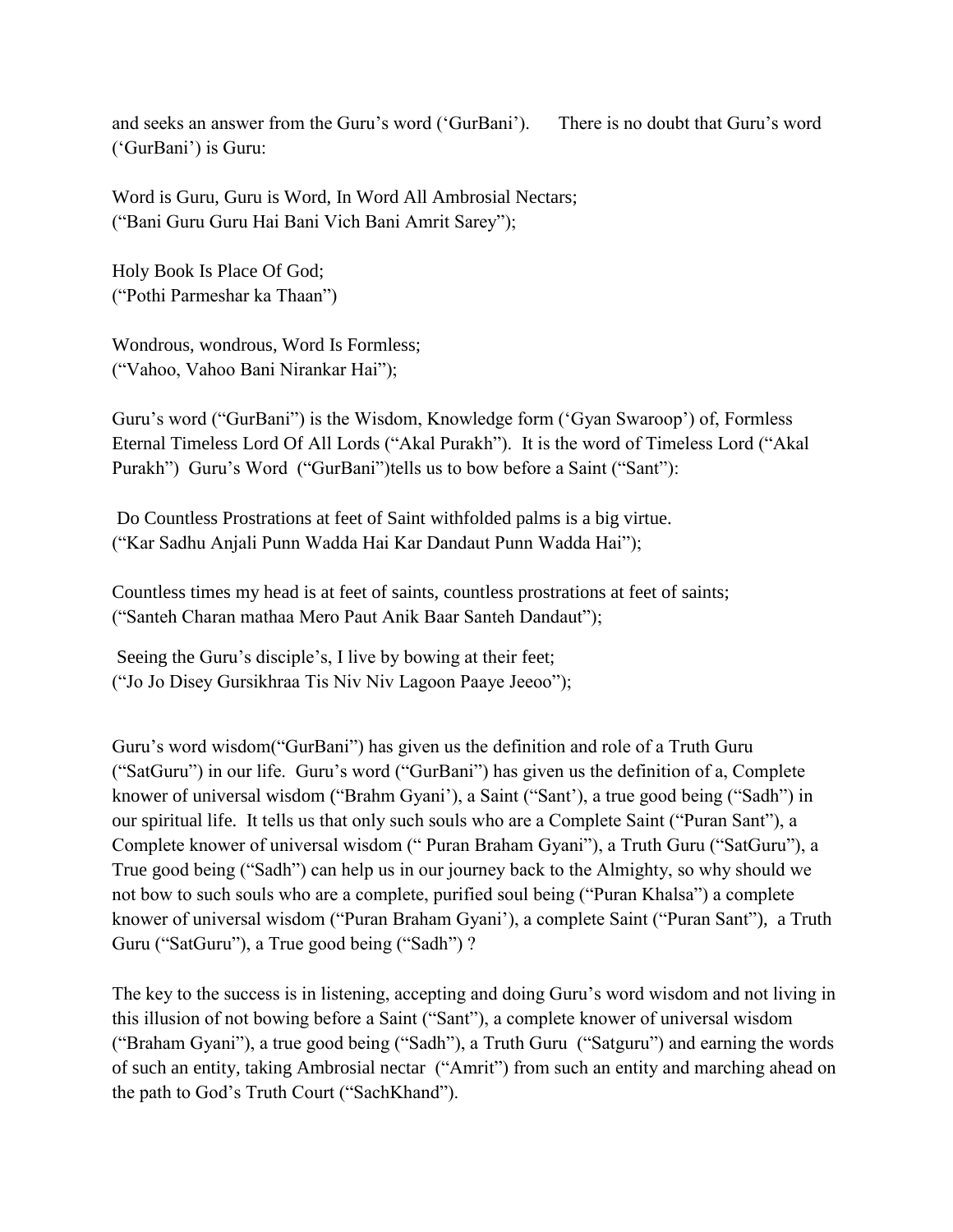Guru's word wisdom ("GurBani") tells us that there is no difference between a Saint ("Sant") and Timeless lovable Lord of Lords ("Akal Purakh"):

"Ram"(Given name to God as" Ram")& Saint both are one; ("Ram Sant Doheyn Ek Hain");

There is no difference between "Har"(Name given to God as "Har") & "Har's people;

("Har Jan Har Anter Nahin");

Both God & his devotee are one; ("Har Har Jan Doheyn Ek Hain");

There is no difference between a True Good being and Timeless lovable lord of all lords:

Oh "Nanak"(Name of First Sikh Truth Guru), there no difference between Almighty & the True good being;

("Nanak Sadh Prabh Bhed Naa Bhai;")

True Good being's praise is far more than three attributes (of world "SAT', "Tamoo"&" Rajoo") ("Sadh Ki Upma Trehu Gun Tey Door");

Glory of a True good being do not have any end; ("Sadh Ki Sobha Kaa Nahin Ant";) Always, Glory of a True Good being, have no end; ("Sadh Ki Sobha Kaa Nahin Ant"); Glory of True Good Being is always Limitless; ("Sadh Ki Sobha Sada Beyant");

"Braham Gyani " (Complete knower of universal wisdom )is a living God on earth:

"Nanak" , Complete knower of universal wisdom ("Braham gyani"),himself is supreme Lord;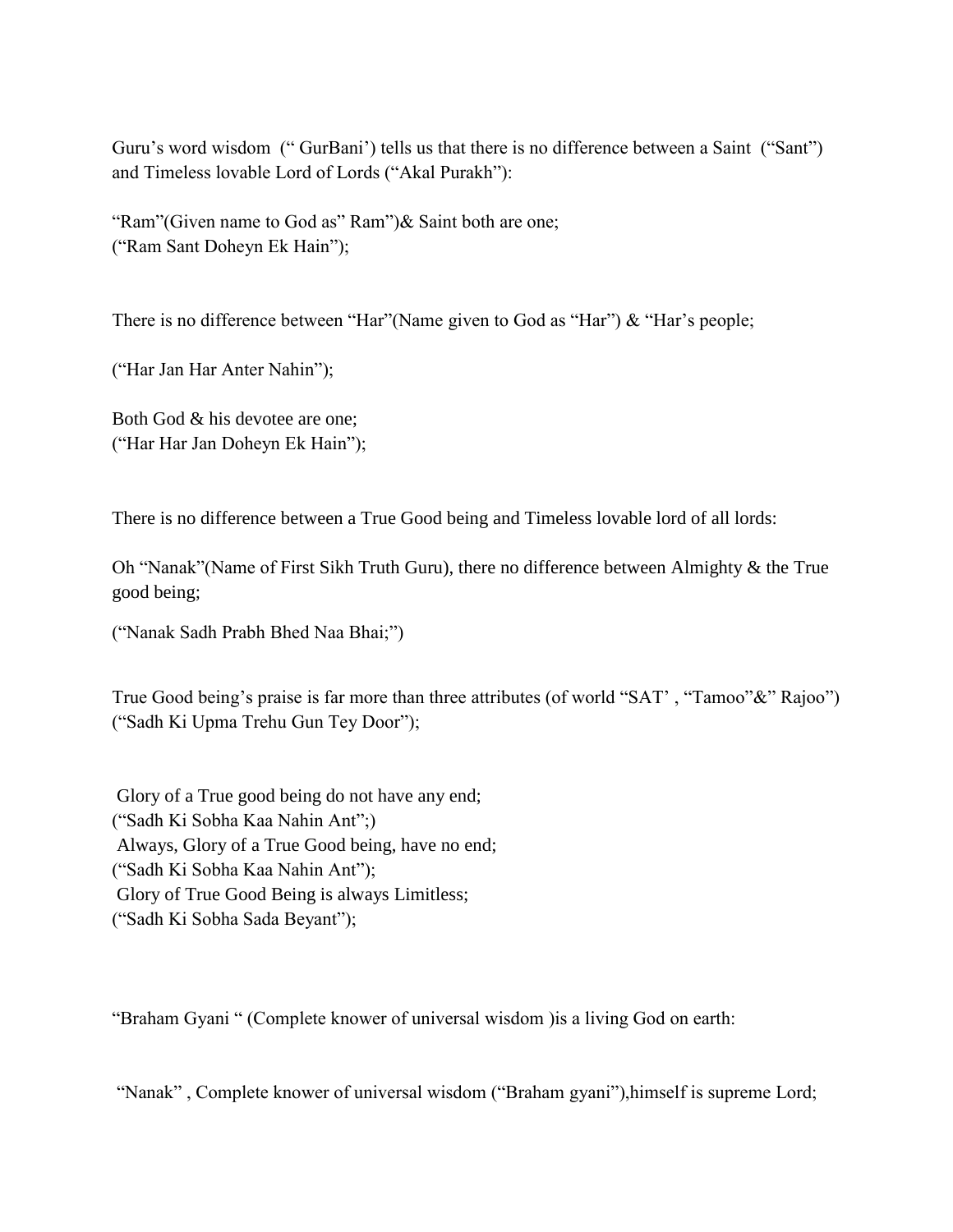("Nanak Braham Gyani Aap Parmeysur");

"Braham Gyani"(complete knower of universal wisdom) is Supreme complete writer of destiny; ("Braham Gyani Puran Purakh Vidhata");

"Braham Gyani"(Complete knower of universal wisdom), Himself is Formless; ("Braham Gyani Aap Nirankaraa");

There is no difference between a Truth Guru ("SatGuru") and Timeless Being ("Akal Purakh"):

Wondrous, wondrous Truth Guru is Formless; ("Vaho Vaho Satgur Nirankaar Hai");

"Nanak", Truth Guru is Supreme in all; ("Satgur Nanak Sabh tey Wadda");

And if this is the divine command ("Hukum") of Timeless Lord of all Lords ("Akal Purakh") written in the word of Eternity ("Dhur Ki Bani")) then is it not a very serious illusion to believe that there is nothing known as a living Truth Guru ("Satguru"), a "Braham Gyani"(complete knower of universal wisdom), a Saint ("Sant"), a True Good Being (" Sadh"), and we should not bow to such entities?

The hard fact and mandatory divine law ("Hukum") is that only a Saint ("Sant"), a True Good Being ("Sadh"), a ("Braham Gyani") complete Knower of Universal Wisdom , a Complete purified Being ("Khalsa"), a Truth Guru ("Satguru") can help us in meeting our spiritual goals and we should all believe in this and follow the Guru's word wisdom ("GurBani") with belief, commitment, faith, trust, devotion and love in order to reach the Almighty.

Another very important point worth mentioning here, is that once we have pronounced that Guru "Granth Sahib" is the Guru then we must earn its words, then we must listen to the Guru's word wisdom ("GurBani"), accept the Guru's word ("GurBani") and do as the Guru's divine word ("GurBani") tells us to do, if we don't practice Guru's word wisdom ("GurBani') then we are cheating or deceiving the Guru, which amounts to turning back to the Guru ("Bemukh"). If we don't practice the Guru's wisdom ("GurBani") then we have not accepted the Guru in the real sense, we are living in hypocrisy. If we are living and performing under the influence of mammon ("Maya") and under influence of five thieves ("Panj Doots") hopes ("Asa"), Inner Desire ("Mansa"), lust of desires ("Trishna") then these things are our Guru and not Guru's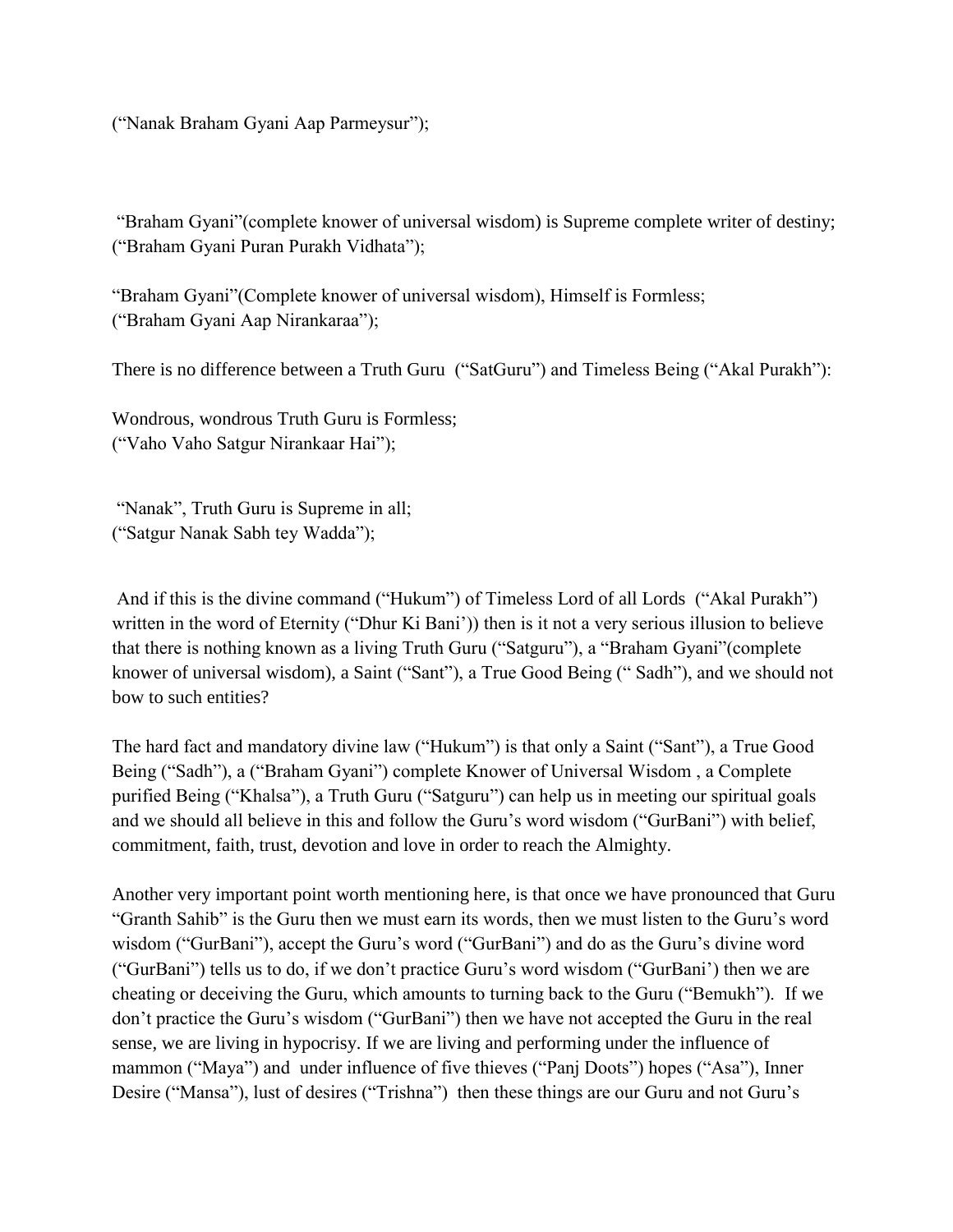word wisdom ("GurBani'), Guru's word ("GurBani') will become our Guru only if we practice Guru's word ("GurBani") wisdom. Guru's divine wisdom ("GurBani")will become our Guru only when we do Guru's wisdom ("GurBani") and become what Guru's word ("GurBani") tells us to become. Otherwise we are just living in the darkness of this most serious and damaging illusion. This is the reason why most people not make any progress in the spirituality.

## <span id="page-13-0"></span>**2. Giving a tenth is not necessary**

The next illusion the masses are living in and where most of the people fail in making spiritual advancements is related to giving the Tenth Part ("Dasvandh") to the Guru – which means giving one tenth of your time and earnings to the Guru.

This is a mandatory divine law; this is the divine Command ("Hukam"):

Give Body,Mind & Money all to Guru; *("Tunn Munn Dhan Sabh Saup Guru Ko");* 

Body,Mind & Money ,all is yours; *("Tunn Munn Dhan Sabh Tera")*;

In fact Guru's divine wisdom (" Gurbani") tells us for a complete surrender to the Guru; but the Guru is very generous and tells you to give only one tenth of your time and earnings. This divine practice was established by Guru king of kings ("Guru Sahibans") and should be followed by all. Look at the Guru's generosity towards you provided you follow the Guru's word that he puts in balance 90% from His own pocket. Not giving one Tenth ("Dasvandh") of time and earnings to the Guru and not earning the words of the Guru is another major & more serious reason for no spiritual advancement. Giving Tenth ("Dasvandh") is a mandatory divine law and must be followed very meticulously for proper spiritual progress.

A lot of people argue that the Guru doesn't need money so they don't give one tenth of their earnings to the Guru. It is true that the Guru is beyond the three attribute of Mammon ("Maya") – ("*Trihu Gun Tey Parey")* and has nothing to do with money, but it is not for you to judge and question the Guru, your job is to follow the Guru's divine blessed, blessed Command ("Hukam") which is to give at least One tenth ("Dasvandh") of time and earnings to the Guru.

By giving time your Devotion ("Bandgi") – Wealth of ambrosial nectar Name (" Naam Dhan") collection keeps on building and by giving money you will eventually be freed from the Thief ("Doot") – ("Lobh") – greed. By doing both you will completely conquer over Mammon ("Maya"), you will win over your mind, you will get forever freedom ("Mukti") from Mammon ("Maya") and you will reach the salvation. Those people who don't give Tenth ("Dasvandh") don't really reach anywhere in spirituality, they stay at the same level until they start to give Tenth ("Dasvandh").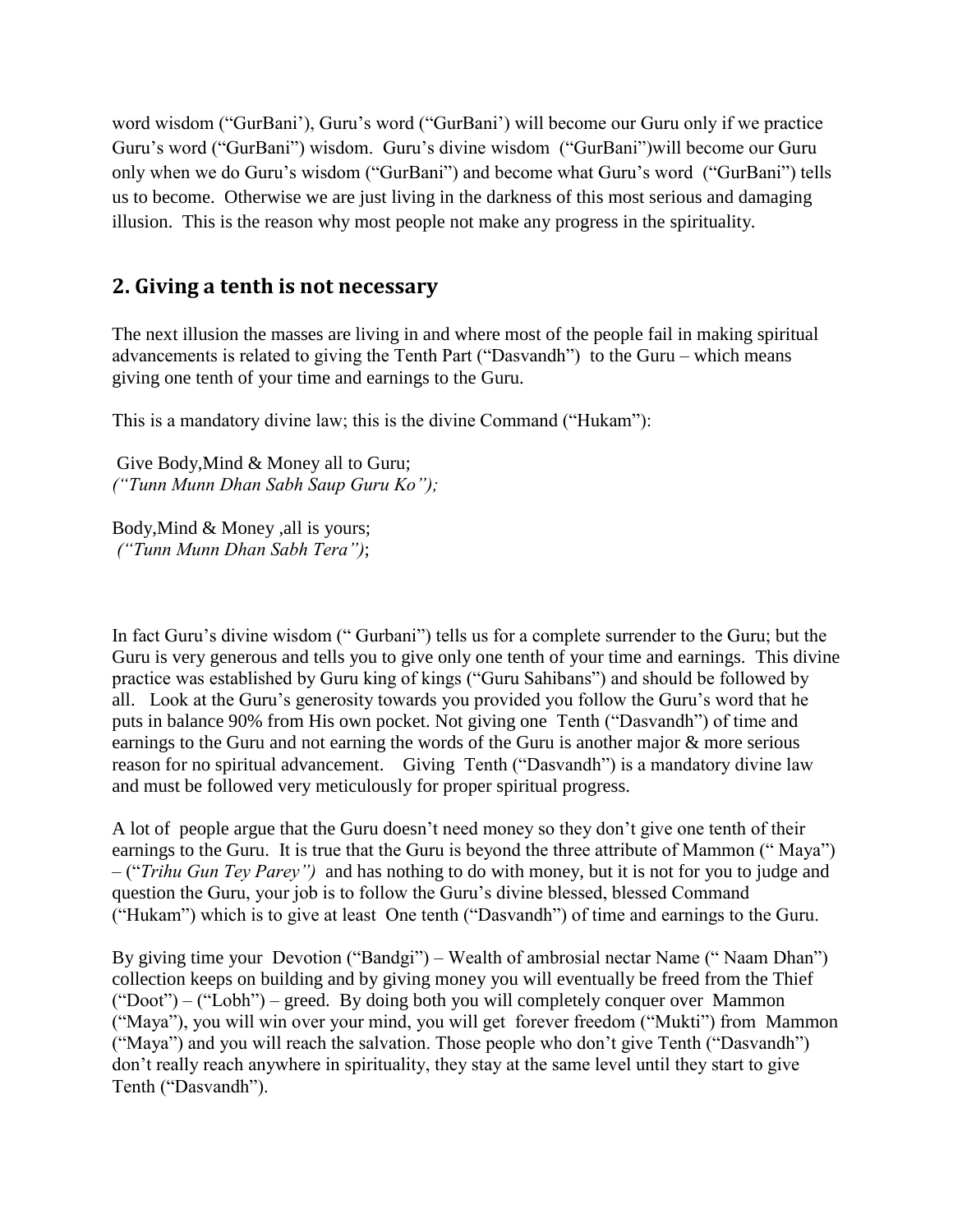## <span id="page-14-0"></span>**3. Outside Compliance Is Essential**

The next common illusion is about ("Bana") the outside compliance. Some of the so called religious preachers and organizations put a lot of emphasis on the outside compliance such as the outside compliance ("bana")including wearing of 5 Ks - the symbolic materials to be worn :-

1) Not cutting hair ("kesh") or some say to wear a small turban ("keski"),

2) wearing steel Bracelet ("Kada"),

3)Wearing small sword( "Kirpan") ,

4) Wearing cotton underwear made in traditional design ("Kachera"),

5) Wearing small wooden comb in hair all the time ("Kangha")

However, they hardly put any emphasis on the internal compliance. Keeping your outside in compliance is of no spiritual value and will not get you anywhere spiritually. The real compliance is the inside compliance and only inside compliance will bring you closer to God.

Internal compliance is the compliance of

Winning over the five thieves – sexual lust, Anger, Greed, Attachment, Ego ("Kaam Krodh Lobh Moh Ahankaar ")("Tamo");

- Winning over all your desires, strong desires deep , thirst for worldly things rooted in consiousness ("Asa Trishna Mansha") ("Rajo");
- Staying away from Gossiping, slandering, vanity, Negative criticism ("Nindya Chugli Bakhili") ("Tamo");
- Winning over distracting & cheating elements Power("Raj") , External Beauty ( "Roop"), tasteful things("maal") ,Wealth("Dhan") ,youth ("Joban"),Taste ("Rus"), Smell("Gandh"), words ("Shabad"),Touch feel ("sparsh")
- a complete win over Mammon ("Maya") is the real internal compliance,
- Bringing in all the divine qualities is the real internal compliance,
- Complete, Supreme, Brightness of Divine Light ("Puran Jyot Prakash"), inside Heart ("Hirda") is the real internal compliance,
- Reciting and singing God's Name ("Naam Japna") with every single cell in body ("Rom –Rom") is the real internal compliance,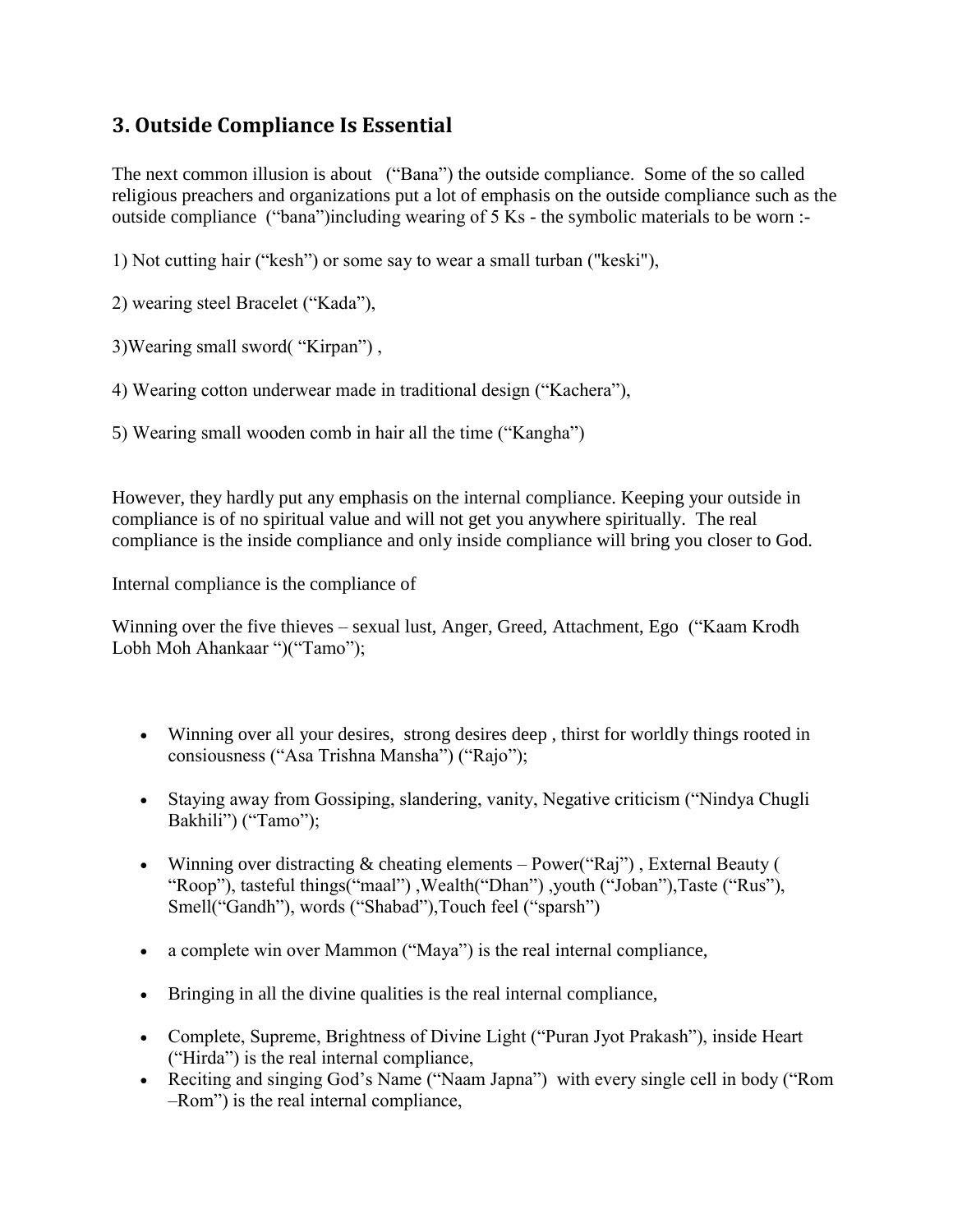- Enjoying Divine internal bliss ("Atam Rus") on a continuous basis is the real internal compliance,
- Enjoying Five Unlimited Words ("Panch Shabad Anhad Naad ")Coming From True Source on a continuous basis is the real internal compliance.

So if you have not achieved the internal compliance, merely keeping the outside compliance will not take you anywhere. So more and more emphasis should be given to the internal compliance, which is very much missing from the modern day preacher's preaching.

## <span id="page-15-0"></span>**4. Just Reading And Listening To Guru's Word Wisdom Is Enough**

The next common illusion among the masses is that just reading Guru's word wisdom will help bring the spiritual progress. Only reading and reciting Guru's word wisdom doesn't bring enough and noticeable difference in the spirituality of a person. We all know that a lot of our own family members have been doing so for decades together without much of a spiritual progress. We know our own father (now 90+) has been doing "Recitation of Five prayers" and Great,great dear beloved "Sukhmani" prayer since the day we became in our senses as a child (57 years ago) and a few years back we heard him saying: "my mind doesn't settle" What is that suppose to mean ? If after reading Guru's word for almost 75 years at least you say "my mind doesn't settle", then there is something drastically wrong.

Another example in our own family is that of our older sister. She is 65 years old took "Khanda Ki Pahul "(Ceremonial baptism of masses where "Five Beloved" baptize one by letting him drink sugar mixed water ,stirred and made using two edged sword called "Khanda")about 20 years back. When she visited us a couple of years back she mentioned the same thing: "the mind wavers, the mind doesn't settle". Asking her why she had no answer.

Both these incidents in our life have proved to us that just by doing repeated reading of Holy scriptures nothing much is going to happen. How the mind can become stable unless you don't follow the Guru's divine wisdom command? How can your mind become stable if you don't follow the mandatory divine laws? Your mind is being run by the illusion "Maya" and how can it become stable under the influence of illusion . The mind has to go beyond this illusion to be stable and that is not going to happen when it is operating under the influence of illusion. Only reading and reciting Guru's word wisdom is good but doing Guru's divine word wisdom is the best, accepting Guru's word is better and then doing Guru's word will bring the best results.

Guru Nanak King of Kings, has very clearly stated in "Asa Di Vaar" prayer: Donkey keeps on increasing his load by reading more and more ……… which is a Guru 's Divine command which states that just reading is not going to take you anywhere. Unless you earn the Guru's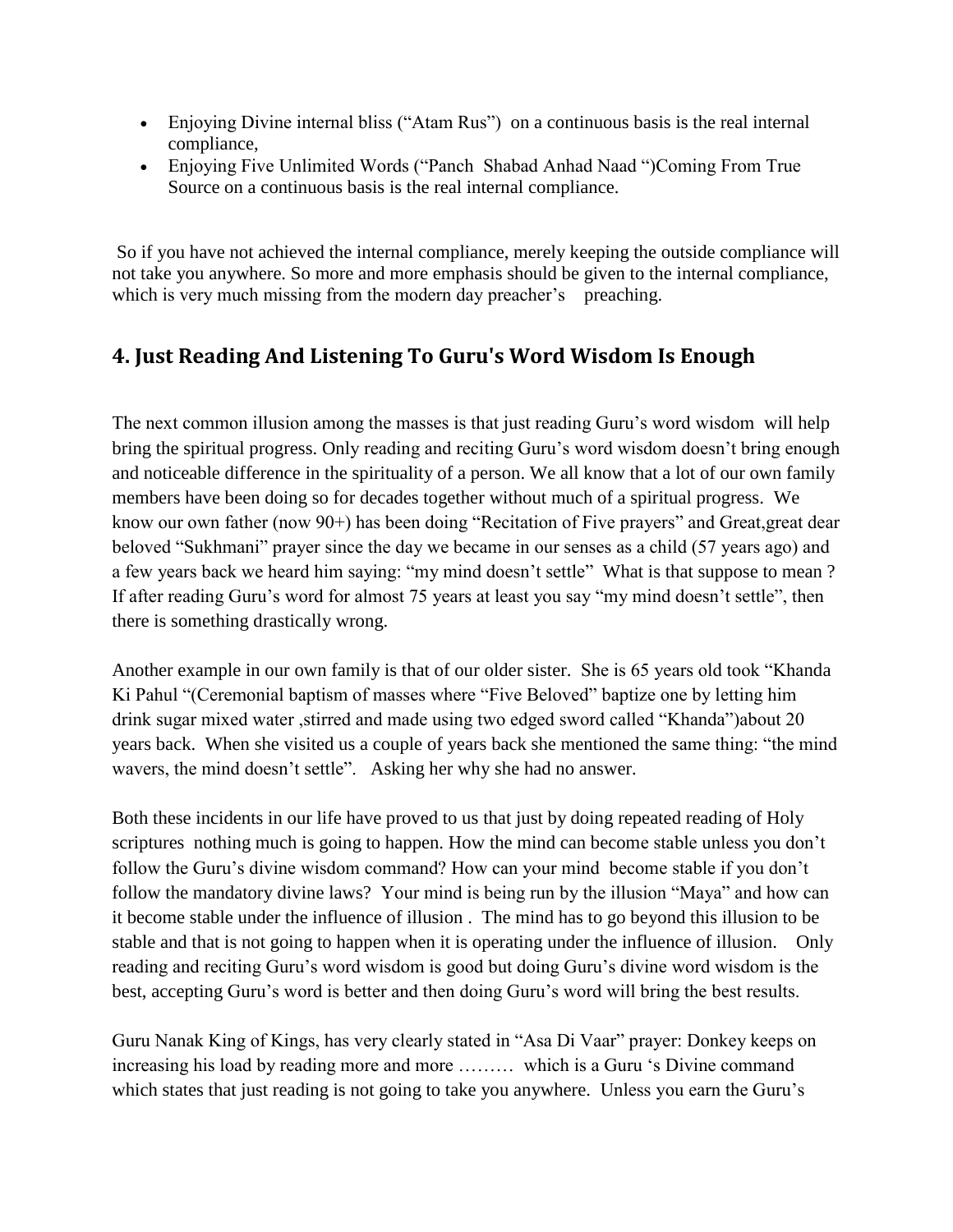Divine wisdom you are not going to reach anywhere, unless you do "Earning of Word" you will not go anywhere in the spirituality, unless you listen to the Guru's Divine word, accept the Guru's word as an absolute eternal truth and practice it in your daily life you are not going to reach anywhere.

Practicing Guru's word will bring in all the divine qualities inside your heart and fill it with the divinity and make it a Saint Heart and not just mere reading and listening will be of much value.

## <span id="page-16-0"></span>**5. Old Age Is for Devotion**

There is a gross misunderstanding amongst the masses about what age to start reciting ("JAAP") God's Divine Name ("NAAM"). Most people think that the time for recitation of God's divine name ("NAAM") is old age. They think that childhood and youth is not a good time for recitation of God's True Divine Ambrosial Nectar Name( "NAAM JAPNA"). They think that childhood is to enjoy schooling and playing. And the time of youth is to complete their education and get settled in life. And once everything has settled down, then retirement is the time for Recitation Of True Name ("NAAM JAPNA"). That's if they want to, but more likely they just lead a retired life of playing with the grand kids and so on.

To be honest, life never settles down. There is no physical event that happens when they can really sit back and relax. As long as they are drenched in the scum of Mammon ("Maya"), life is a never-ending puzzle. Look at your own life and analyze it. Childhood was eaten by youth. You didn't even realize how or when that happened. Youth is eaten by old age, which in turn is eaten by death. Your entire life is an ever-changing phenomenon. Change happens at every moment of your life. You never look the same as before.

During this process of change there is a continuous depletion of one thing, which will never come back – the depletion of the wealth of time. The depletion of the wealth of your breath. The depletion of the wealth of your own life. Life is due to the soul's presence in the body, it is the Immortal God's Life force Energy. So in a real sense depletion of life is the depletion of Ambrosial immortal God's Life force Energy. With every moment this wealth is depleting and you are going closer to the physical death of your body. The body has to die. This body have been given to you with the great grace of the Almighty to:

- Collect the Ambrosial Nectar God's Name("Naam") and make yourself immortal,
- To do Devotion and be one with Almighty,
- To get yourself relieved of this cycle of birth and death and achieve salvation,
- To realize your own self self realization and discover the presence of God in your own self,
- To get yourself out of the loop of Mammon ("Maya ") (loop of reincarnation),
- To win over your mind,
- To win over the Mammon ("Maya"),
- To get enlightened and come out of the darkness of the Age of Darkness,
- To sow the God's Name ("Naam") and reap its unlimited rewards,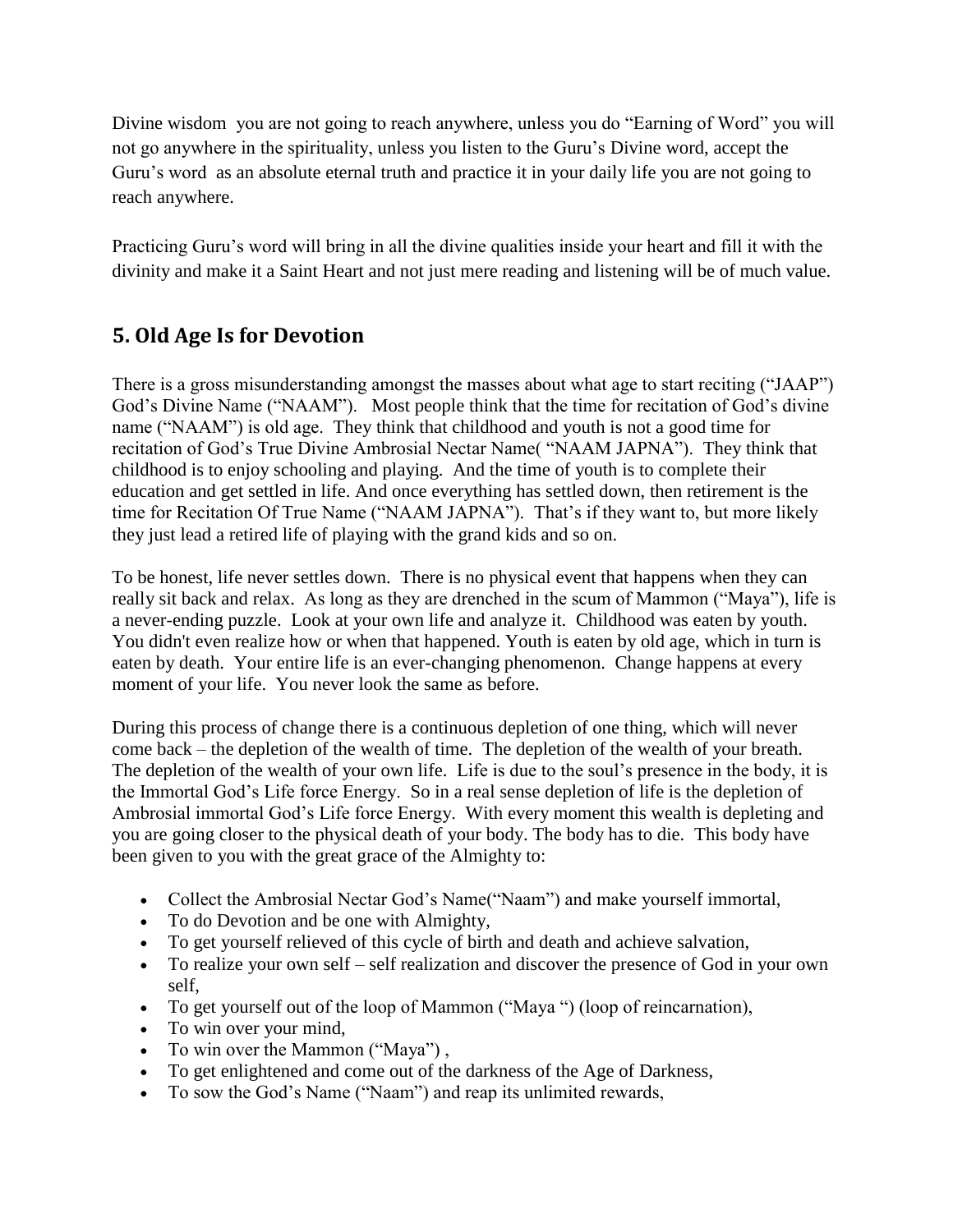- To collect the biggest and highest eternal treasure of the God's Name ("Naam") and merge in Name ("Naam").
- Become Name ("Naam") by yourself,
- To reach the Supreme Stage and secure a place for yourself in the Divine God's Divine Truth Court ("Dargah")forever
- Not waste this life merely in the worldly things.

As you age:

- It becomes more and more difficult to recite God's Name ("Naam")
- You become more and more drenched in the world of Mammon ("Maya"),
- The net of Mammon ("Maya") around you gets stronger and stronger,
- The scum of iMammon ("Maya") gets more and more deeper around you,
- You get strangled by the shackles of Mammon ("Maya") deeper and stronger,
- The five thieves and desires influence you more and more.

Finally, by the time you become old and think, "Now I should start to work for spiritual progress," you are very, very deep in the scum of illusion. That makes it very difficult for you to break the shackles of illusions.

Mammon ("Maya") ("Rajo and Tamo" aspects) is the disease ("Rog") and it makes the man diseased ("Rogi"). The effect of a whole life spent under the influence of Mammon ("Maya") causes the old and aged body to deteriorate so much that it becomes a house of sicknesses. In old age, all these mental and bodily sicknesses keep you busy in just looking after your bodily requirements. You will never be able to concentrate on recitation of God's True Nectar-His Name ("NAAM JAPNA").

In old age, the influence of Mammon ("Maya") is so strong on your physical and mental health that it will become almost impossible to concentrate on God's name ("NAAM"). When the sickness becomes chronic it becomes very hard or difficult to cure it, and many a times it becomes incurable. It stays with the body until the end comes. So which is a wiser thing to do to let the sickness become chronic or to work to cure it before it becomes chronic?

A newborn child is totally unaware of the effect of the Mammon ("Maya") and is completely healthy inside and out as far as spirituality is concerned. The tenth gate ("DASSAM DUAAR") of a newborn child is open and she is one with God until the Mammon ("Maya") strikes her (around and after the age of two her sense of self and wants get stronger). After that happens then she starts to get drenched in the scum of Mammon ("Maya") and continues to do so and develops all kinds of mental sicknesses with the age. Eventually these mental sicknesses (lust, anger, greed, worldly attachments, pride, hopes, wishes, desires, slander, gossip, cursing, vanity and thirst for power) become deeply entrenched. The mental sicknesses permeate her body, senses, actions and reactions. It affects her daily life and daily deeds. These mental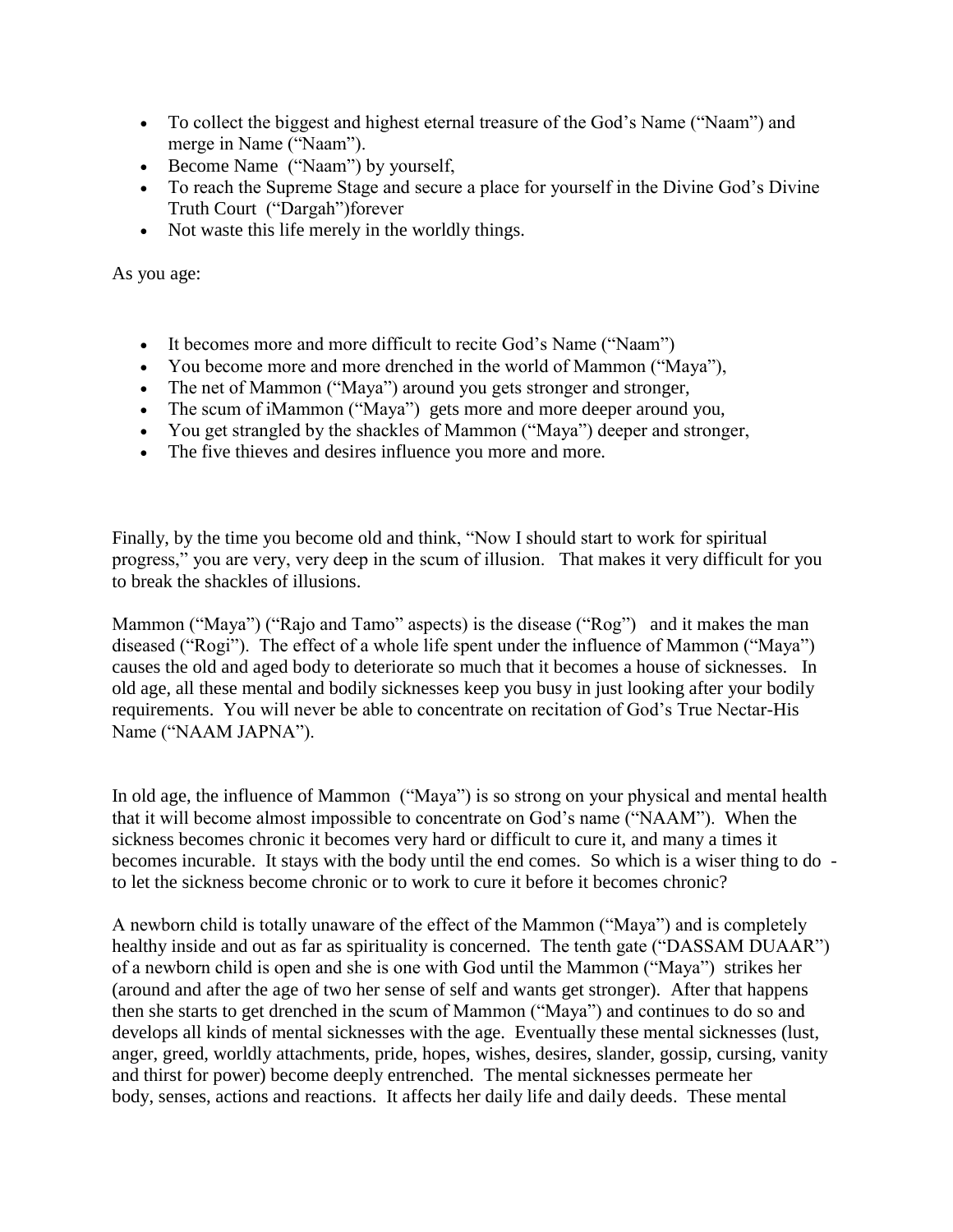sicknesses keep on building a dark scum of Mammon ("Maya") around her and keep on dragging deeper by every breath in to the net of the Mammon ( "Maya"). These shackles of Mammon ("Maya") become stronger and stronger with every breath. Eventually these sicknesses become chronic and are not easily curable. These mental sicknesses make her weaker mentally and physically. The organs of the body start to get affected by these mental sicknesses and become a source of bodily sicknesses. She becomes physically and mentally sick at all times. With a sick body and mind it becomes awfully difficult to earn spirituality ("bandgi").

So what is the solution to the problem? What is the solution to keep you healthy spiritually and physically from birth to death? What is the way to keep yourself free of the mental and physical sicknesses all through your life? How can you lead a life that is:

- Healthy and spiritual,
- Full of eternal bliss.
- Full of eternal joy and happiness,
- Full of truth,
- Serving the truth,
- Delivering the truth,
- Always in Spiritual Bliss ("CHAD DI KALA"),
- Enjoying all the amenities of life,
- Meeting your worldly and family responsibilities while achieving salvation,
- Going to make you immortal and take you out of this cycle of birth and death?

There is only one solution and that is to nip the evil in the bud. The evil is Mammon ("Maya") and the weapon to nip the Mammon ("Maya") is recitation of God's Name ("NAAM JAPNA") and the bud is to do this from early childhood. However, it may sound impracticable but the truth is that prevention is better than cure. It is a lot easier to do start reciting Divine Name ("NAAM JAPNA") at a young age. It becomes more and more difficult with age. When disease has not taken deep roots inside your body it will need only a small amount of Recitation of Divine Name ("NAAM JAPNA") is medicine ("NAAM DARU") to keep these mental sicknesses away. But in old age the dosage keeps on increasing. If not administered in early life it becomes unmanageable and so chronic that it becomes incurable.

As a child you are much more innocent and innocence is a great help in spiritual progress. With age innocence disappears and your own wisdom takes over. Innocence is divine whereas your own wisdom becomes an obstacle in your spiritual progress. As a child you are not into: -

- Hatred and discrimination,
- The five thieves (anger, greed, lust, attachments and pride),
- Hopes, wishes, desires, slander, gossip, cursing, vanity, thirst for power and so on.

So as a child your spiritual progress will be much faster than in old age. Due to the absence of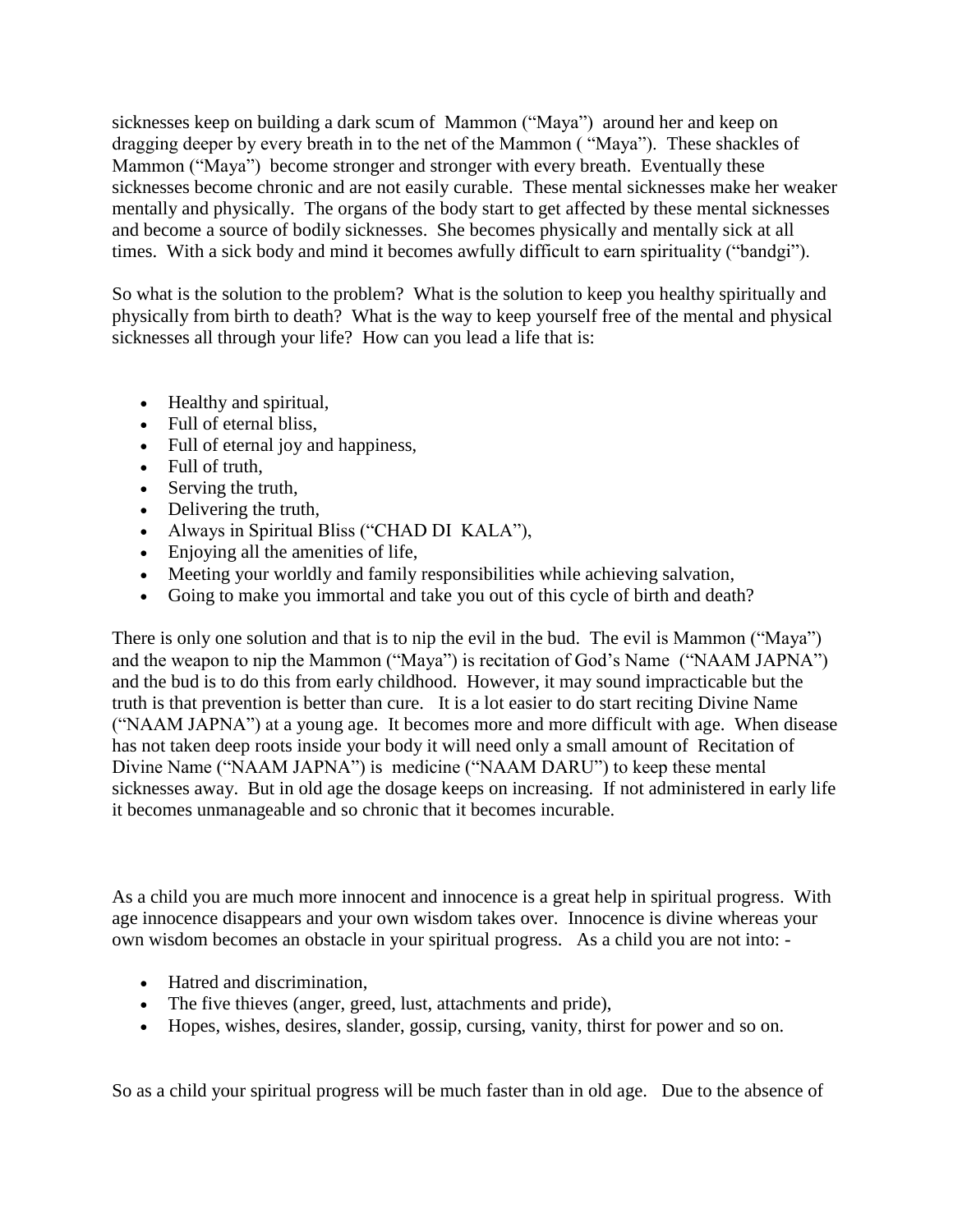these mental sicknesses, the Name ("NAAM") will go inside very easily and quickly within a very short period of time. Whereas the amount of effort increases tremendously as you get older.

So "NIP THE EVIL IN THE BUD" the earlier the better and easier. Never wait for retirement as being the time to start of recitation of Holy Name ("NAAM JAPNA"). No, the younger the better and easier. We have seen it practically in our congregation ("SANGAT"). The young kids go in to deep meditation ("SMAADHI") very fast whereas the older ones take much longer. Some of the young kids have gone into deep meditation ("SMADHI") the very moment they first came to the congregation ("SANGAT"). However, most of the youngsters took a few weeks to get to that stage of deep meditation ("SMAADHI"). But the old people never go into deep meditation ("SMAADHI").

A lot of people also worry about, "What will happen to my family if I start to do recitation ("JAAP") of divine Name ("NAAM") and dedicate myself selfless service to others?" This is nothing but a false illusion, which keeps a large number of people away from doing this recitation of God's Name. For those people we request very humbly that they read and understand the first verse of [Sukhmani, the Prayer of Peace.](http://www.satnaam.info/index.php?option=com_content&task=view&id=241&Itemid=31) This explains the benefits of recitation ("JAAP")of God's Name ("NAAM").

With recitation of God's Name you will start to reap all the benefits that are very kindly explained by Great ,great, dear, lovable Guru "Arjan Dev" King of Kings . With Recitation ( "JAAP") His Name ("NAAM"):-

- Things will become easier for you,
- Life will become more understandable and easy to handle,
- You will see a very good effect on the kids and family as well as friends,
- Things will start to fall in place for you and so on.

Just do it now and start reaping the rewards right away. Encourage your family members and your children to do so too and let them also reap the rewards.

## <span id="page-19-0"></span>**6. Only Money is Maya**

Most people consider Maya as money only, their understanding is limited to interpreting Maya as money only but there is a deep divine meaning behind this word ("Shabad") Maya and needs to be understood its real meaning and how it operates.

Let us look at what Maya really means.

The Omni Present, Infinite Part of the Only Creator and the Only Doer, Great ,great ,dear ,love, always full of love, Supreme Transcendental Lord of all ,who is beyond limits, unlimited , Timeless Lord (" Dhan Dhan Paar Braham Parmesar") is His attribute less formless form ,divine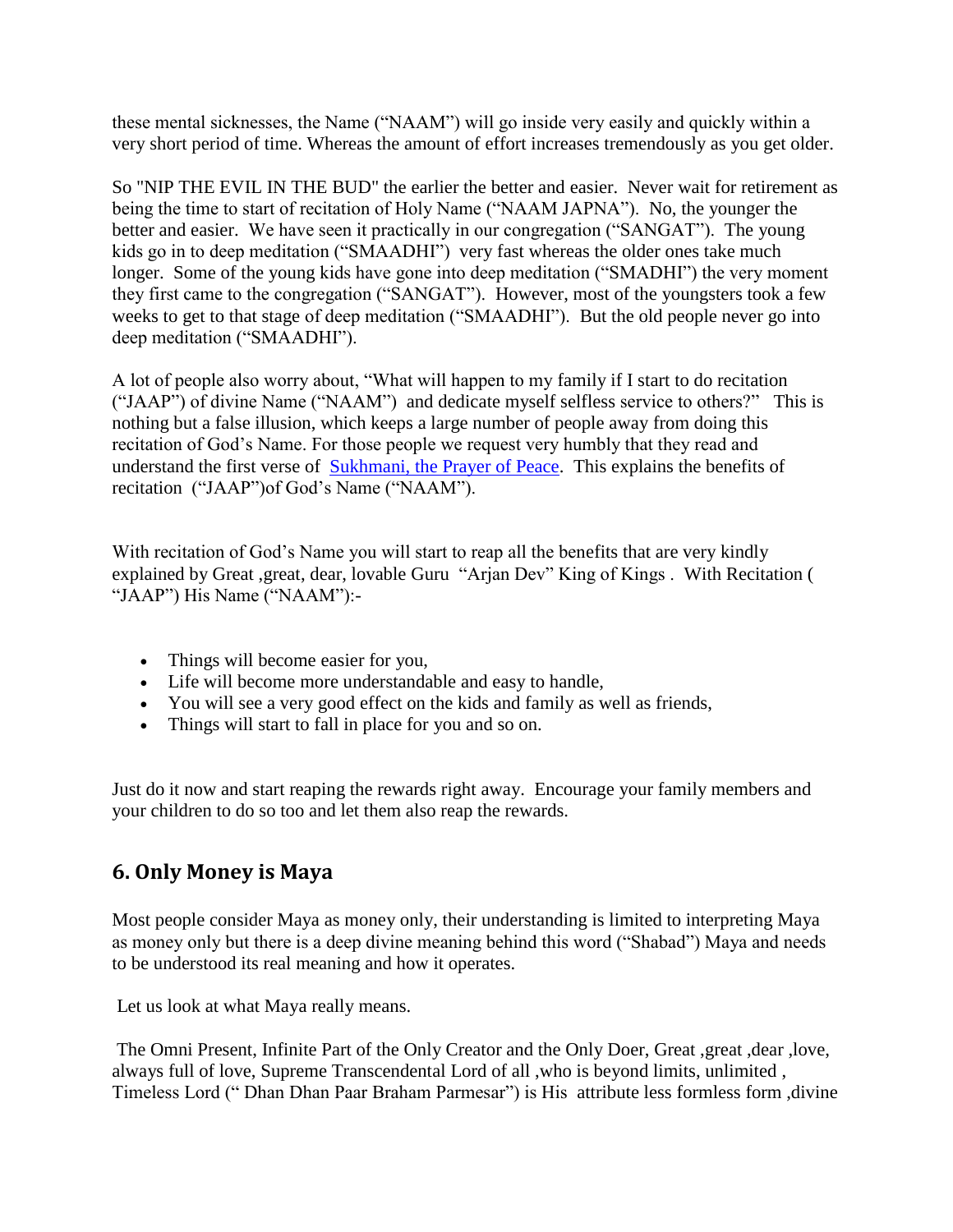Supreme light, Complete divine Light ("Nirgun Saroop, Param Jyot, Puran Parkash"), which is beyond the boundaries of time and space, which has no shape size or color, which is self created and self supported, which never dies and is never born, was always present and will always be present everywhere, which cannot be seen with the normal human eye, which can only be seen with the Divine Eye, which can only be experienced and felt with in inside, which can only be felt and experienced in deep meditation ( "Smadhee") and selfless deep meditation ("Sun Smadhee"), which can only be realized with full commitment and belief, which can only be met with complete surrender to Him and the Guru, which can't be seen with the five human senses, which can only be achieved through Guru's Gift of graceful grace ("Gur Parsaadee Gur Kirpa") – Eternal Blessings and Guru's divinely gifted Lord's eternal name ("Gur Parsaadee Naam") – One God Named Truth ("Ik Oankaar Satnaam"), which can be easily realized in the Guru's blessed, blessed congregation (" Gur Sangat") of a Complete Saint Truth Guru ("Puran Sant Satguru"), a Complete Knower of Universal wisdom (" Puran Braham Gyani"),Giver of ambrosial nectar (" Amrit Ka Data"), Supreme complete being creator of all's destiny ("Puran Purakh Vidhata"); such an unlimited Eternal Power – Great ,great ,dear ,love, always full of love, Supreme Transcendental Lord of all ,who is beyond limits, unlimited , Timeless Lord ("Dhan Dhan Shree Paar Braham") is beyond the three qualities of Maya - shape, size and color.

Everything else is Maya, anything that is visible with the human eye due to its size, shape and color is nothing but Maya. A deep understanding of this divine wisdom is absolutely necessary and mandatory for a merger in to the Universal Divine Light, great, great, dear, always dear, love, God named Truth "Satnaam", beyond boundries, unlimited Supreme in all, Transcendental Lord of all, Timeless Lord ("Braham Parkash Dhan Dhan Shree Satnaam Paar Braham Parmesar"). The winning over Maya is mandatory divine law to become one with Almighty, to obtain the Supreme State ("Param Padvi").

To become a Complete Saint Truth Guru ("Puran Sant Satguru"), a Complete knower of universal wisdom ("Puran Braham Gyani"), a Pure Being ("Khalsa"). The salvation while living in this world is the salvation from Maya –Freedom ("Mukti") from Maya, winning over Maya, and having a control over Maya.

The biggest enemy of the Saints ("Sants") and True Devotees ("Bhagats") has been defined as Maya in Guru's word wisdom ("Gurbani"):

Enemy of saints, beloved of three worlds *("Santan Ki Beran Teen Lok Ki Pyari")*

Maya is the biggest roadblock in the way of spirituality. Maya is the biggest and most serious hurdle between our soul and the Almighty. Maya will try to distract us from moving on this path to realm of Truth ("Sach Khand") at every moment. Everything that is visible with the naked eye is defined as Maya. Be it a material object, or our own human body, our family members, for that matter anything that has shape, size and color is the Maya. Let us try to understand what is the mode of operation of Maya, how it works, and how exactly it hinders our soul from moving on the path to Realm of Truth ("Sach Khand").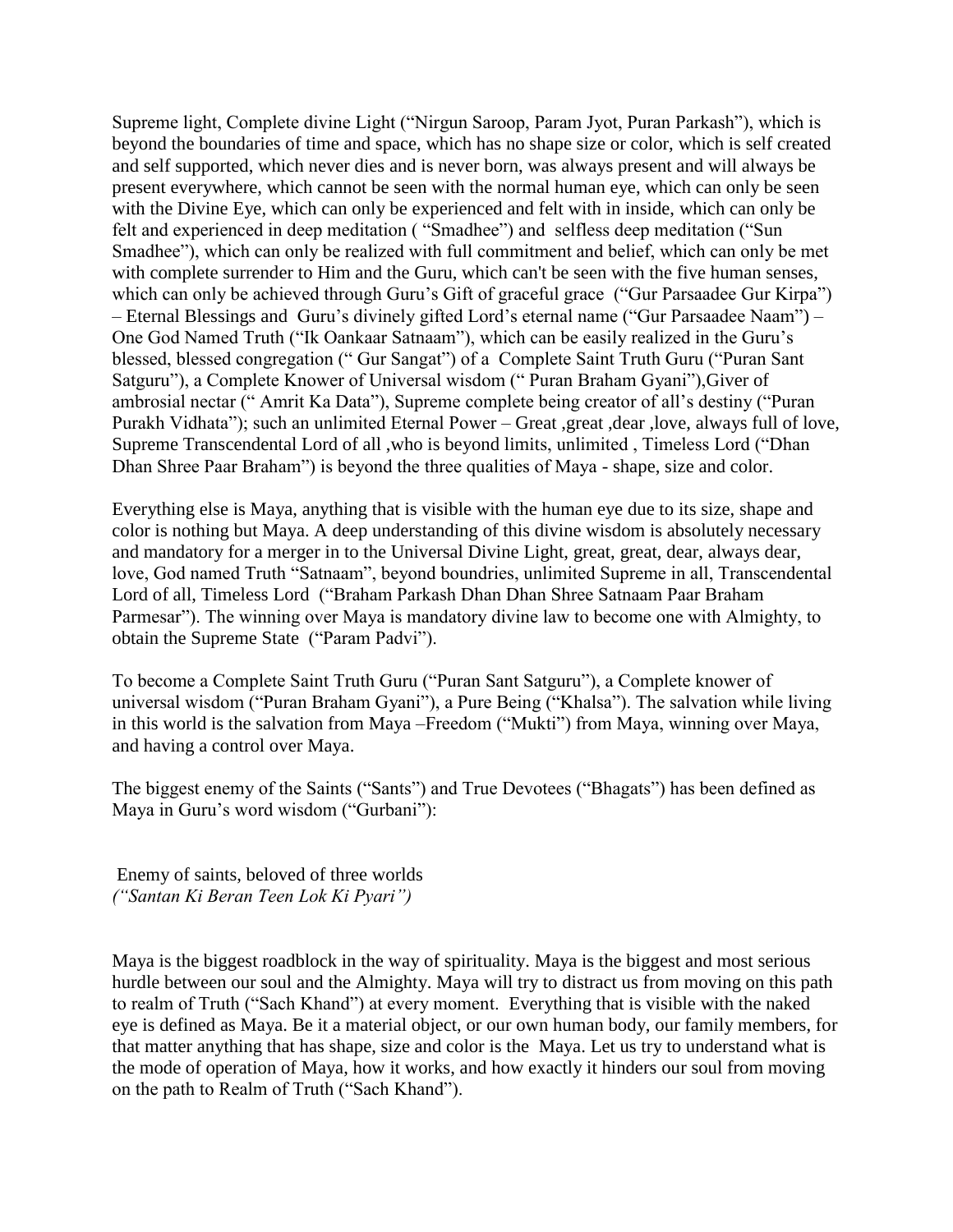There are three properties of Maya that needs to be understood for developing a complete understanding of the mode of operation of Maya, and how it affects and acts as a major roadblock in between the Almighty and us. These three qualities of Maya were also produced by Great, great, dear, love filled, Supreme Timeless Lord of all. ("Akal Purakh"). Basically Maya is the creation of Great,great,dear,Love filled,Supreme,always giving ,always prevailing ,Omnipresent, Lord of all Lords ,Timeless Lord ("Dhan Dhan Akal Purakh Jee"), which runs the normal person's life, only the Complete Saints ("Puran Sants") are not under Maya, they always remain one with Timeless Lord ("Akal Purakh"), and Maya serves them instead of directing them, Maya remains under the feet of such Complete Saints ("Puran Sants"), Complete Knower of Universal Wisdom ("Puran Braham Gyanis"). There are three distinct properties ("Gun") of Maya: "Tamo" Properties ("Guns") are: Five Theives ("Panj Doots") – ("Kaam") – lust; ("Krodh") – anger; ("Lobh") – greed; ("Moh") – family attachments and ("Ahankaar") - ego; Duality, Hatred, ("Raj") – worldly positions; ("Joban") – attractions due to bodily beauty; ("Dhan") – money; ("Maal") – material things; ("Roop") – beauty; ("Rus") – taste of tongue; ("Gandh") – smell; ("Spursh") – feel of touching something exciting: "Rajo" Properties (" Gun") are: ("Asa") – desire; ("Trishna") – a deeper desire; thirst for worldly things; desperation to own something, ("Mansha") – desire; "Sato" Properties ("Gun") are:

("Daeyaa") – kindness, ("Santokh") – contentment, ("Dharam") – religion, ("Jat") – control over lust, Sat – the truth. Most masses consider Maya only as money, which is untrue, everything is Maya as explained above, so please remove this illusion from your mind that money is only Maya and whatever is visible is Maya and operates as explained above. The soul which concentrates and operates under the "Sato" Properties ("Guns") of the Maya, eventually is eternally blessed and gets involved in the Guru's Divinly Blessed ("Gur Parsaadee") Game, then does Complete Devotion ("Puran Bhagtee"), and breaks all barriers of Maya, wins over Maya and goes back to the Infinite Part of the Universe ("Braham"), becomes one with Universe (" Braham"). There is no price for Infinity, nobody can buy it with whatever, except pure, pious and unconditional love, sacrifice and service to Him, and only such a soul understands His Complete divine blessed, blessed command ("Puran Hukam") and speak the complete truth, see the truth, hear the truth and serve the truth.

Let us look at some of the divine wordings ("Shaloks") from Great, great ,dear ,beloved, lover of all Guru Granth ("Dhan Dhan Shree Guru Granth Sahib Jee") that tell us the story of Maya's three qualities as described above;

The three qualities hold the body in bondage; whoever comes into the world is subject to their play.

#### *("TARIHU GUN BANDHEE DAYHUREE JO AA-I-AA JAG SO KHAYL") (SGGS 21)*

All the deeds of a normal person are bonded with in the three qualities of Maya, all the actions and reactions, daily routine and daily life of a person operates under these three qualities of the Maya; ("Tamo Gun, Rajo Gun and Sato Gun"), and this is how every one is engaged in the play of Maya, and this is how the entire world is playing in the hands of Maya.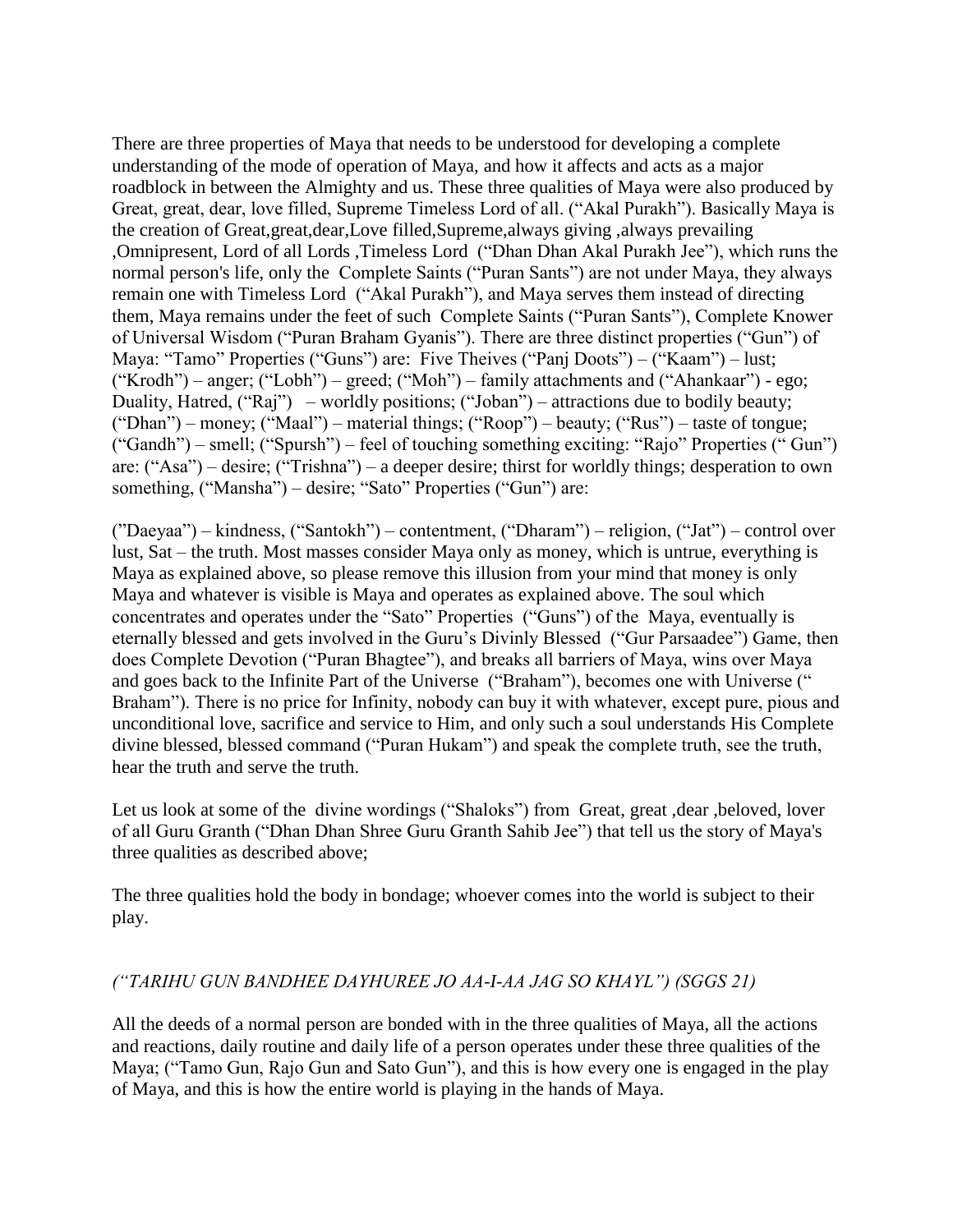In the three qualities, intuitive balance is not obtained; the three qualities lead to delusion and doubt.

#### ("TARIHU GUNAA VICH SAHJ NA PAA-EE-AI TARAI GUN BHARAM BHULAA-AY.") (SGGS 68)

We can never obtained a balance of mind as long as we are being played at the hands of Maya, means our mind control is not possible as long as we are operating under these three qualities of Maya; all our illusions, delusions and doubts are due to the influence of these three qualities of Maya.

He has no form, no shape, no color; God is beyond the three qualities.

#### ("ROOP NA RAYKH NA RANG KICHH TARIHU GUN TAY PARABH BHINN"). (SGGS 283)

Almighty is beyond these three qualities of Maya, there is no shape, size or color of Great, great, dear, Love filled,Supreme, always giving ,always prevailing ,Omnipresent, Lord of all Lords, Timeless Lord ("Shree Paar Braham Parmesar"). His Attribute less ,formless form ("Nirgun Saroop"), which is the infinite part of God ("Braham"), is just a Unique Divine Light; ("Param Jyot"); Supreme Brightness (" Puran Parkash"), Light Form ("Jyot Saroop"), which can't be seen with a normal human eye, but can only be seen with a Divine Eye ("Div Drishtee"). Anything that has a shape, size or color and is visible runs under the control of Maya, and it's mode of operation falls under the three qualities of Maya "Tamo" Property ("Gun"), "Rajo" Property ("Gun") and "Sato" Property ("Gun").

Hope and desire have both been dispelled; I have renounced my longing for the three qualities. ("AASAA MANSAA DO-OO BINAASAT TARIHU GUN AAS NIRAAS BHA-EE"). (SGGS 356)

All the desires, desperation to own worldly comforts can only be dispelled from our inside, if we understand how Mayacontrols all our deeds, how Maya is controlling our daily life, and by denouncing these three qualities of Maya. Breaking our bondage with Maya is mandatory to win over the Maya.

The world is under the influence of the three qualities. ("TARIHU GUN MEH VARTAI SANSAARAA"). (SGGS 389)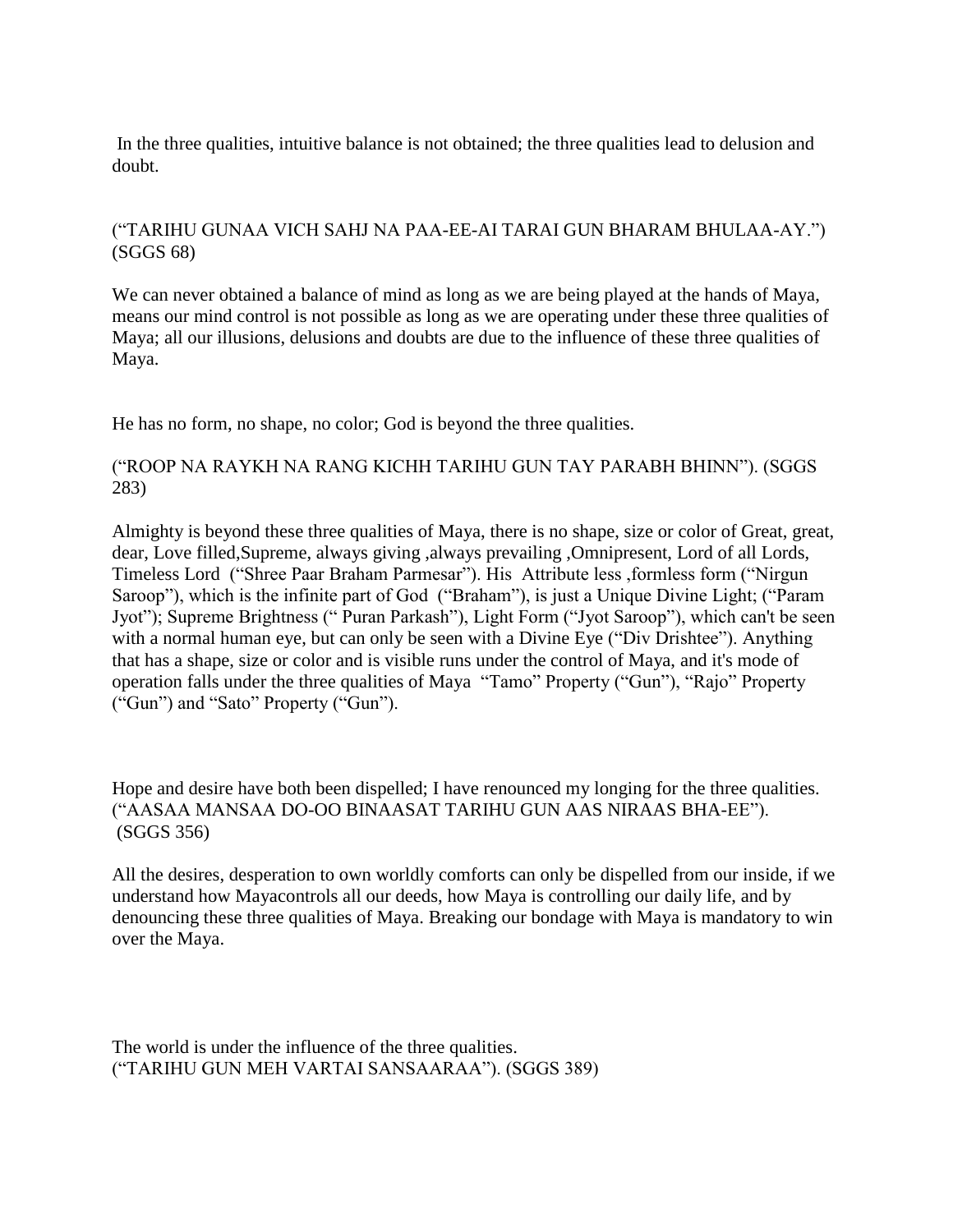The entire world is being run by these three properties of Maya, everything that is visible is operating at all the times under the influence of Maya.

Trapped by the three qualities, people come and go, far from the Lord. ("*TARIHU GUN UPJAI BINSAI DOORAY"). (SGGS 832)*

Our departure and distance from the Almighty is due to our soul being trapped in the web of Maya, this is the reason for our continuation in the cycle of life and death, means as long as we are under the control of Maya, we will continue to remain in the cycle of life and death and will not be able to achieve salvation.

In the three qualities, they are destroyed; they cannot cross over to the other side. ("*TARIHU GUN ANTAR KHAPEH KHAPAAVEH NAAHEE PAAR UTAARAA HAY") (SGGS 1029)*

As long as we are trapped in this loop of ("Maya"0, we will never be achieve the salvation, we will never be able to meet the Almighty, means we will have to break the barriers of Maya to merge in the Infinite Part of the One God ("Braham"), which is the attribute less Formless Form ("Nirgun Saroop").

All the diseases of the three gunas - the three qualities - are cured, and tasks of the Lord's slaves are perfectly accomplished.

#### ("SAGAL BI-AADH MITEE TARIHU GUN KEE DAAS KAY HO-AY POORAN KAAM"). (PAGE SGGS)

When we break the barriers of Maya, and all our mental sickness are cured then only we can meet the Almighty. When we win over Maya, then only we will be able to achieve salvation.

In the end we will make a humble request to all the readers and listeners, all the Guru's divine congregation ("Gursangat"), to kindly spend some time in self evaluation of our deeds in light of above divine wisdom and find out where do we stand now and where do we have to go, with this analysis and affair self assessment, we will definitely be able to find a way out of this loop of Maya, we will be able to break these barriers of Maya and be able to unite with the Supreme ,Divine, Light of Lights, Lord of Lords, Formless, Attributeless, Undefinable, Unlimited, Untouchable, Unimaginable, Undying, UnFathmable, always Truth, Transcendental, Omnipresent, Timeless Lord. ("Param Jyot Nirgun Saroop Akal Purakh").

The solution to this problem of cycling inside the Loop of Maya, means the cycle of life and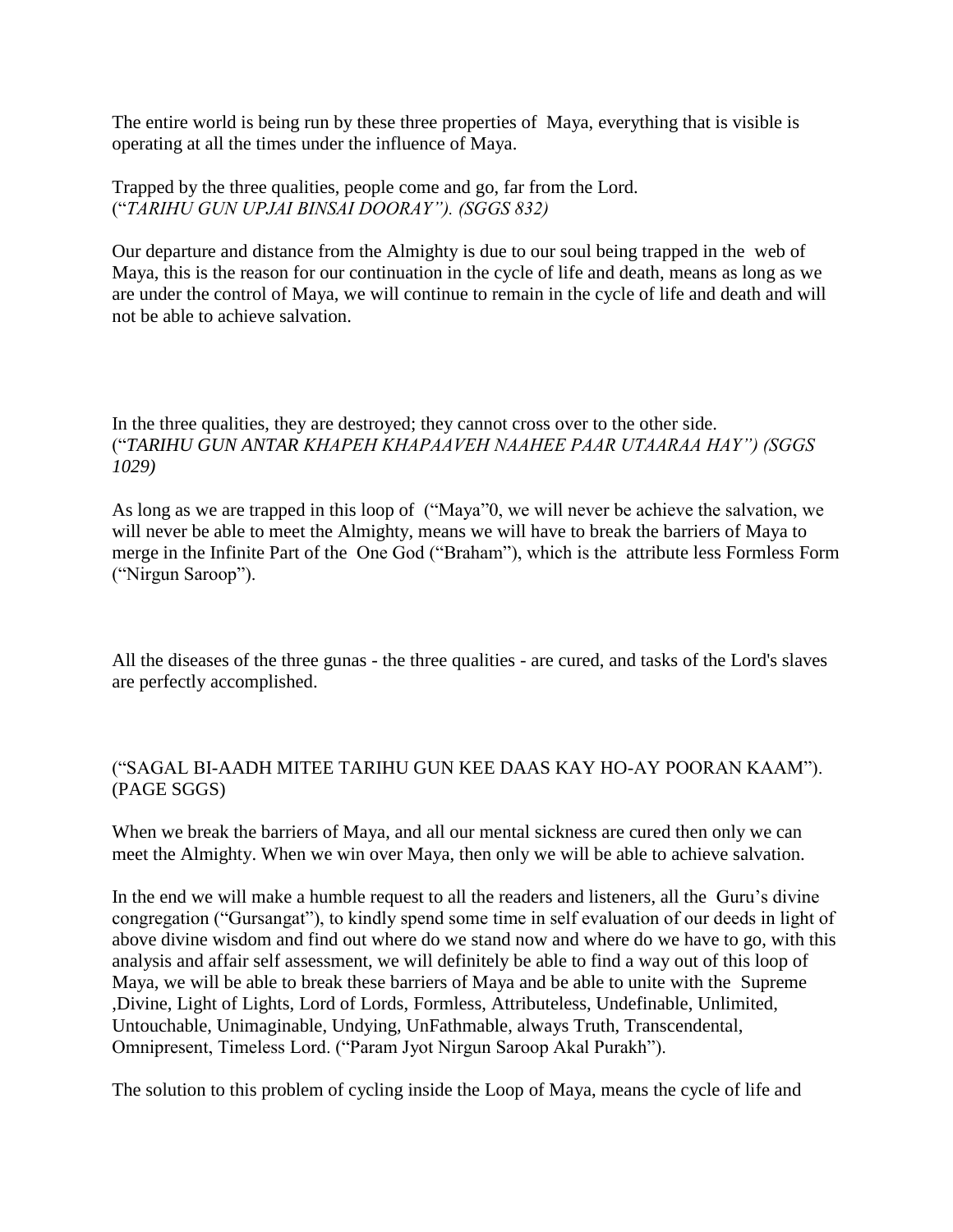death, remaining under the control of Maya for ever, is the Guru's eternal, divine, blessed, blessed, always blessed, forever blessed, gift ("Gur Parsaad") and ("Gur Parsaadi") which has been described in the True Universal wisdom (" Braham Gyan") of Great, great, dear, love filled , true, Guru "Granth" King of kings ("Dhan Dhan Shree Guru Granth Sahib Jee") in hundreds of Divine stanzas ("Shaloks").

But every one can't be blessed eternally right away, because it is all pre destined depending upon our deeds in the previous lives, if our good deeds – ("Punn Karams"), from previous lives and also in this life have accumulated to that level when the Supreme Guru Timeless Lord (" Gur – Akal Purakh") is pleased and He recognizes them and this is the point when our Guru's divine gifted ("Gurparsaadi") Game begins, at this point Timeless lord ("Akal Purakh") blesses us eternally by Himself, which is done to a very rare soul like great,great,dear,love filled ,always blessing, forever lord ,Guru "Nanak Dev" King of kings ("Guru Nanak Patshah Ji"), or with the Guru's divine Gift ("Gur Parsaadi") Guru's dear congregation (" Gur Sangat") of a Complete Saint ("Puran Sant"), a Complete Knower of Universal Wisdom (" Puran Braham Gyani"), like dear dear,great, "Bhai Lehna Ji" was blessed with the Divine congregation ("Gursangat") of dear,great,great,love filled Guru "Nanak Dev" –King of kings (" Dhan Dhan Guru Nanak Patshah Ji"), and so He became great,great,dear,love Guru "Angad Dev Ji" with the Guru's divine gift ,Guru's eternal blessing ( "Gur Parsaadee Gur Kirpa") of Great, great, dear, beloved Guru "Nanak " –king of kings ("Dhan Dhan Guru Nanak Patshah Ji"). Only such a Complete Saint Truth Guru ("Puran Sant Satguru") can give us Guru's Divine blessed gift name of Lord ("Gur Parsaadi Naam") – One God Named Truth ("Ik Oankaar Satnaam"), and can eternally bless us, can open our Closed divine doors ("Bajjar Kapaats"), and enlighten us with the Guru's divine gifted God's Light ("Gur Parsaadi Prabh Jyot"), can make us Bride (" Suhagan") and Forever Bride ("Sada Suhagan"), by helping us complete our Devotion (" Bhagtee"), and bless us with ("Braham Gyan") by opening of the tenth divine gate ("Dassam Duaar"), and help us achieve the salvation, win over five thieves ("Panj Doots") and eventually win over Maya completely, and obtain the Supreme state ("Param Padvi"), thus break the Loop of Maya and go back in to the Infinite part of the Infinity – ("Braham"). Since this is a Guru's divine blessed gift ("Gur Parsaadee") Game and every body's deeds are different and so is their fate and soul, so in order to be a part of the Guru's divine blessed gift ("Gur Parsaadee") Game, we should all pray to the Almighty to eternally bless us with His Guru's divine gifted ("Gur Parsaadi") guru's divine graceful grace ("Gur Kirpa"), and keep on doing the repetition of Name ("Naam Simran"), listening Guru's word wisdom ("Gurbani") and understanding Guru's word wisdom ("Gurbani"), practicing Guru's wisdom ("Gurbani") in our daily life, earning humbleness, and follow all the mandatory divine laws, such as complete surrender to the Guru, and we will definitely be one day blessed with the Guru's blessed ,blessed divine gifted ("Gur Parsaadi ")Game and so with Guru's divine gifted truth congregation ("Gur Parsaadi Gur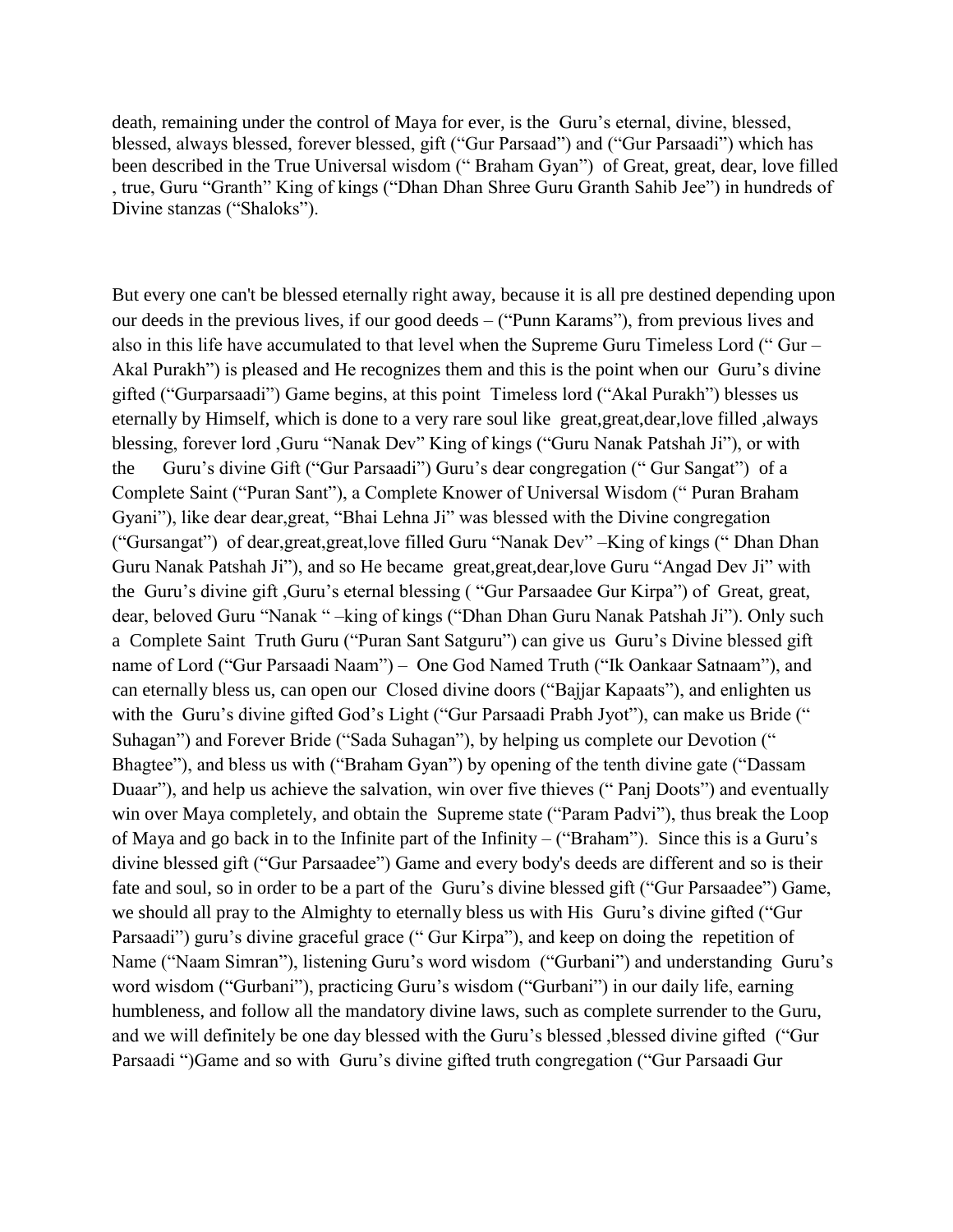Sangat") and Guru's divine blessed ,blessed gifted God's name ("Gur Parsaadi Naam") – One God Named Truth ("Ik Oankaar Satnaam").

## <span id="page-25-0"></span>**7. Sikh Initiation Makes a Person Complete Purified Being (Khalsa)**

This is the one of the biggest illusion the masses are living in that as soon as a person takes the Initiation of The Sword and puts on 5Ks he or she becomes a Complete purified soul being ("Khalsa"). The word "Khalsa"(the pure one) has been misinterpreted very commonly by the congregation ("sangat"). Please try to understand its real meaning. It is a very high spiritual condition ("Atamic Awastha")of a person that makes him a "Khalsa" (complete pure one):

#### **One in whom has manifested the perfect Light of God is known as ("Khalsa") Complete Pure Being, no one else is ("Khalsa" ) Complete Pure Being.**

("Puran Jyot Jage Ghat Me Tab Khalas, Tahi Nakhalas Jane")

The person who has achieved the complete enlightenment, has lighted in himself a complete silence – Supreme divine light ("Param Jyot") & has seen complete radiance ("Puran Parkash"), light of his golden body ("– kanchan hoi dehi vich Puran Parkash") – Body becomes pure with eternal Light, who is a complete is serving the truth ("Puran Sachyara") , sees only truth and nothing else, speaks the truth, and lives an absolutely truthful life, whose every bit of the body becomes Truth Name("Satnaam"), who is always drinking the ambrosial nectar("Amrit") truth name ("Satnaam"), is in Complete divine command ("Puran Hukum"), and who is a Extremely kind , and a Supreme stage("Param Padvi") , a Complete Knower of Universal wisdom(" Braham Gyani") – this is what "Khalsa" Complete purified being is that is why Tenth King Of Kings ("Dasam Patshah") said:

("Khalsa") Pure Being is my special form, ("Khalsa mero Roop hai khaas");

In Complete purified being :I reside; ("Khalse mein hoon karo niwas")

And that is what Tenth Father ("Dasam Pita")was – "Khalsa" (complete Purified soul being, and that is what he created like Himself: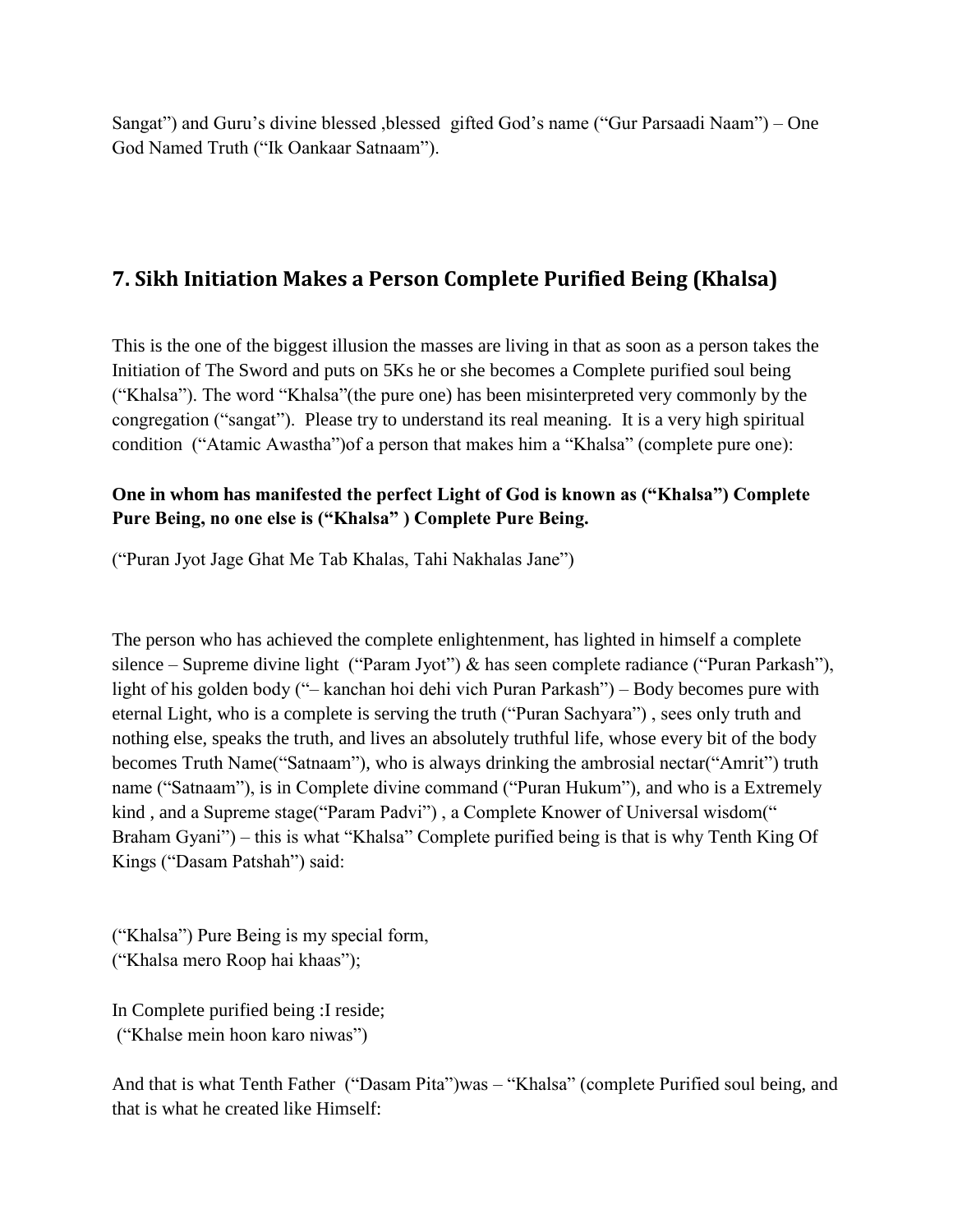("Khalsa") Complete pure being reaches the congregation of Supreme Guru whereas ("Manmukhi") one who follow their own mind wisdom remain in doubts;

("Gur Sangat Kini Khalsa Manmukhi Duhela")

Wondrous, Wondrous" Gobind Singh" Himself is Both Guru& Disciple; ("Wahoo,Wahoo, Gobind Singh Appe Gur hela");

And further on blessed the Complete pure being stage ("Khalsa") with unlimited power and called Pure Being A Truth Guru ("Satguru"):

Pure Being is my family; Pure Being acts kind to me. ("Khalsa Mero Swajan Parivara, Khalsa Mero Karat Udhara")

Pure Being is my body and life force, Pure Being is my life of Life force; ("Khalsa Mero Pind Pran, Khalsa Meri Jaan Ki Jaan") Due to Pure being, My Importance and Respect; Pure Being is my Selfishness. ("Maan Mehat Meri Khalsa Sahi, Khalsa Mero swarath Sahi")

Pure Being is my survival; Pure Being is my mind & Breath. ("Khalsa Mero Kare Nirbaha, Khalsa Mero Deh Or Saha")

Pure Being is my Religion& Work; There is No difference Between Pure Being & me. ("Khalsa Mero Dharam Aur Karam, Khalsa Mero Bhed Nij Maram")

Pure Being Is Complete Truth Guru; Pure Being is my Brave Beloved. ("Khalsa Mero Satgur Pura, Khalsa Mero Sajjan Soora")

Pure being is my Knowledge & Wisdom, Always meditate on Pure Being. ("Khalsa Mero Budh Aur Gyan, Khalse Ka Ho Dharo Dhyan")

Praise of Pure Being Can't be done; even a single praise can't be done by tongue. ("Upma Khalse Jaat Naa Kahi, Jihva Ek Per Nahi Lahi")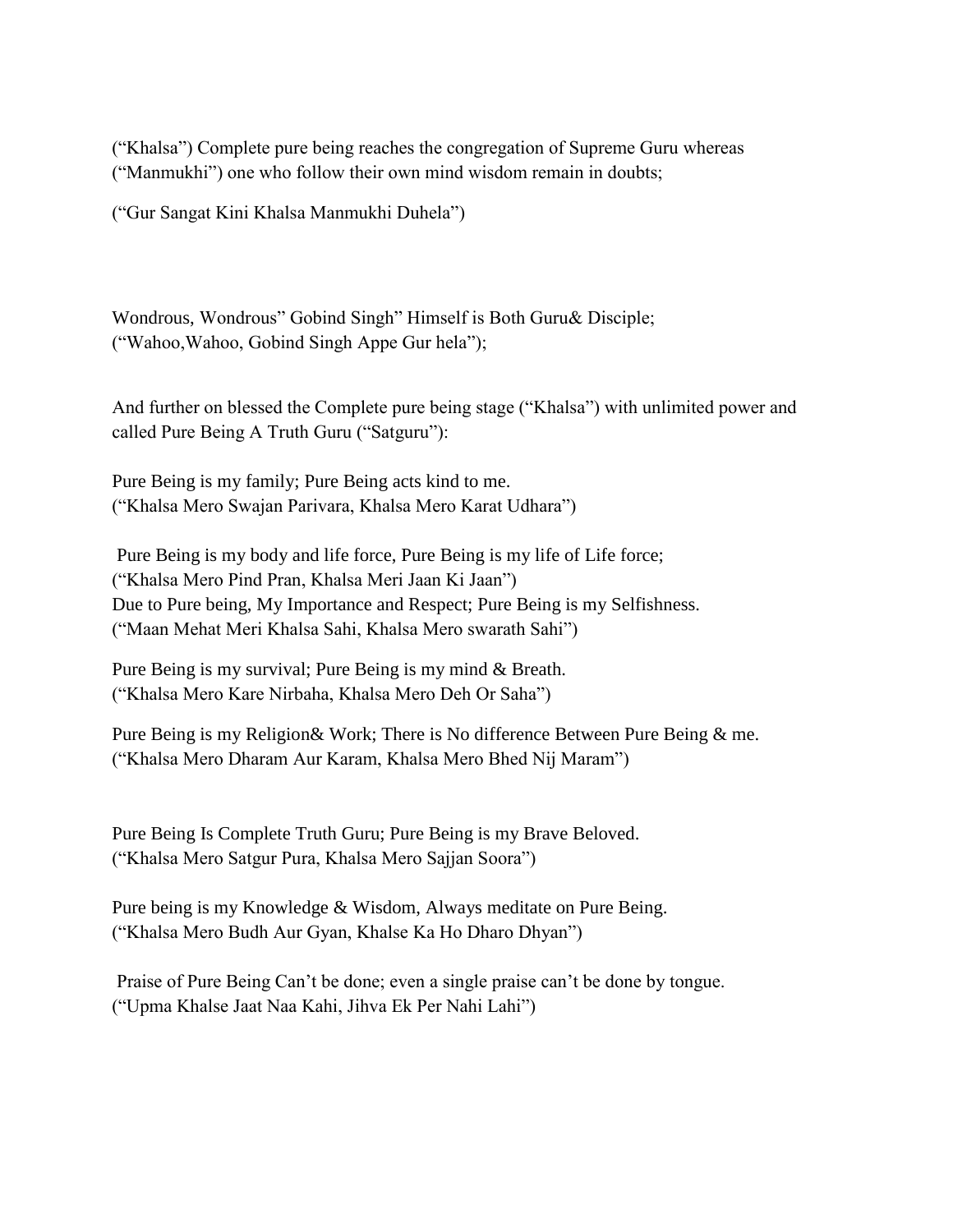After giving so much to Pure Being ("Khalsa"), Tenth King of Kings ("Dasam Patshah")defined some divine laws ("Hukum") to help Pure Being ("Khalsa") keep himself in a check:

Discipline is Lovely to me Not Disciple; ("Rehat Pyari Mujh Ko Sikh Pyara Nahi") One who is in discipline is my disciple, then He's my Master and I his disciple ("Rehni Rahe Soi Sikh Mera, O Thakur Me Uska Chera")

Without Discipline None shall call you Disciple, Without Discipline one Keeps on getting hurts; ("Rehat Bina Nahi Sikh Akhawe Rehat Bina Dar Chotan Khawe")

Without Discipline cannot be in peace, devoid of discipline Lord makes you poor.

("Rehat Bina Sukh Kabhoon Naa Lahe, Taan Te Rehat Su Drid Kar Rahe")

The Pure Being ("Khalsa") was created by Tenth King of all Kings ("Dasam Patshah") under The Eternal Divine blessed command ("Hukum")of Love filled, Supreme Timeless Lord of All Lords ("Dhan Dhan Paratam Akal Purakh Ji"), and if The Pure being ("Khalsa") didn't follow these divine laws ("Hukum")and kept Himself in incomplete discipline ("Rehat") then all His Spiritual Powers will be taken away:

Pure Being is army of Timeless Lord of all Lords;

("Khalsa Akal Purakh Ki Fauj");

Evolved Pure Being made Supreme Lord In Bliss. ("Pargatyo Khals Parmatam Ki Maoj")

When Pure Being remains beloved; ("Jab Lag Khalsa Rahe Niara")

Till then I give him all my Power; ("Tab Lag Tej Dion Me Sara")

When it Goes other way round; ("Jab Eh Gahe Bipran Ki Reet")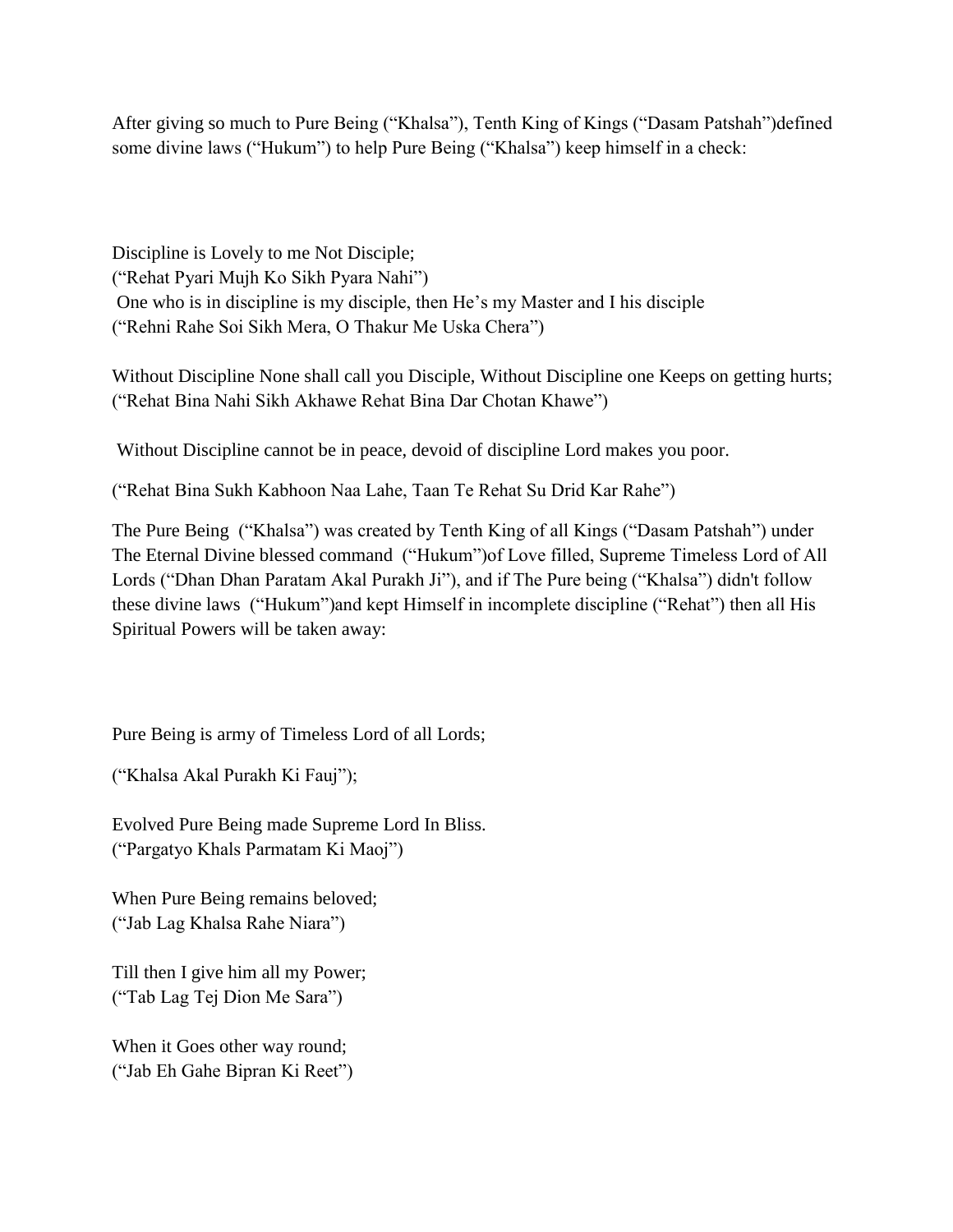I never shall never do his protection.

("Me Naa Karo En Ki Parteet")

And what will be the discipline ("Rehat") for the Pure Being ("Khalsa"):

One who knows Inner ambrosial nectar ("Atam Rus") is Truly Purified Lord("Khalsa Dev") . ("Atam Ras Jeh Janye So Hi Khals Dev")

There is no difference between ME, God & Him (Pure being); ("Prabh Meh Moh Meh Taas Meh Ranchak Nahin Bhed")

A Pure Being ("Khalsa") is the one who enjoys the Inner Soul Nectar ("Atam Rus") – and who has been elevated to such a level that there is no difference between Him, Guru and Timeless Lord of all Lords ("Akal Purakh"), A Pure Being ("Khalsa")is a King of 14 Worlds ("14 Lok Parlok") – He rules over the entire universe –Complete Knower of universal wisdom("Braham Gyani") is doer of whole universe ("– Braham Gyani Sarab Srishti Ka Karta") – He is a Living God on earth, He ties both the ends one that of Divine God's Court ("Dargah") and the second one that on the earth – the Congregation ("Sangat") – Master of both Ends, Plays and enjoys knower of everyone's inner self ("Dohan Sirean Ka Aape Swami, Khele Vigse Anter Jaami"), but he is a Slave of Slaves ("DassanDass"). That is what really means when we read Pure Being ("Khalsa") shall Rule . . . . . ("Raj Kare Gaa Khalsa" …..) the truth will prevail, only truth will rule over the universe. Pure Being ("Khalsa") has A Single Vision – Equal Vision One Vision ("Sam Darsee Ek Drishteta"), He is above all bondations of Cast & Creed ("Braham Gyani Bandhan Te Mukta")– Complete Knower of Universal ("Braham Gyani") religion is Free, only religion for him is Timeless Being ("Akal Purakh"), Name ("Naam") and Service of Congregation ("Satsangat"). Great, great, dear, beloved love filled Guru ("Dhan Dhan Hajara hajoor Guru"), Tenth Father's ("Dasam Pita Ji") five Beloved ("Panj Pyara") were Complete Knower of Universal Wisdom ("Braham Gyani"). A Pure Being ("Khalsa") has always and will always rule over the entire universe, because what ever he will say that will happen – "Nanak" Whatever Slave says comes true ("Nanak Dass Mukh Te Jo Bole Ehan Uhan Sach Hoe"): whatever The Pure Being ("Khalsa") says the God will honor it, that is how much God loves – The Pure Being(Khalsa"). A Complete Knower of universal Wisdom ("Braham Gyani") is the only one who is a Pure Being ("Khalsa"), otherwise is – not a "khalsa" (Pure Being)

Tenth Father ("Dasmesh Pita Ji") never fought for a piece of land, he fought for truth, he picked up His Weapons to protect the people from the criminal acts of the cruel rulers of the time, he sacrificed everything he had, his Father – Great, great, dear, Love Filled Guru "Teg Bahadur" King of Kings ("Dhan Dhan Paramatam Sada sat rehan wale Dhan dhan Guru Teg bahadur ji"), His Sons, to end the crime, serve the truth ("Sat ki Seva"), to serve the congregation ("Sangat"),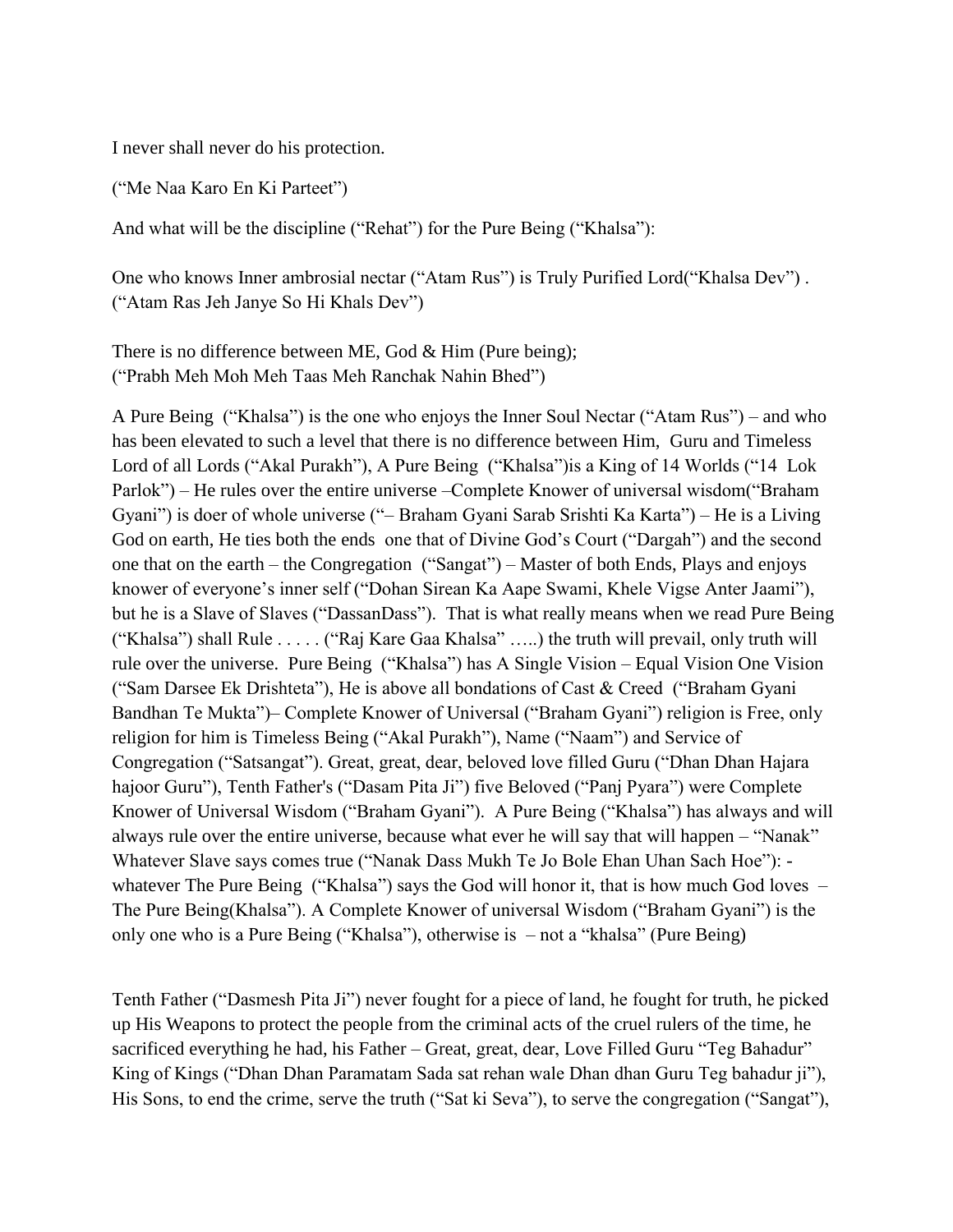to serve The Name("Naam") – The Command ("Hukum")

Look at Tenth king of all King's ("Dasam Patshahan Shah sahib dhan dhan Guru Gobind Singh ji") unlimited contribution to uplift the society, He has squeezed the Complete Wisdom ("Puran Gyan") in these few verses, and anybody who follows this will become a Pure Being ("Khalsa"). Please take Great, great, dear, lovefilled Tenth Father ("Dhan dhan dhan dhan dhan dhan dhan dhan Shri Dasmesh sahib Pita saban ke ji") as your role model and try to become a pure being ("Khalsa"), if you sincerely commit yourself to become a pure being ("Khalsa"), you will definitely become one like Him.

Similarly the words – Guru's Disciple, "Gurmukh" (one who's face is towards Guru), and "HarJan" also signify very high Spiritual Levels and have very deep meanings. So when we address ourselves and others with these words, we should make sure that whether we deserve to be called by these words or not, we should show utmost respect for these words, because these definitions are coming from Guru's Eternal Divine word wisdom ("Dhan dhan Param Pita parmeshwar's Dhan dhan sada sat sada hi sat Dhur ki Bani dhan dhan dhan sada dhan Gurbani").

## <span id="page-29-0"></span>**8. Sikh Initiation Makes You Amritdhari ( baptized-Holder of Ambrosial nectar)**

This is another big illusion that the masses are living in that the moment anybody takes the Sikh Initiation ceremony ("Khandy Ki Pahul") becomes a baptized or holder of ambrosial nectar ("Amritdhari"). Let us look at what is the real divine meaning behind this highly elevated spiritual state of a soul:

The word baptized or holder of nectar ( "Amrit-Dharee") literally means The one who has the manifested presence of Immortal God inside them. However over the last three centuries it has been grossly misunderstood and misinterpreted among the Sikh congregation ("Sangat"). This word signifies a very high spiritual state of a soul, and should be used for a soul, which has been eternally blessed with God's Eternal Grace and Guru's Blessings ("GurKripa") and is enjoying a very high spiritual state at least in the Realm of Grace ("Karam Khand").

My Beloved Lord's presence is the Ambrosial Nectar. Don't hold it back from my mind, even for an instant. ||1|| ("hamaaree piaaree anmrith dhhaaree gur nimakh n man thae ttaaree rae")||1|| SGGS 404

Let us look at what is the real divine meaning behind this highly elevated spiritual state of a soul: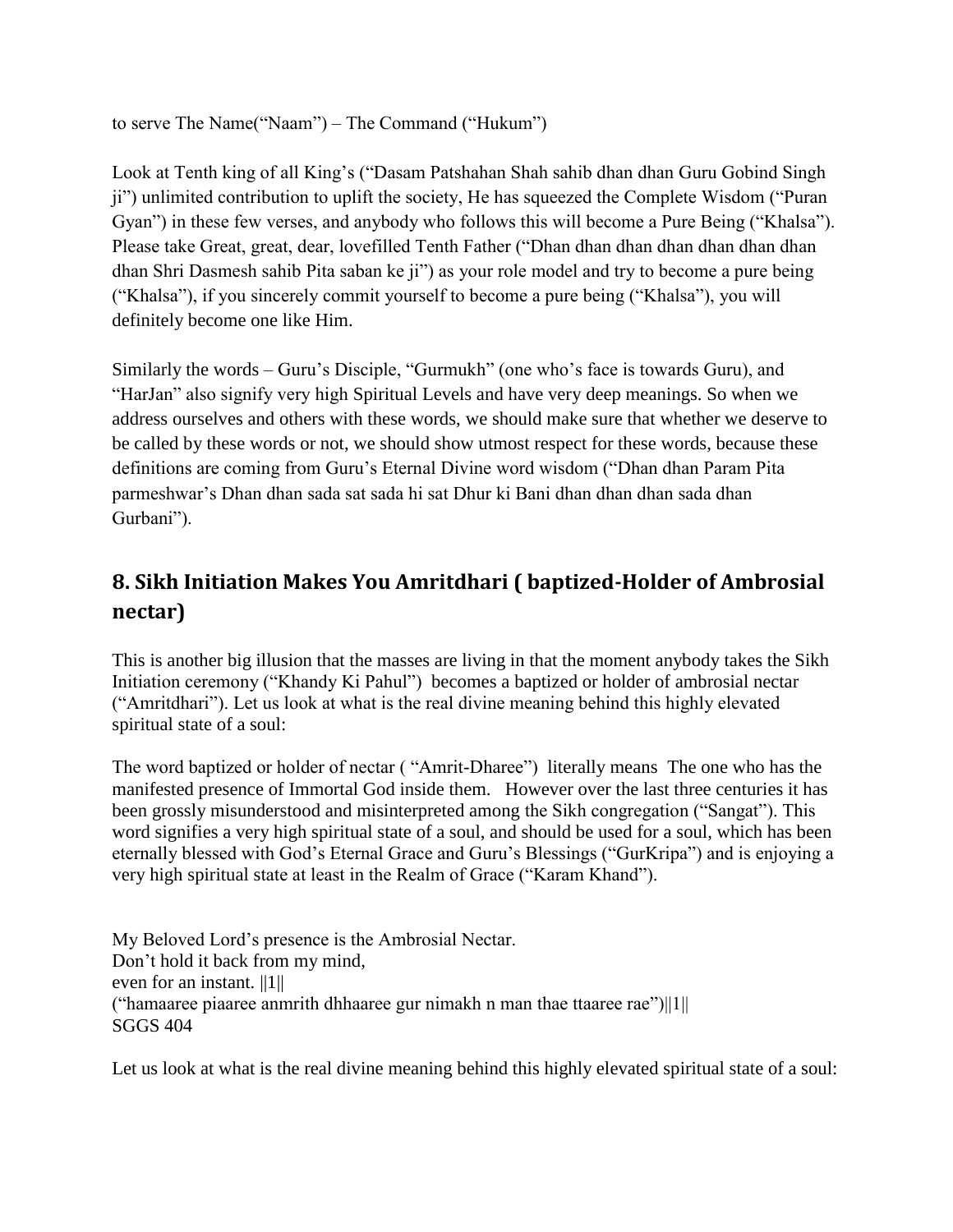The word "Amrit"(Ambrosial Nectar) means the One God who

- Doesn't die,
- Is always alive
- Will remain alive so for all Ages to come
- Was alive in all previous ages.

What is Ambrosial Nectar ("AMRIT")?

It is the complete pure and pious, it is The Truth.

What is The Truth?

It is Great, great, dear, love filled, Supreme Transcendental Timeless Lord of all Lords ("Dhan Dhan Paar Braham") himself and His Ageless Name ("Aad Jugadi") –Truth Name ("SATNAAM"), as defined in the Seed ("MUL") Mantra. It is the Eternally Blessed by Guru Name of Timeless Lord of All lords. It is also described as original primal name ("Para Purbla Naam" ) of Great, great, dear love filled, Supreme Transcendental, Lord of all Lords ("Dhan Dhan Paar Braham Parmesar"): –

With my tongue I describe You with the praise names. But, the name TRUTH ("SAT") is Your perfect, primal one. ("kirtam naam kathay tayray jihbaa. Sat naam tayraa paraa poorbalaa") ".GURU ARJUN DEV"-King of kings

The only one who is Eternal is the ("Ik Oankar Satnaam" ) One God Truth Name – the Eternal One God

- Whose name is "Truth",
- Who is the Creator and The only Doer of everything ("Karta")
- Who is the Immortal Timeless ("Akaal"),
- The Unborn ("Ajunie"),
- The Self-Illumined ("Sabhung").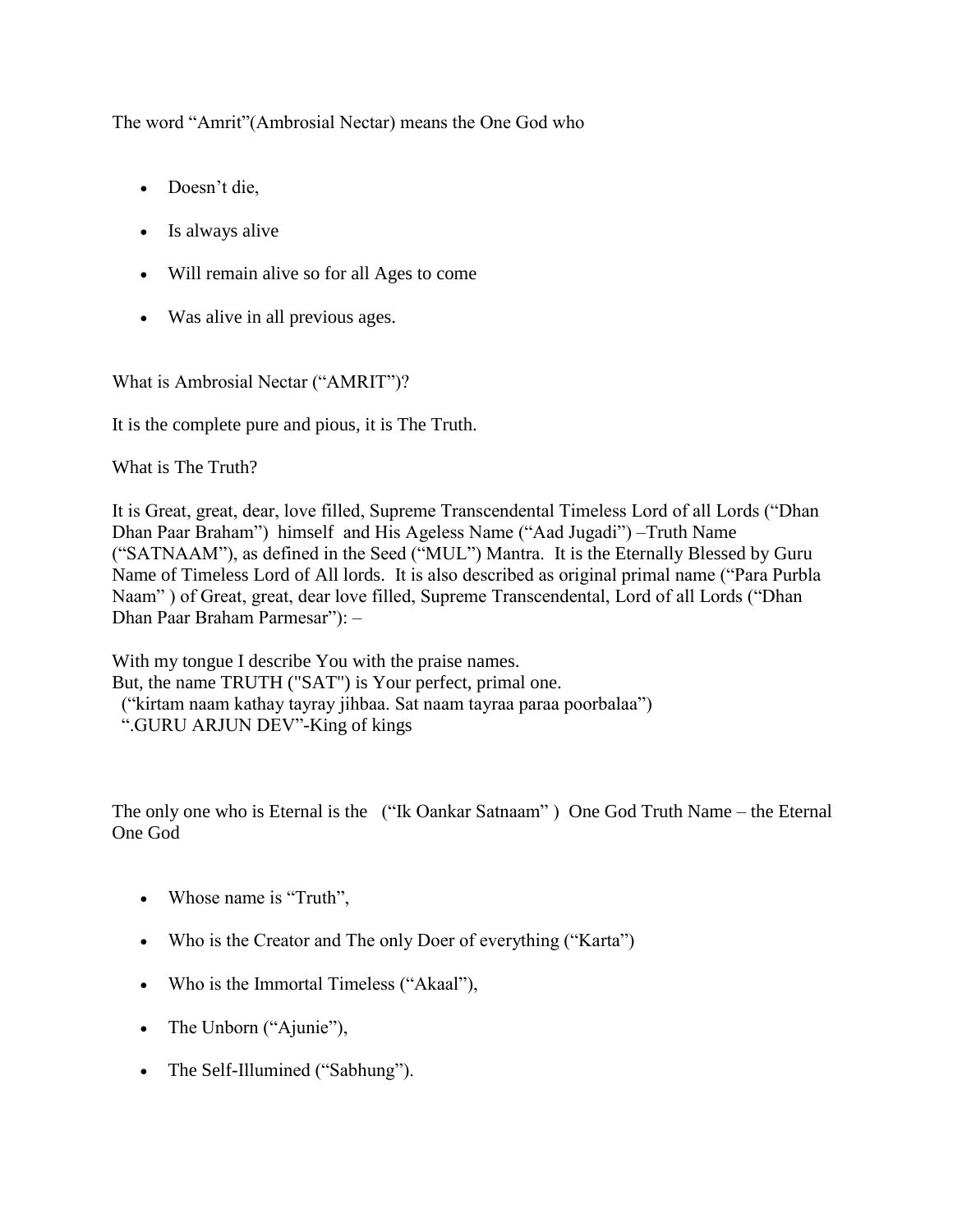Except for One God Truth Name ("IK OANKAR SATNAAM"), everything else is perishable, is recycling and reincarnating, will remain recycling, and involved in the cycle of life and death forever.

The word Ambrosial Nectar ("AMRIT") is the Guru's eternally, blessed, blessed always blessed & divine Gift ("GURPARSADI") Name – Truth Name ("SATNAAM") of Great greatest, love filled dear & near ,Supreme Transcendental ,Omnipresent ,Lord of all Lords, always away from limits of universe, timeless being –God ("Dhan Dhan Paar Braham Parmesar")

I am a sacrifice to the Blessed Vision of Your sight.

By the Pleasure of Your Will,

You have blessed me with the Ambrosial, immortal nectar of Your Name, the Name of the Lord.  $||1||$ 

("thaerae dharasan ko balihaaranai thus dhithaa anmrith naam ||1||") SGGS 52

The ambrosial nectar Name "Naam Amrit") – "One God Named Truth " ("Ik Oankaar Satnaam") is Guru's eternally blessed divine gift ("Gurparsadi") and can only be blessed and given by a Complete Saint Truth Guru ("Puran Sant Satguru") - a Complete Knower of universal wisdom ("Puran Braham Gyani"), who is completely merged in greatest, love filled, Lord of all, One God – Timeless Lord of Lords ("Dhan Dhan Akal Purakh")

The Name ("Naam") is a Priceless Jewel; it is with the Perfect True Guru. ("naam amolak rathan hai poorae sathigur paas ||") SGGS 40 He True Guru gives His disciple the wealth of the Name. ("sathigur sikh ko naam dhhan dhaee") SGGS 286

He, Ambrosial nectar of the Name, the Name of the Lord, is within the True Guru. **("**sathigur vich anmrith naam hai anmrith kehai kehaae ") SGGS 1424

Holder of Ambrosial Nectar ("Amrit-Dharee") is therefore a soul who has reached that level in spirituality where this ambrosial nectar ("Amrit") has gone in to the heart center ("Hirda") and mind consciousness ("Surat"). Such a soul who is constantly and continuously drinking this divine nectar of Guru's eternally divine blessed, blessed, gifted Name ("Gurparsadi Naam") – God Named Truth ("SATNAAM") .

Such a condition of spirituality comes only in realm of Grace ("Karam Khand") and above stages of devotional, loving spirituality ("Bhagtee") when the soul goes into stage **of** Auto Mode ("AJAAPA") of recitation of name ("JAAP")

He possesses all qualities; He transcends all qualities;

He is the Formless Lord. He Himself is in Primal Deepest Meditation.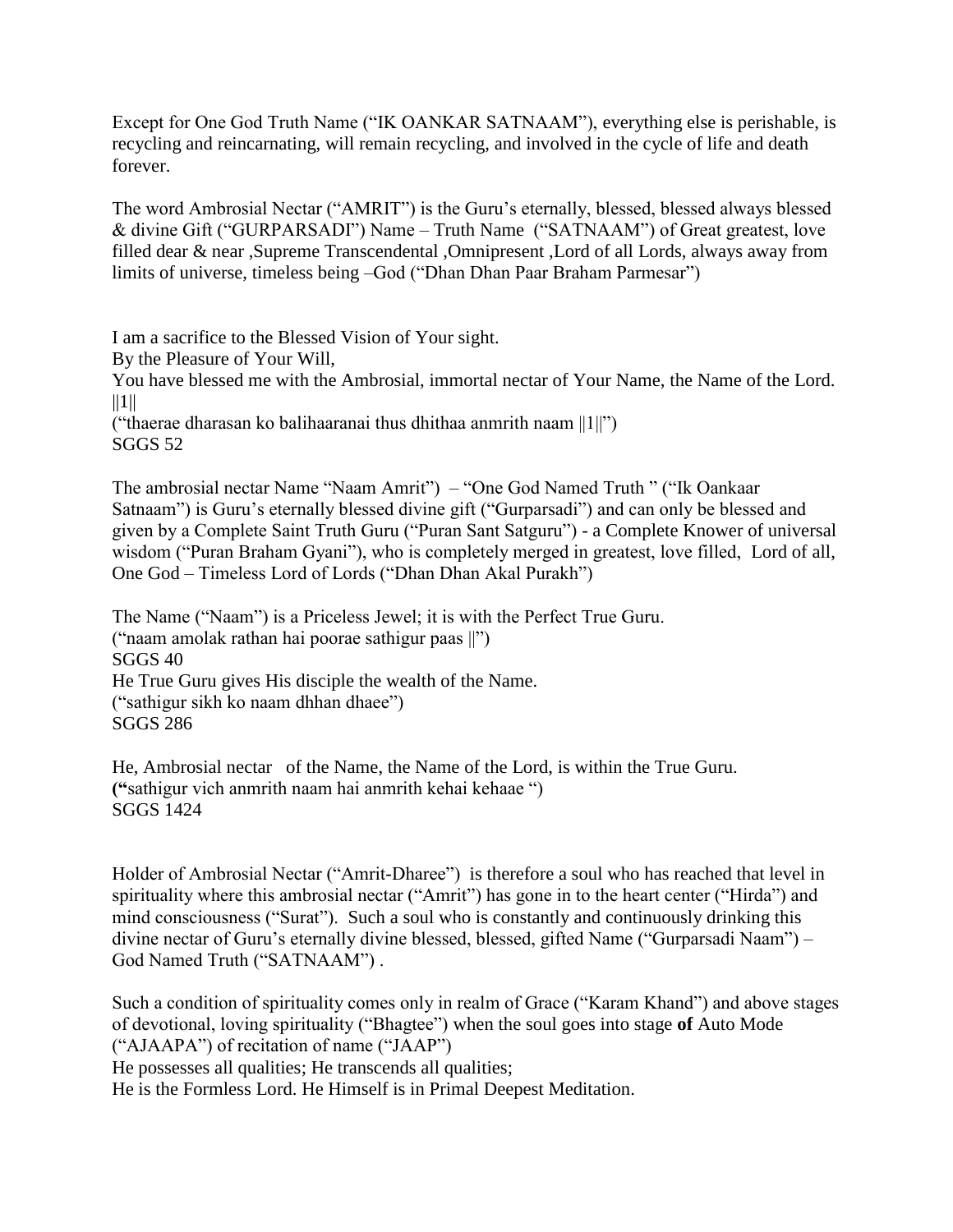Through His Creation, O Nanak, He meditates on Himself (Auto mode of recitation). ||1||

("saragun niragun nirankaar sunn samaadhhee aap") SGGS 290 And eventually

The True Disciple of Truth Guru meditates on the Lord with every hair (i.e. every particle) of his body.

("guramukh rom rom har dhhiaavai") SGGS 941

This means that every bit of the body and soul gets drenched in Name. Every bit of the body and soul recites Name on a continuous basis, and such a condition comes in Realm of truth. This is when a soul becomes completely truthful and comes under completely truthful conduct. This completely truthful conduct is when one has:

- Conquered over **the Five Thieve and Hopes Desires and Wishes**,
- Won over **Mammon ("Maya')** completely,
- Won over the mind
- Come under Gods Perfect Command ("Puran Hukam"),
- Eliminated the mind of its own wisdom and lets only divine wisdom prevails.

Such is the state of a soul who completely merges in, Universal, Truth Lord Of all Lords and becomes one with the Almighty. There remains no difference between such a soul and GOD Himself. Such a soul is called "Holder of Amrosial Nectar" ("Amrit-Dharee") who then becomes Giver of ambrosial Nectar (" Amrit Ka Data") Himself.

This is the Praise of a Holder of ambrosial Nectar( "Amrit Dhari") in a very few words, otherwise the entire Guru's word wisdom (" GurBani") is the Praise of: -

- Ambrosial Nectar ("Amrit")
- Giver Of Ambrosial Nectar ("Amrit Ka Data"), and
- Souls saturated in Ambrosial Nectar ("Amrit Dhari")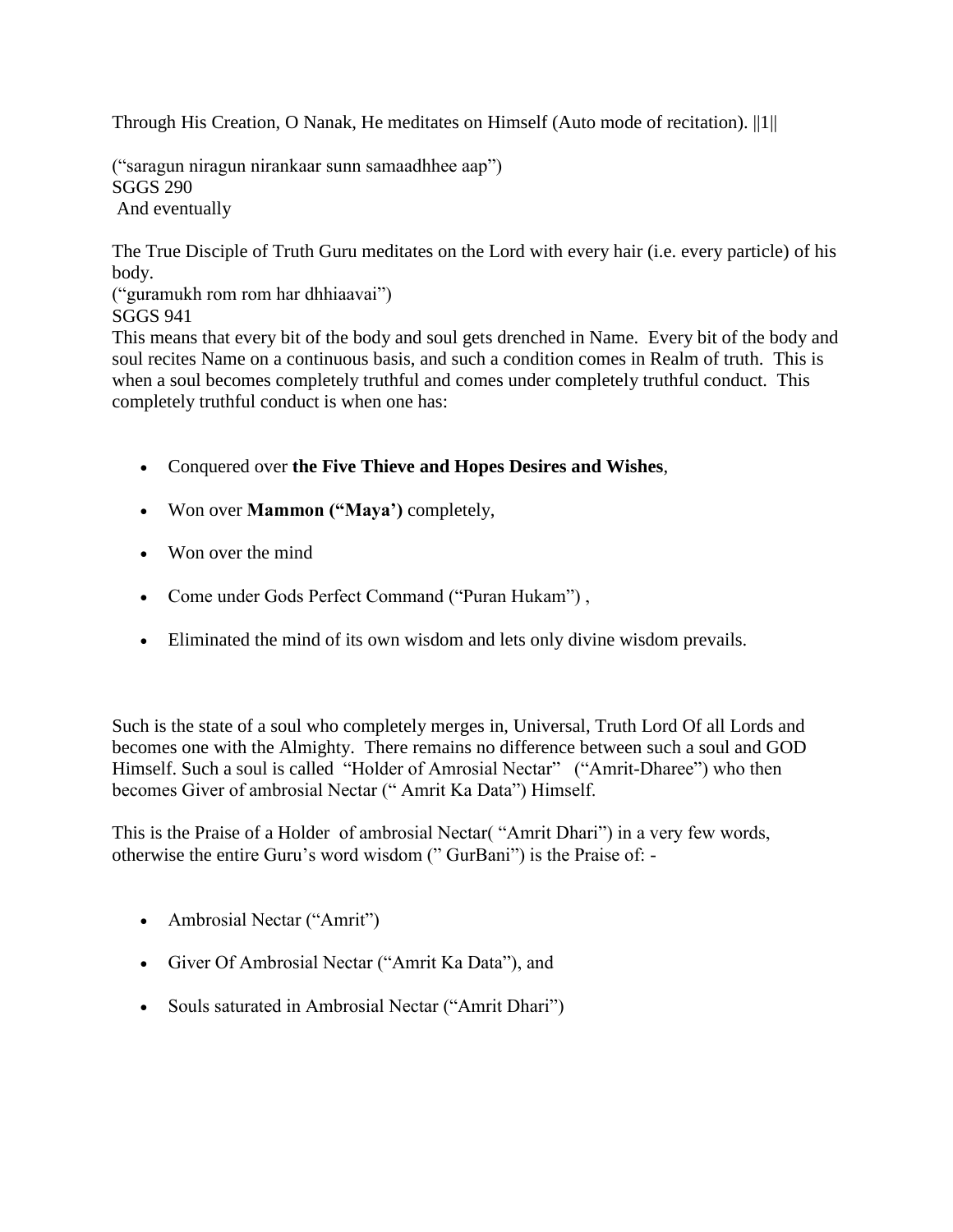## <span id="page-33-0"></span>**Becoming A Soul saturated in ambrosial nectar( "Amrit Dhari")**

The Mind in which God , the Ambrosial Nectar is present ("Amrit-Dharee" ) , spiritual stage comes with the God and Guru's eternal blessings ("Gurparsad" ) and grace( "GurKirpa") and after a lot of (earning of the devotional worship ("Bhagti Kamai") and for reaching this stage and become a Holder of Ambrosial Nectar ("Amrit-Dharee") a normal soul has to go through the sequence as follows:

## <span id="page-33-1"></span>**1. Repetition of the Name with the tongue( "JAAP")**

My tongue chants Your Name, Your Name. ("rasanaa japathee thoohee thoohee") SGGS 1215

This happens in Realm of Religion ("Dharam Khand"). This is a stage when one gets to know what the purpose of life is. And that one has to do something to achieve this purpose. This is when one realizes that he has to achieve liberation while alive in this life. For most Sikhs this is when they receive Initiation of The Sword (baptism) ("Kahde ki Pahul") from the "Five Beloved" ("Panj Pyara"). This is when one gets onto the first step towards the journey to realm of truth ("Sachkhand").

The reading and listening of Guru's divine word wisdom ( "Gurbani") brings more enlightenment inside the soul and one starts to realize the divine wisdom of the Guru's word . The key here is to bring the Guru's word ("GurBani") into the daily life, whatever little we understand we should bring the same divine wisdom inside us by practicing in our daily life. If we do so then we will keep on getting more and more enlightenment inside us and we will understand more and more Guru's word ("Gurbani"). Then we continue to practice more and more Guru's word ("Gurbani"). This stage in spiritual progression is called Realm of Divine Knowledge ("GyanKhand").

When we are familiar with what divine knowledge of Guru's word ("Gurbani") is telling us to do then as a result we become ready to commit ourselves to a concerted effort to meet our objective. This is when we start putting more and more effort into our spiritual side. This stage is called Realm of Effort ("Saram Khand"). We start to work very hard in our Devotional worship.

## <span id="page-33-2"></span>**2. Repetition("Jaap") with Breathing("Swaas")**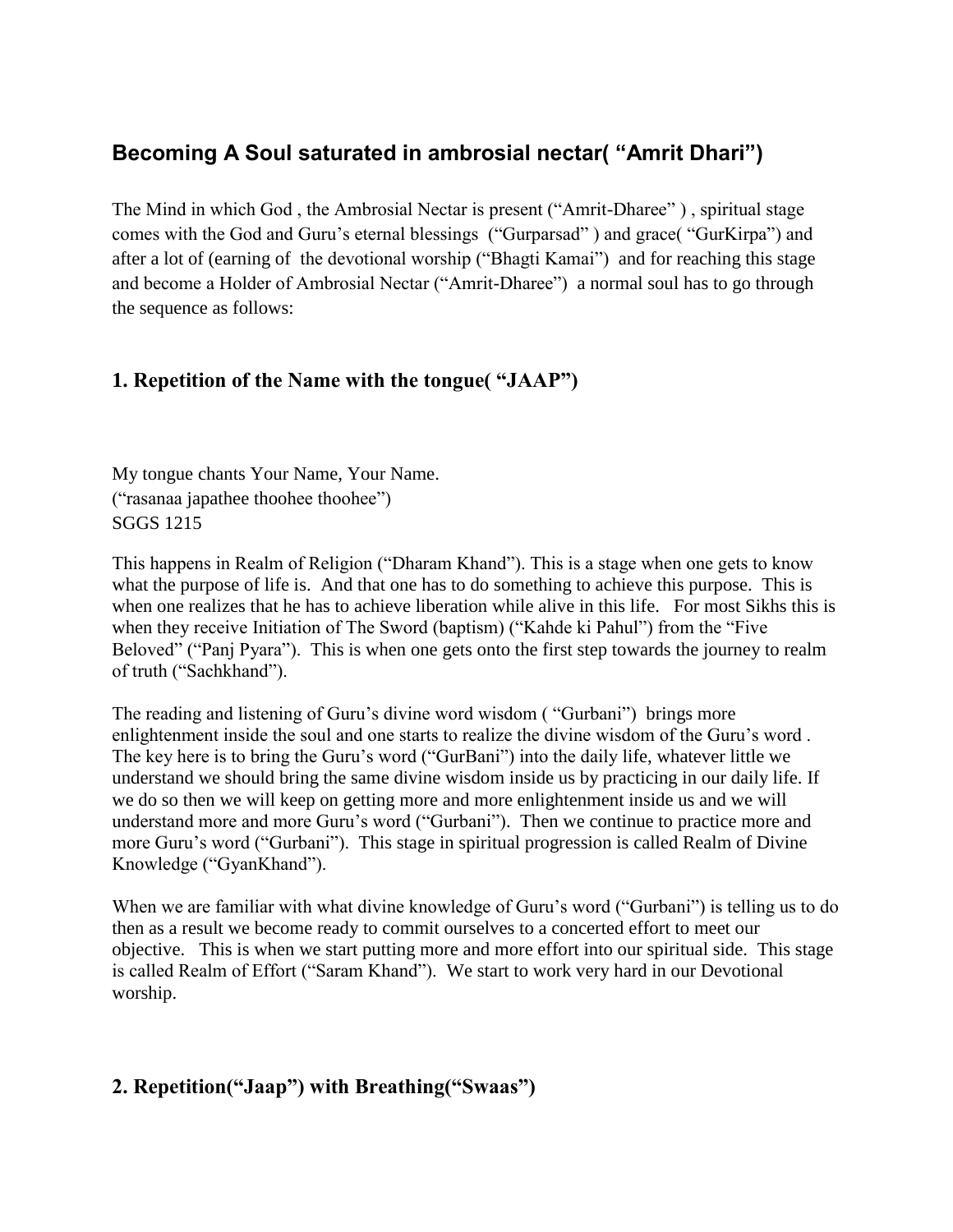With each and every breath, meditate in remembrance on the Lord of the Universe. ("saas saas simarahu gobindh") SGGS 295

The next stage in devotion ("Bhagati") is when repetition("Jaap") of the Name ("Naam") goes into the breathing and one does the Chanting ("Jaap") along with the breathing– this happens in Realm of efforts ("Saram Khand") A lot of the people get stuck here and can't move to the next higher stage. The reason behind this roadblock is due to if it is their great good fortune "Seeds of previous lifetimes" ("Purbley Janam Key Ankur") This means that at this point onwards the progress on the spiritual path is a Guru's Divinely blessed (" Gurparsadi") Game (requires Eternal Blessings and Grace of God through the Guru). With out the eternal blessings of great, great, greatest love, Supreme Guru – Timeless Lord of all Lords ("Dhan Dhan Gur – Akal Purakh") it is not possible to move further, so most people get stuck over here. This divine wisdom has been very clearly presented in dearest dear, great love filled divine Guru "Granth" King Of kings(" Dhan Dhan Shri Guru Granth Sahib Ji") , some examples are as under:

If we meet the Perfect Truth Guru, we obtain the Treasure of the Word. Please grant Your Grace, God that we may meditate on Your Ambrosial Nectar Name. The pains of birth and death are taken away; we are intuitively centered on His Meditation. ||1||

("pooraa sathigur jae milai paaeeai sabadh nidhhaan kar kirapaa prabh aapanee japeeai amrith naam janam maran dhukh kaatteeai laagai sehaj dhhiaan||1||")

SGGS 46

.

Wondrous! Wondrous! is the Ambrosial Nectar of the Name obtained by the "Gurmukh"(One who's face is truly towards Guru).

("vaahu vaahu anmrith naam hai guramukh paavai koe ")

Wondrous! Wondrous! His Grace realizes this, as He Himself grants His Grace. ("vaahu vaahu karamee paaeeai aap dhaeiaa kar dhaee")SGGS 515

The Ambrosial Name is within the Truth Guru. Following the Guru's Teachings, one meditates on the Immaculate Name,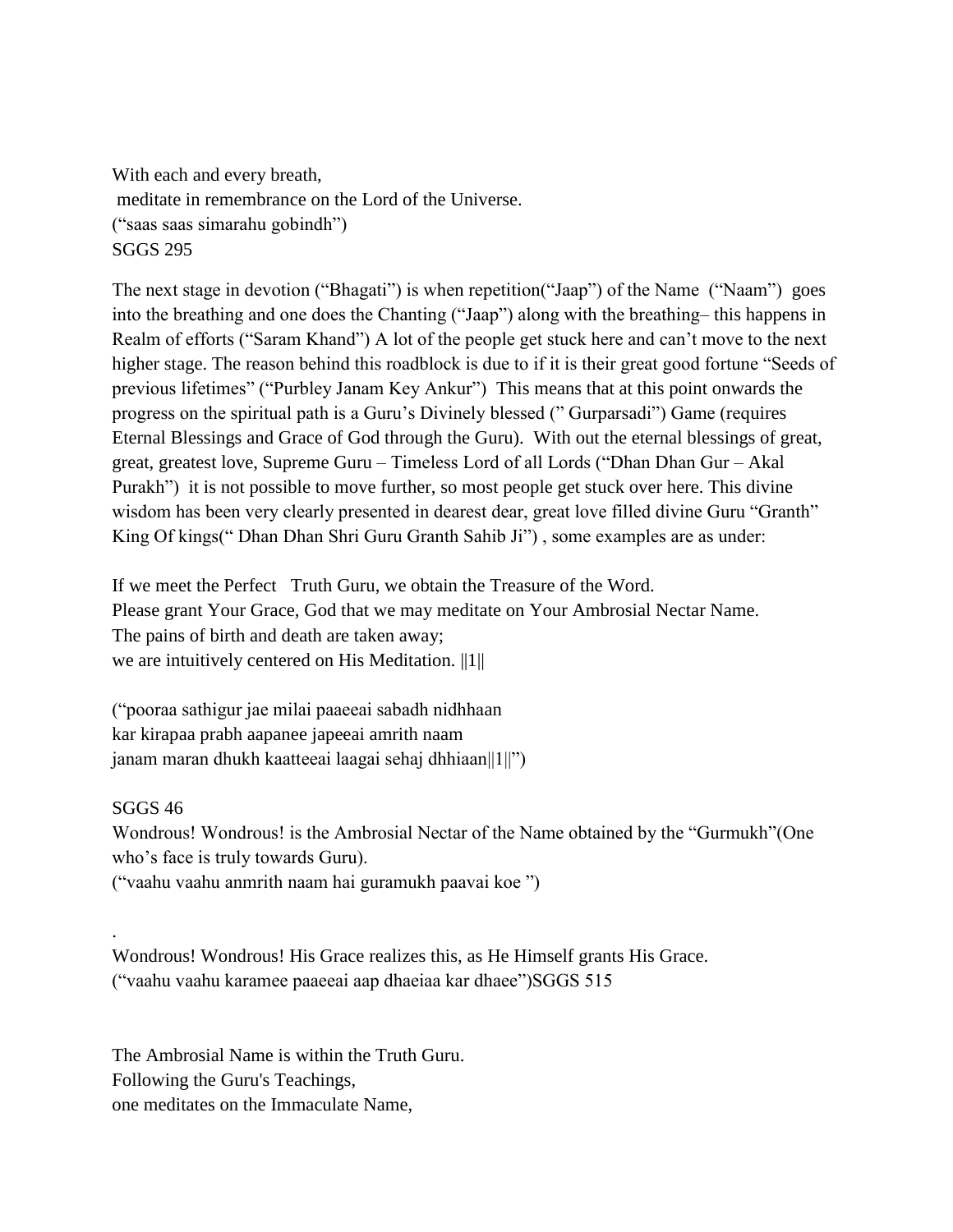the Pure and Holy Name. The Ambrosial Nectar Word is the true essence. It comes to abide in the mind of the one whose face is towards Guru. The heart-lotus blossoms forth, and one's light merges in the Light. O Nanak, they alone meet with the Truth Guru, who has such pre-ordained destiny inscribed upon their foreheads.  $||25||$ SGGS 1421

The next stage of spirituality comes only after Guru's blessed, blessed eternal divine gift("GurParsadi") and Guru's Blessed kindness ("GurKirpa") as described in above verses of divine wisdom. There is something more to know about the Ambrosial Nectar ("Amrit") over here; the highest Ambrosial Nectar ("Amrit") is Inner Soul Bliss ("Atam Rus"), which is enjoyed by a Complete Knower of Universal Wisdom ("Puran BrahamGyani") only.

The God-conscious being enjoys the spiritual bliss of the soul .

"Aatham ras brehamgiaanee cheenaa" SGGS 272

The second highest Ambrosial Nectar ("Amrit") is Name ("Naam") – Guru's eternally divine gifted ("Gurparsadi") Name ("Naam") **– ("EK ONKAAR SATNAAM**") **One God Truth Name**; the next Ambrosial Nectar ("Amrit") is One drop of Nectar ("IK BOOND AMRIT") -

The Guru has blessed me with the one drop of Ambrosial Nectar, and so I have become stable, unmoving and immortal - I shall not die. ("eaek boondh gur amrith dheeno thaa attal amar n muaa.") SGGS 612

## <span id="page-35-0"></span>**3. Repetition ("simran") in mind / consciousness ("Surat")**

O mind, meditate on the Name of the Lord ("simar manaa raam naam chithaarae") SGGS 803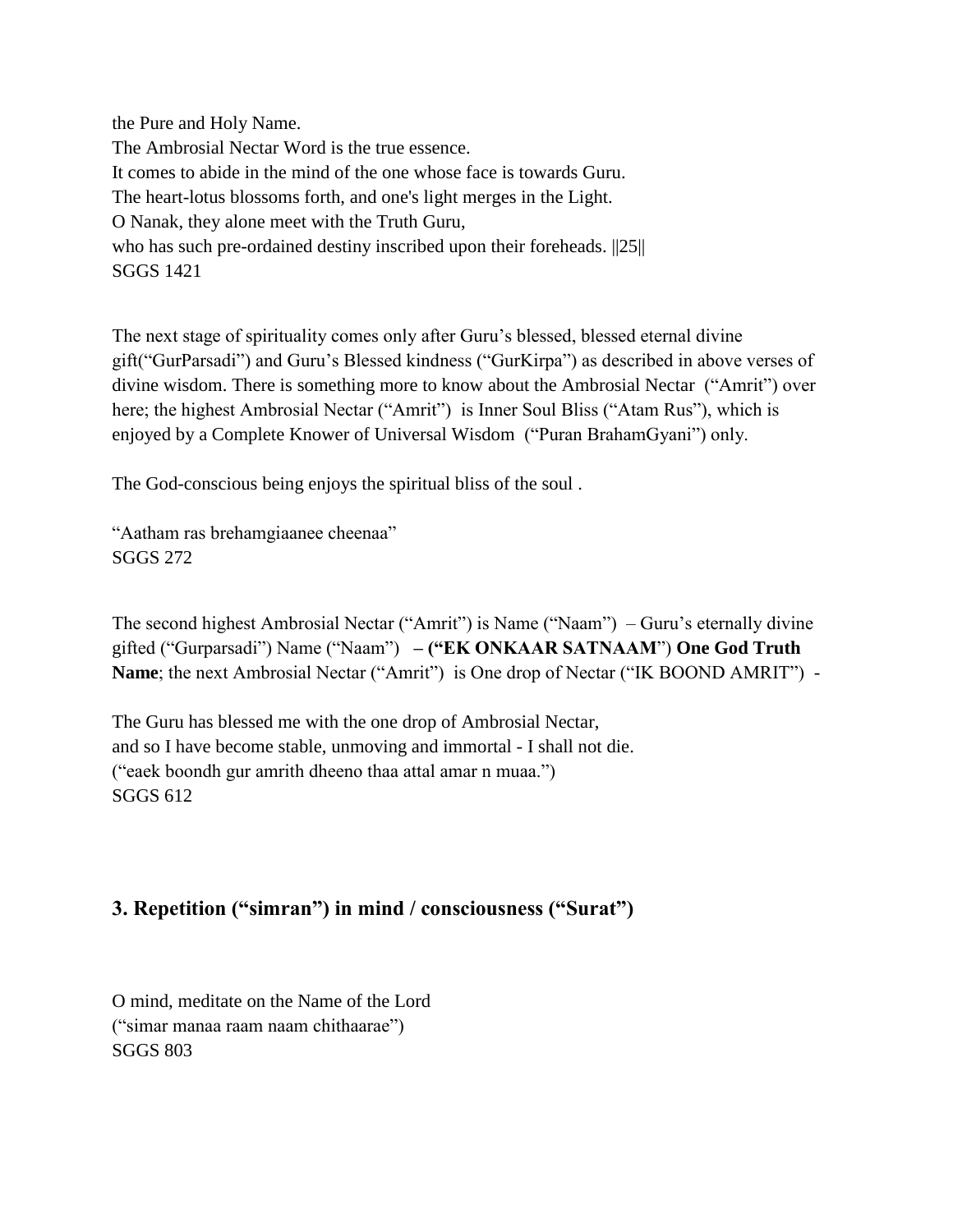This happens when with Guru's Eternal Gifted Divine Gift ("Gurparsadi"), Guru's Kind Blessing ("GurKirpa") based on our deeds from the previous lives as presented in the above verses of divine wisdom, Guru's divine, eternal gifted Name ("Gurparsadi Naam")– Truth Name ("SATNAAM") is blessed by a Complete Saint Truth Guru, at this time the Guru Blessed Divine Gift– Truth Name is instituted in the Mind consciousness ("Surat") and sometimes directly in Heart Center ("Hirda") by a Complete Saint Truth Guru ("Puran Sant Satguru"). This is the stage when **Repetition ("Jaap") becomes Remembrance ("Simran")** – this is a very high spiritual state – this happens when the soul is instituted in Realm of Grace ("Karam Khand") – at this stage the soul goes into deep meditation ("Smaadhi") and then deepest meditation ("Sun smaadhi"). The word Grace ("Karam") signifies Guru's eternal divine blessed gift ("Gurparsadi"), Guru's Grace ("Gurkirpa"), which is an essential and mandatory element of advancement in spirituality ("bhagati"). This is the stage when a Devotee's Account is opened in the Court ("Dargah") of Great, great, dear, love filed, beyond universal limits Supreme Transcendental Being-Timeless Lord of All Lords ( "Dhan Dhan Paar Braham Parmesar").

## <span id="page-36-0"></span>**4. Remembrance ( "Simran" ) in Heart Center ("Hirda")**

The lotus blossoms deep within the heart, and filled with Nectar, one is satisfied. ("anthar kamal pragaasiaa anmrith bhariaa aghaae") SGGS 22

The next stage is when Remembrance ("simran") goes into Heart Center ("Hirda") – this one is even much higher stage when Name ( "Naam")goes into Heart ( "Hirda") – this is where it goes on an automatic mode, which is also known as Auto mode ("Ajaapa") of repetition ("Jaap"), this is where the worship ( "Bhagtee"), devotion, spirituality goes higher. This continues in deep meditation ("smaadhi") and deepest meditation ("Sun Smaadhi")– realm of grace ("karam Khand"). When we do devotion with Name repetition("Naam Simran") in Heart center ("Hirda"), and eventually the Priceless Diamond jewel("Anmolak Rattan Hira") – Guru's eternal divine blessed gift Name ("Gurparsadi Naam") – Truth Name ("Satnaam") is carved in our Heart center ("Hirda").

No one has found the worth of the ruby of the heart; its value cannot be estimated. ||1|| ("keemath kinai n paaeeai ridh maanak mol amol ||1||") SGGS 22

The next stage is when Remembrance ("simran") goes into Heart Center ("Hirda") – this one is even much higher stage when Name ( "Naam")goes into Heart ( "Hirda") – this is where it goes on an automatic mode, which is also known as Auto mode ("Ajaapa") of repetition ("Jaap"), this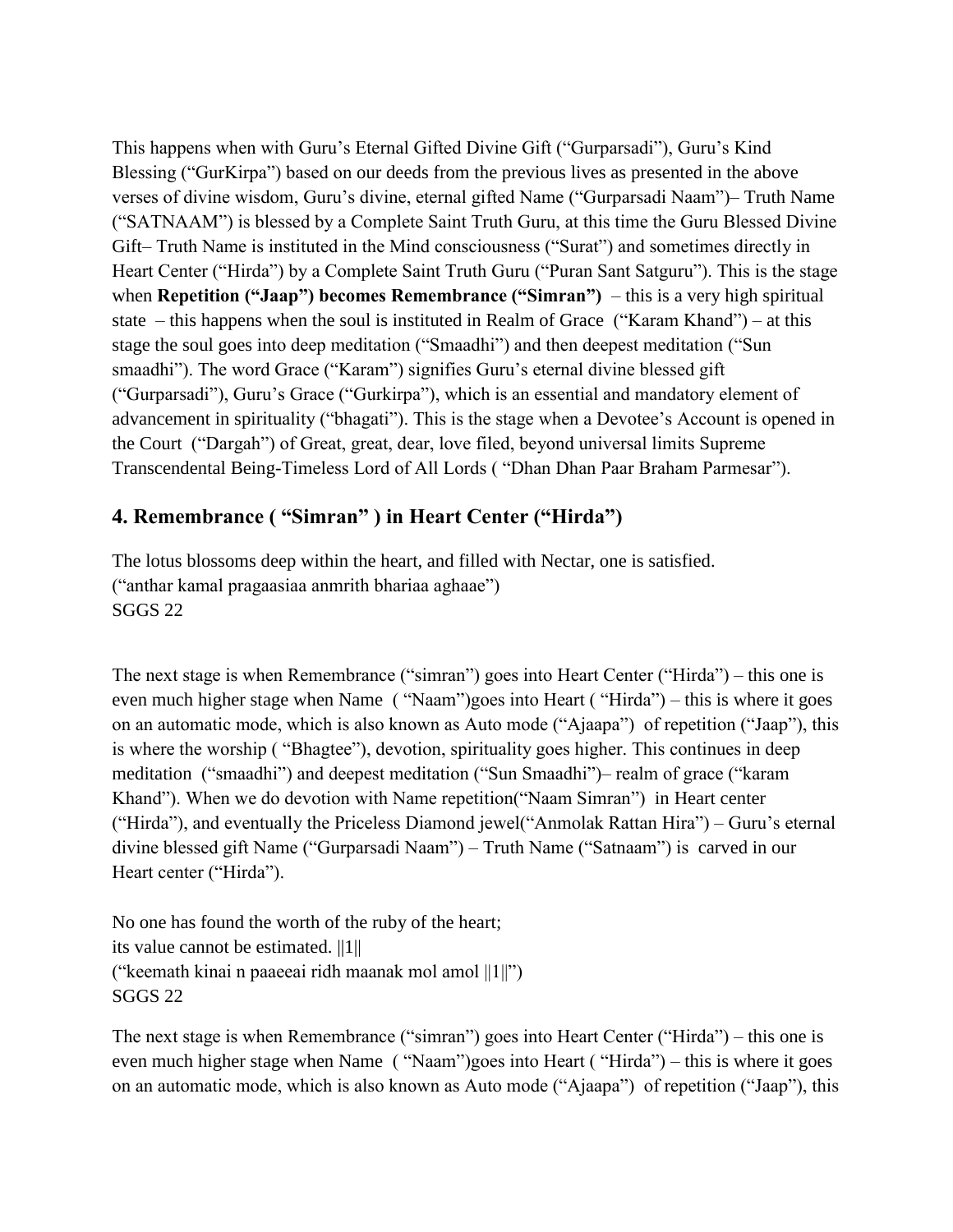is where the worship ( "Bhagtee"), devotion, spirituality goes higher. This continues in deep meditation ("smaadhi") and deepest meditation ("Sun Smaadhi")– realm of grace ("karam Khand"). When we do devotion with Name repetition("Naam Simran") in Heart center ("Hirda"), and eventually the Priceless Diamond jewel("Anmolak Rattan Hira") – Guru's eternal divine blessed gift Name ("Gurparsadi Naam") – Truth Name ("Satnaam") is carved in our Heart center ("Hirda"). No one has found the worth of the ruby of the heart;its value cannot be estimated. ||1||("keemath kinai n paaeeai ridh maanak mol amol ||1||")SGGS 22

These are the stages of spirituality in realm of grace ("Karam Khand") when a soul becomes a ambrosial nectar holder ("Amrit-Dharee")  $\&$  does the complete Devotional loving worship ("Puran bhagtee")and eventually becomes "Giver of Ambrosial Nectar Name" ("Amrit Ka Data") after reaching Truth realm ("Sach Khand"), inner soul stage("Atamik Awastha") as described in the following text.

## <span id="page-37-0"></span>**5. Navel Lotus Door ("Nabhi Kamal")**

The next stage is when Remembrance ("Simran") travels to navel("Nabhi") door, when Navel Lotus("Nabhi Kamal") blossoms – Realm of grace ("Karam khand").

The breath is seated in the home of the navel; the "one who face is towards Guru" searches, and finds the essence of reality. ("naabh pavan ghar aasan baisai guramukh khojath thath lehai") SGGS 945

## <span id="page-37-1"></span>**6. Kundalini**

The next Stage is when Remembrance ("Simran") goes into "Kundalini" – Seed Base door ("MoolDhaar Chakra") and spine – Realm of grace ("Karam Khand")

The circles ("Chakras") of the coiled "Kundalini" energy have been opened, ("baedhheealae chakr bhuangaa") SGGS 972

The "Kundalini" rises in the Holy congregation("SatSangat"), the Congregation of Truth; through the Word of the Guru, they enjoy the Lord of Supreme Bliss. ("kunddalanee surajhee satsangat paramaanand guru mukh machaa") SGGS 1402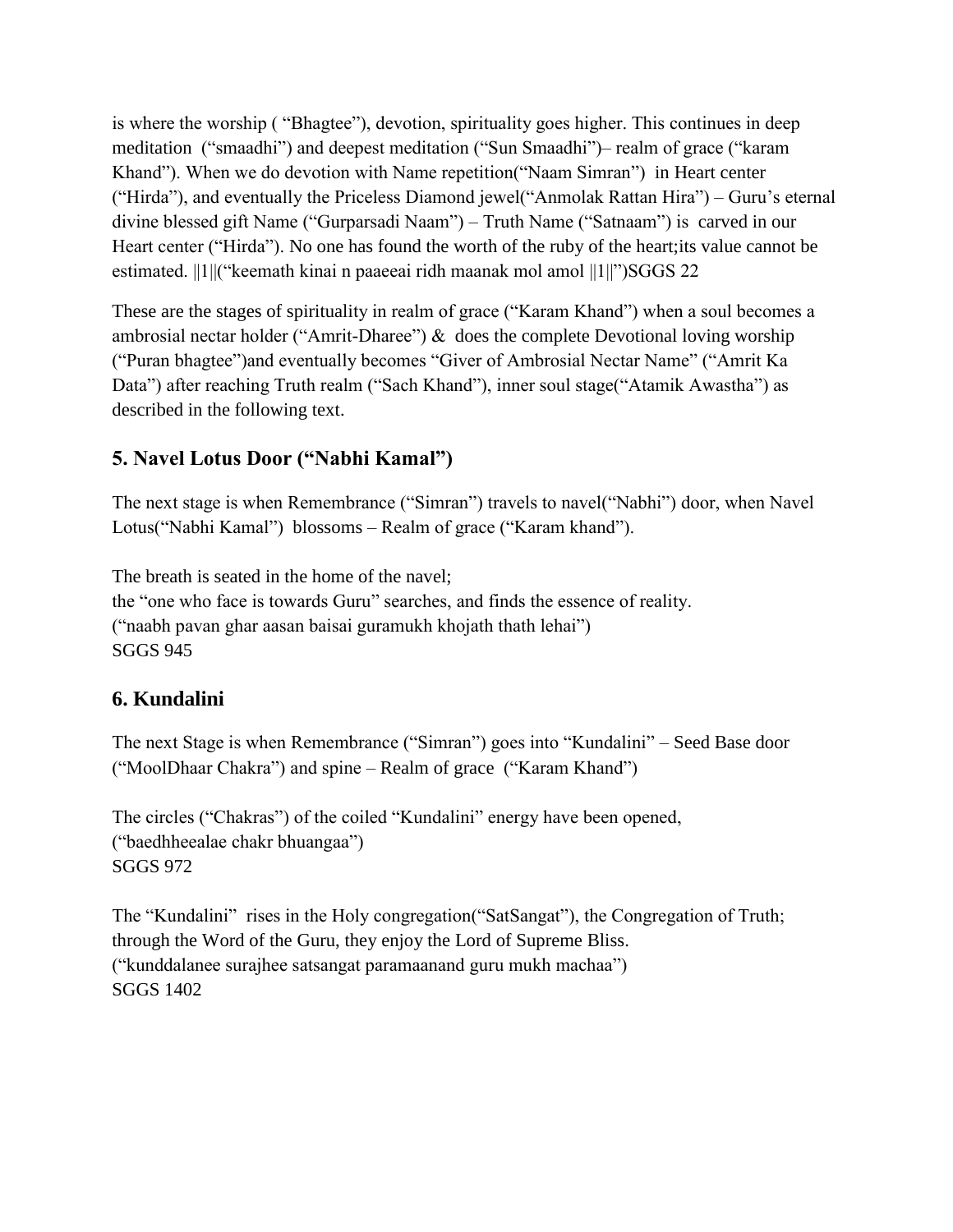## <span id="page-38-0"></span>**7. Divine Knowledge Eye ("Gyan Nettar")- Third Eye ("Trikuti") and Tenth Door ("Dassam Duar")**

The next stage is when Remembrance ("Simran") travels through the spine to the brain, and back to mind consciousness ("Surat") where it completes the cycle, thereby blossoming all the **Seven Seas ("Sat Sarovar") – – seven doors ( "Seven Chakra") – 7 energy centers of the spiritual body**. This is what the real rosary bead garland ("Mala") of Name ("Naam") is.

Take your bath in the seven seas, O my mind, and become pure. ("kar majano sapath sarae man niramal maerae raam")SGGS 437

The seven seas are overflowing with the Ambrosial Water; the one whose face is towards Guru are not stained with filth. ||2|| ("saaeir sapath bharae jal niramal gurmukh mail n laaeidhaa")||2||

SGGS 1036

When this happens then the divine inner third eye ("Gyan Nettar") and tenth door ("Dassam Duar") opens and you form a permanent connection with Great, great, dear,eternal, love, Timeless Lord Of All Lords ("Akal Purakh"), you start to get divine knowledge ("Braham Gyan"). This happens in Realm of truth ("Sach Khand")

Control of the breath and positioning of the tongue, focusing at the third eye and wearing garland('Mala") of rosary("Tulsi") beads, are all obtained through Guru's Grace. ("khaechar bhoochar tulsi mala gur parasadee paaeiaa")

SGGS 973

There are nine doors (openings in the body),

but the taste of these nine doors is bland and insipid.

The Essence of Ambrosial Nectar trickles down through the Tenth Door.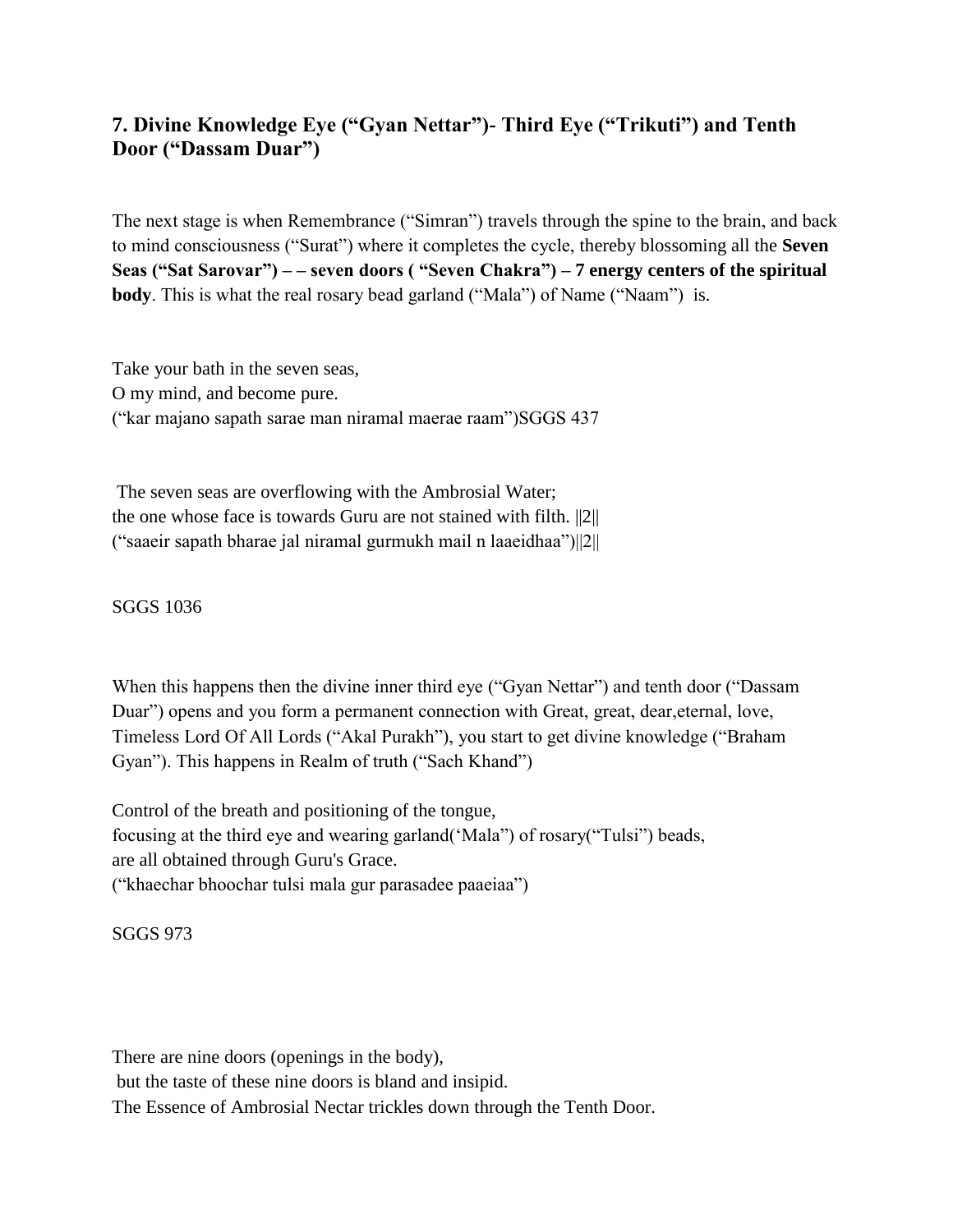("no ghar thhaapae thhaapanehaarai ||

("dhasavai vaasaa alakh apaarai ||")

SGGS 1036

The hard and heavy spiritual doors are closed and locked. Through the Word of the Guru's wisdom, they are thrown open. ||2||

("bajar kapaatt jarrae jarr jaanai gur sabadhee kholaaeidhaa")

SGGS 1033

Enjoyment in Deep Meditation and Deepest Meditation is beyond description. That is why the Great Beings go into very deep meditation some time for days together. You experience a lot of things during your Deep Meditation and Deepest Meditation, see a lot of things, meet a lot of Saints, Gurus, see Supreme Light, conversation with the Saints and Graet,great,Dear ,Eternal,Love,Timeless Lord Of All Lords and what not, it is beyond description what happens and through what you go when you go into deep meditation.

## <span id="page-39-0"></span>**8. Remembrance ("simran") by Every Hair ("Rom") and cell:**

The Remembrance ("Simran") in Deep Meditation ("Smaadhi") and Deepest Meditation ("Sun Smaadhi") continues until Quality-less ("NIRGUN") AND Quality -Full (" SARGUN") becomes one, at this point Remembrance ("Simran") goes into every cell – every bit("rom-rom") of your body does Name remembrance ("Naam Simran"), your astral body ("Suksham Dehi") becomes as pure as gold, your entire body is filled with Name Ambrosial Nectar ("Naam Amrit") all the time. You become one with universe("Barhm Leen"), and stable un distractible state ("Atal Awastha"). These stages are beyond description.

When my Beloved came to live in my house, I began to sing the songs of bliss. SGGS 941

The one who's face is towards Guru("Gurmukh") meditates on the Lord with every hair (every bit) of his body. ("Gurmukh rom rom har dhhiaavai")

SGGS 941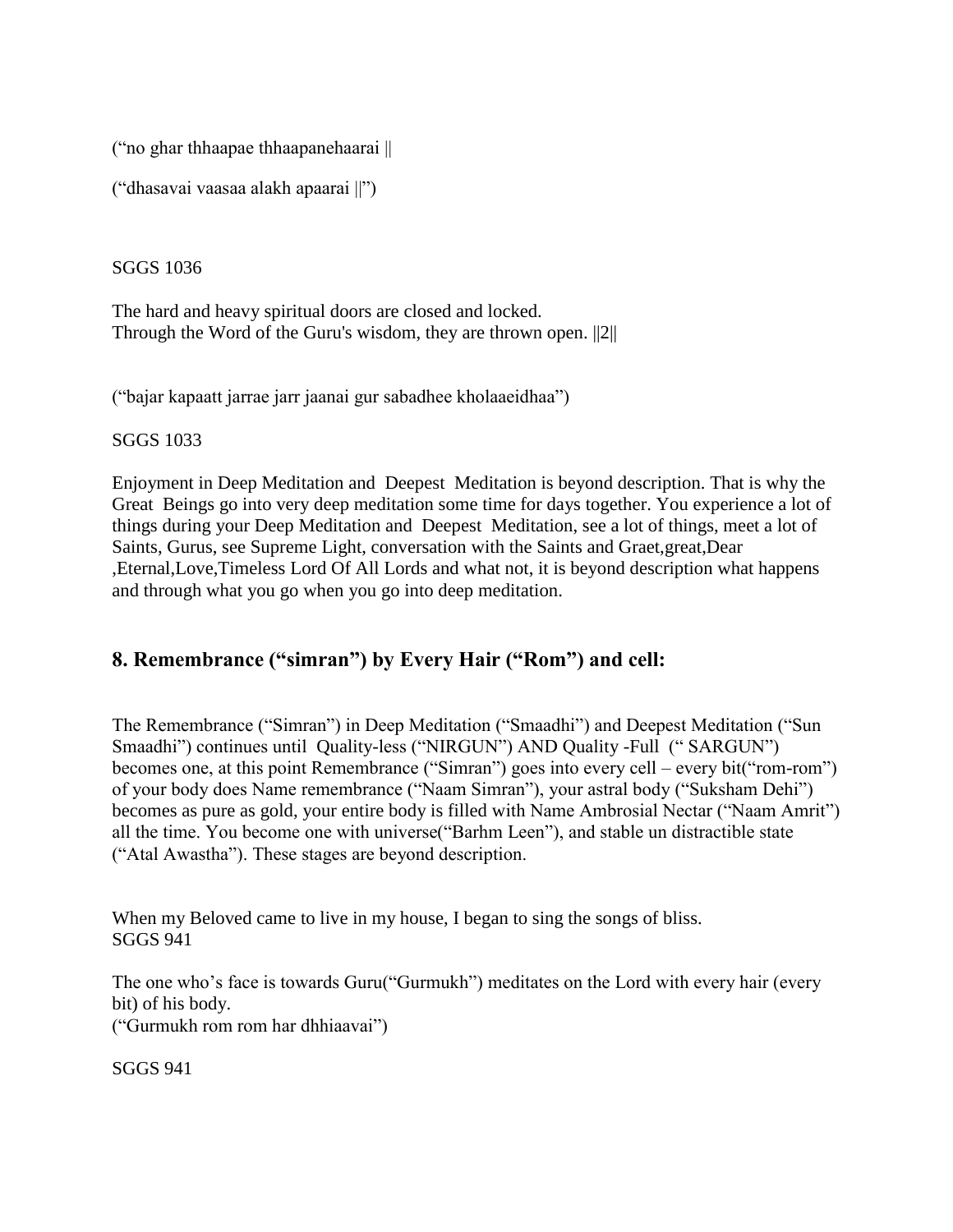He possesses all qualities; He transcends all qualities; He is the Formless Lord. He Himself is in Primal deepest meditation. Through His Creation, O Nanak, He meditates on Himself (Auto mode repetition). ||1|| ("Saragun niragun nirankaar sunn samaadhhee aap , aapan keeaa Nanakaa aapae hee fir jaap") ||1|| SGGS 290

One lives in Complete Divine Light ("Puran Parkash") all the time and listens to God's and his creations Loving-singing praises– limitless Vocals ("Illahi Kirtan") and tunes ("Anhad Naad Dhunis") all the time. It is just incredible experience. This is when one becomes God's Truth Slave and is directed by the Almighty to serve the congregation ("Sangat"). And this is what your target should be when you have been prompted to move on the path("Marg") of loving, devotion worship ("bhagati").

The above description is Guru's eternal divine blessed gift ("Gurparsadi") and is based on the actual physical spiritual experiences of this dog("Kookar") of the Supreme Guru ("Gur"), Guru and Guru's holy congregation ("Gursangat").

Let us take a few minutes to make a self evaluation of our own self in light of above divine wisdom ("Barham Gyan"), and compare a commonly used perception of the word Holder of Ambrosial Nectar ("AMRIT-DHARI") with the divine description of this highly elevated state of a eternally blessed soul, who is either completely absorbed in the Almighty, or very near to be so soon. We are sure to find a way to become a divinely eternally blessed Drinker of Ambrosial Nectar Name ("Amrit Dhari"), then do complete Loving, Devotional Worship ("Puran Bhagati") and become one with the Almighty and eventually become Giver of Ambrosial Nectar ("AMRIT-KA-DATA").

## <span id="page-40-0"></span>**9. Khalsa Panth Is An Organisation**

Most people's concept or perception about the Pure Being Religion ("Khalsa Panth ")is that it is a some form of a religious organization, but that is not the truth. If you dissect this Divine word "Pure Being 's Religion" ("Khalsa Panth" ") then you will find the real divine meaning of this divine word.

This very commonly used phrase "Pure Being's Religion" ("Khalsa Panth" ) has been grossly misunderstood, misinterpreted and misused by various entities around the Globe. This is not an ordinary phrase. It has deep divine meaning concerning eternal and primal truth pertaining to the definition of the heights of purity of human soul and the path, which leads to this complete purification of the soul. Let us look at the deep divine meaning of the phrase "Pure Being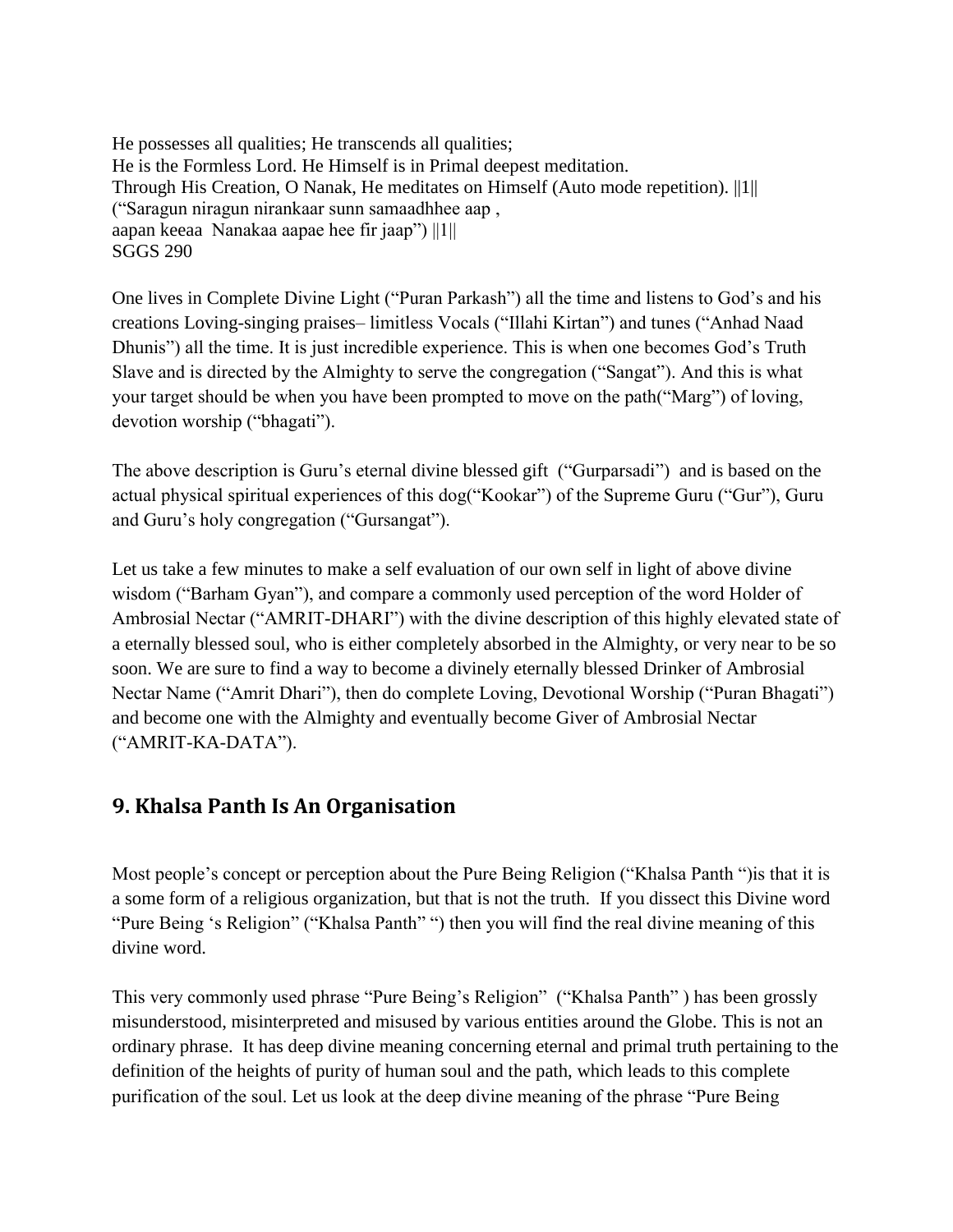Religion" ("Khalsa Panth" )in light of the Divine Wisdom very kindly given to us by Timeless Lord Of All Lords ("Akal Purakh")through Guru King of Kings ("Guru Sahibans"), Saints ("Sants ")and Selfless devotional worshipers ("Bhagats").

RELIGION ("PANTH")

The word "Religion" ("Panth") means a passage, a path, the divine way to become something connected with the highest levels of the spirituality and divinity. It is the path to

("Sach Khand ") The realm of Truth

Eternity and the complete realization of Eternity,

Having a pure spiritual heart ("Sach Khand").

"Religion" means a passage which when followed under the Eternal Blessings of the Supreme Guru and Guru will make:-

A heart pure ("khalas")

A soul a pure ("Khalas")

A soul a Saint ("Sant") soul.

*I dedicate my mind to Him, and renounce my ego. This is the Path (RELIGION), which I shall take.*

*("*man aripo haumai tajoh ith panth julaaieeaa")

SGGS 1098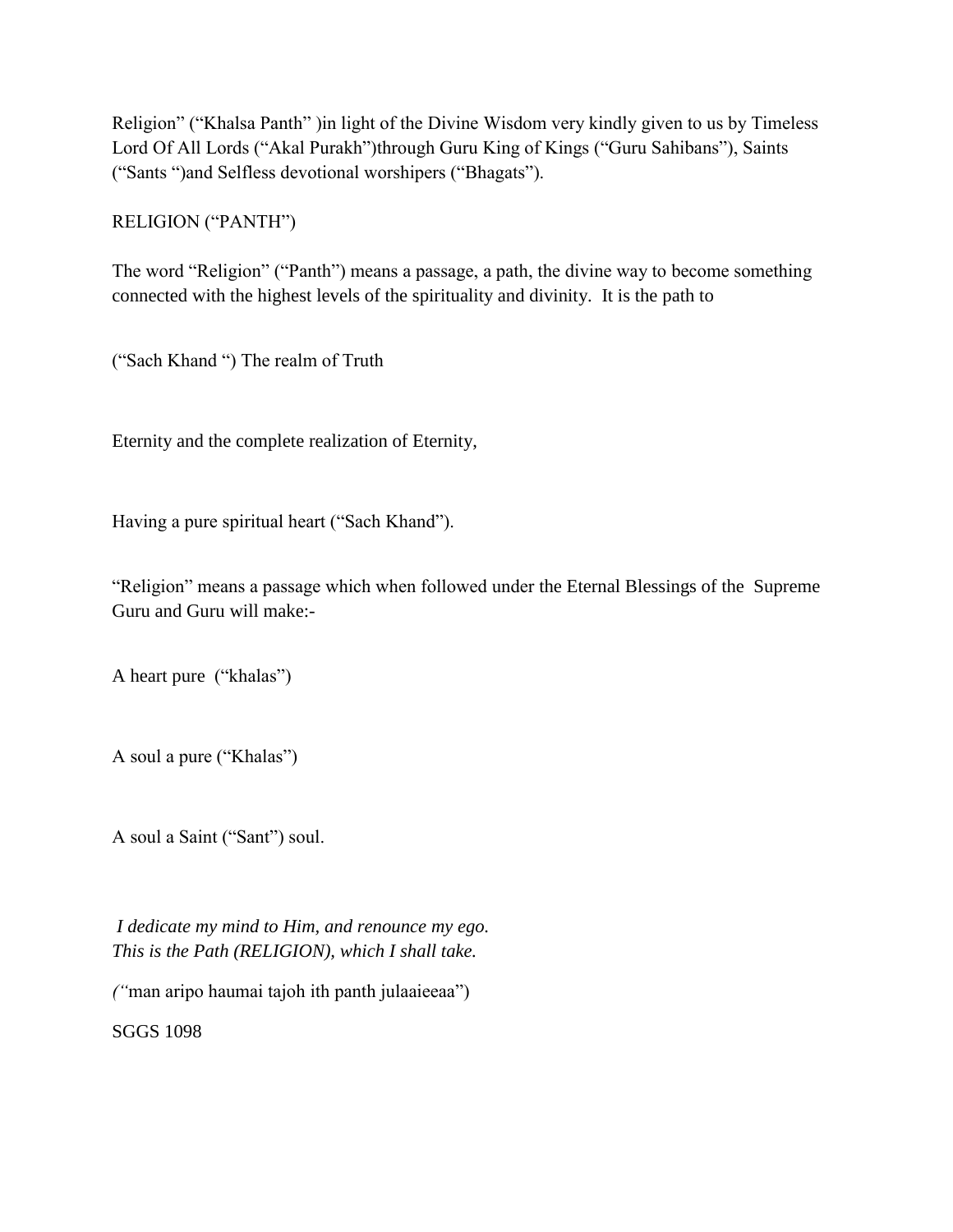The word "Panth" means a path to the discovery of the Eternal Truth. It is the path to become a completely truthful person from inside out, to be able to see the truth, hear the truth, speak the truth, deliver the truth and serve the truth. This passage goes to the Divine court of Timeless Lord of all Lords ("Dargah of Akal Purakh"), it leads us to the Realm of truth ("Sachkhand"), where Timeless Lord Of All Lords ("Akal Purakh") resides in His Quality less Form ("Nirgun Saroop") Supreme Divine Pure Light ("Param Jyot Puran Parkash"). Anybody who moves on this path with full commitment, belief and trust will become a Pure Being ("Khalsa").

*The Messenger of Death does not approach those who have walked on the path (RELIGION) of following the Guru's Teachings.*

("gur bachan marag jo panth chaalay thihn jam jagathee nehr na aaiaa")

SGGS 1116

#### PURE BEING

Says "Kabeer", those humble people, who become pure become Pure Being, who know the Lord's loving devotional worship. **("kahu kabeer jan bheae khaalasae praem bhagath jih jaanee")** ||4||3||

(SGGS 655)

The second part of this phrase is the word "Pure Being" ("khalsa"). This means

A pure and completely truthful and completely cleaned soul,

The soul that has gone beyond the three qualities of Mammon ("Maya") ("Rajo", "Tamo" and "Sato"),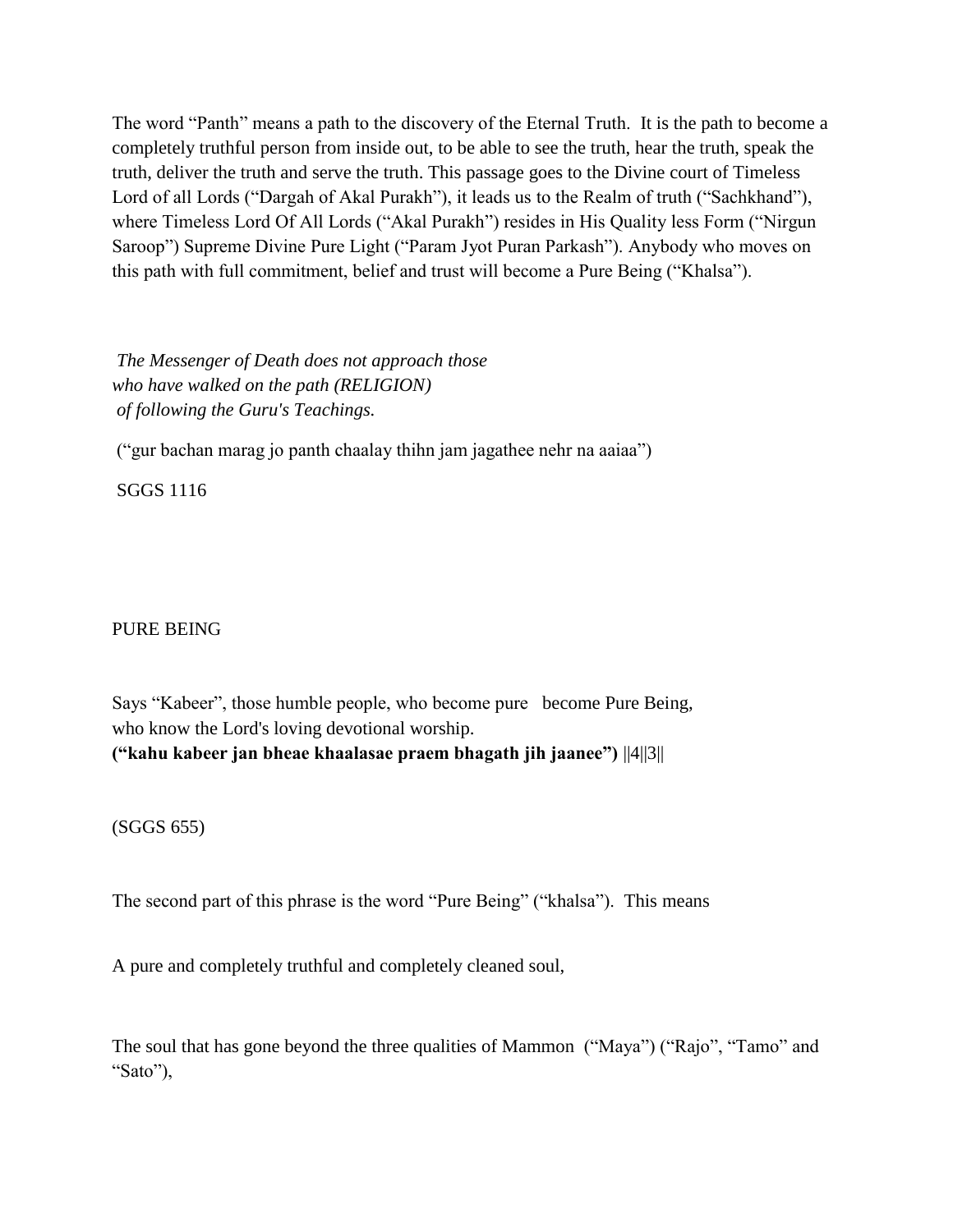The soul which has completely won over the Mammon (" Maya"),

The person who has completely won over his mind,

Has brought Five Thieves ("Panj Doot") (Lust Anger Greed Attachment and Pride) under his control,

The person who has won over all the desires,

The person who has completely cleaned himself from inside,

The person who has a Complete Supreme Divine Light ("Puran Jyot Parkash") inside his Heart ("Hirda").

The person who is completely merged and has become one with Almighty,

The person who enjoys the internal soul bliss ("Atam Rus") on a continuous basis,

The person who resides in the Court of Timeless Lord of all Lords ("Dargah of Akal Purakh"),

The person who has reached the realm of truth ("Sachkhand"),

A person who has completed his inner spiritual pilgrimage.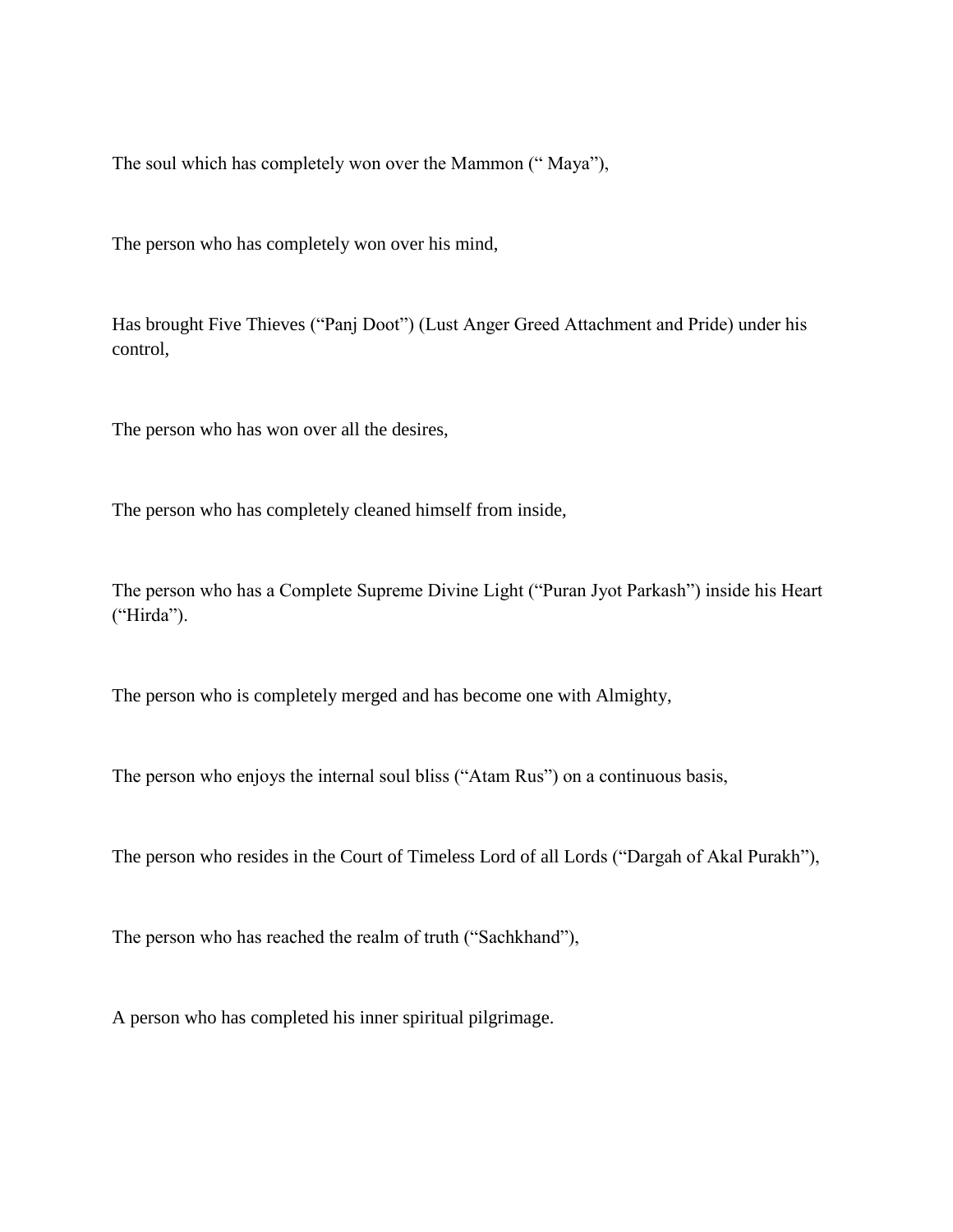That is why Guru's word ("Gurbani") says:

*The one in whose heart shines for the God's Light is the Pure Being; all others are not Pure Being.* **("Puran Jyot Jagey Ghat Meh Tab Khalas, Tahi Nakhalas Jaaney").**

And that is why Guru "Gobind Singh" King of Kings has said:

*The one who experiences soul bliss is the Pure Being, There is no difference between the Pure Being and me and God.* **("***Atam Ras Jeh Janye So Hi Khals Dev, Prabh Meh Moh Meh Taas Meh Ranchak Nahin Bhed")*

Anyone less than this is not a Pure Being ("Khalsa"). Anybody who has not achieved these levels of spirituality and divinity is not a Pure Being ("Khalsa"). That is why Guru "Gobind Singh" has given the status of Truth Guru ("Satguru") to a Pure Being ("Khalsa"):

*The Pure Being is my perfect Truth Guru,(" Khalsa Mero Satgur Pura")*

*The Pure Being is my brave friend,(" Khalsa Mero Satgur Pura")*

*The Pure Being is my knowledge and wisdom,(" Khalsa Mero Budh Aur Gyan")*

*And the Pure Being is whom I meditate upon.(" Khalse Ka Ho Dharo Dhyan")*

PURE BEING'S RELIGION ("KHALSA PANTH")

**.**

Therefore the divine meaning of the phrase :-Pure Being Religion (""Khalsa Panth" ), in the true sense of divinity and spirituality; in the true sense of Guru's Divine Word wisdom ("GurBani"); in the true sense of the Guru's wisdom ("Gurmat")the divine wisdom of the word Guru and the standards of spirituality and divinity laid out by the Guru King of Kings ("Guru Sahibans") and the Saints ("Sants") and Selfless devotional worshipers ("Bhagats"), is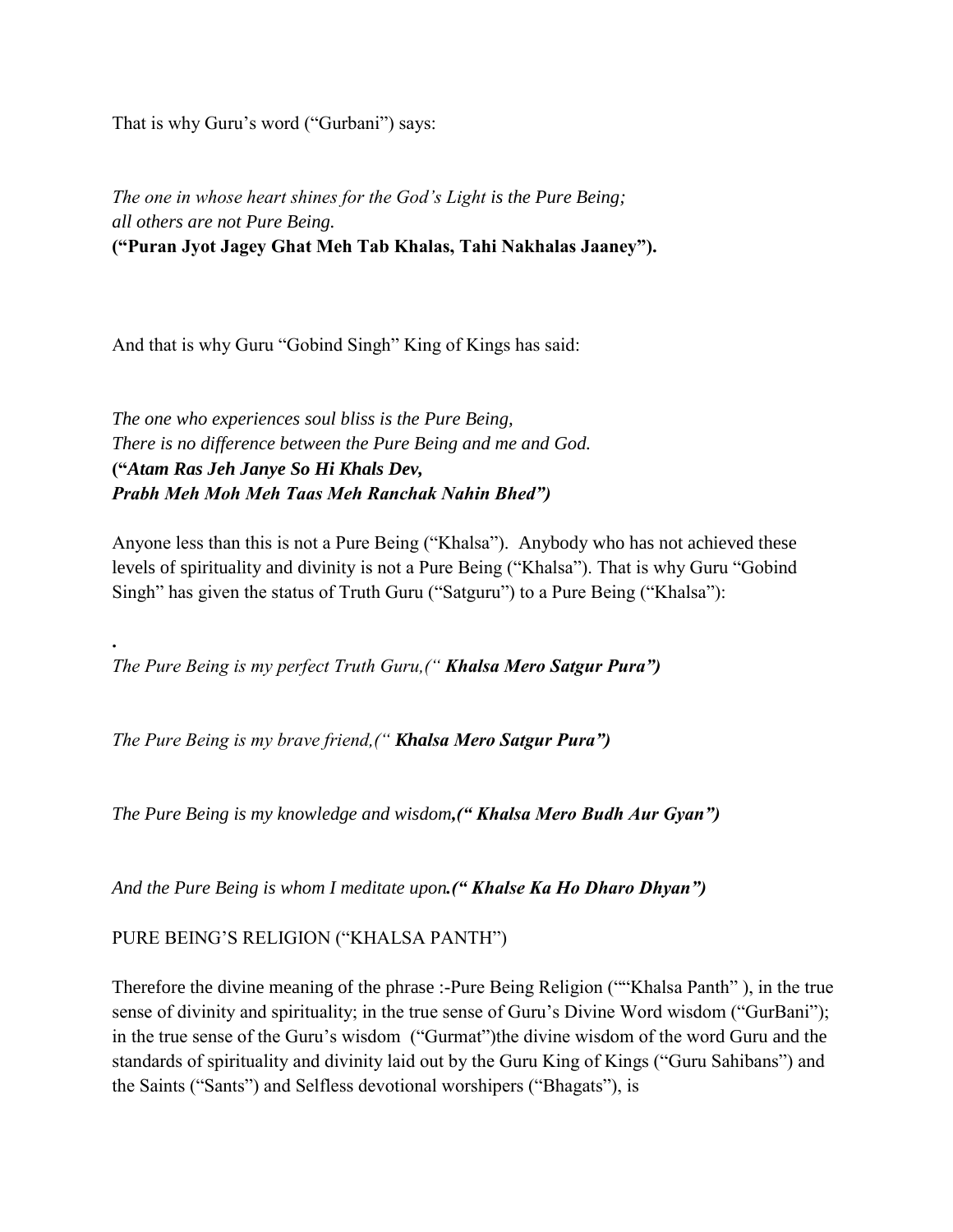"The path to become pure inside".

## <span id="page-45-0"></span>**10. Waheguru is the Naam**

There is a gross misunderstanding among the masses concerning what is the God's Divine Name("Naam"), or what God's Divine Name("Naam") means, or how and where the God's Divine Name ("Naam")can be obtained and what God's Divine Name("Naam") should be used for meditation. The reason behind this situation is a result of the preaching practices used globally by the modern day preachers. This is another problem that has cropped up in the last 300 years after great, great, dear, lovable Tenth King of Kings, whereas in the times of the Guru King of Kings, only the Gurus were the preachers, or the ones who were blessed with the universal wisdom("Braham Gyan") were the preachers, anybody could not become a preacher, only the ones who were blessed by the Truth Guru("SatGuru") and achieved the Universal wisdom ("BrahamGyan")with divine, kind blessing of Guru, were the ones who were authorized by the Gurus to preach. This means that only a, Complete Knower of Universal wisdom ("BrahamGyani") can preach, the one who has the ultimate– universal wisdom( "Puran Braham Gyan") and have completed His spiritual journey and reached the supreme state ("Param Padvi")can preach because He has the God's Divine Name("Naam") and only such a soul who has the God's Divine Name("Naam")can give God's Divine Name("Naam") to the Congregation ("sangat") and preach: In Truth Guru, God's Divine Name is Found; God's Divine Name is priceless jewel, with complete Truth Guru; Except Saints no one can give; Saint make you preach God's Divine Name; so the one who is a Saint, a Complete Knower of Universal Wisdom ("BrahamGyani"), a Complete Purified Being("Khalsa"), a Truth Guru("Satguru") can only give God's Divine Name ("Naam")and nobody else can do so.

The next question is what is God's Divine Name ('Naam"). If you look more at Guru's word("Gurbani") there is a lot more that explains the Glorious praise of God's Divine Name("Naam") as follows.

"*SATNAAM TERA PARA PURABLAA" God's Divine Name Truth Name is older than beginning.*

Great,great,dear love filled, beyond universal limits Supreme Transcendental Lord ("Paar Braham Parmeshwar") is "SAIBHUNG", which means He is the Creator of Himself, He is a Self Creator *– One who has created himself* ("Jisne Apni Sajna Aap Kiti Hai"), Self lighted –(" Apne Sahare Aap Parkashmaan Hai ") Doesn't require any support. Timeless Being-beyond universal limits Supreme Transcendental Lord("Akal Purakh - Paar Braham Parmeshwar" )first created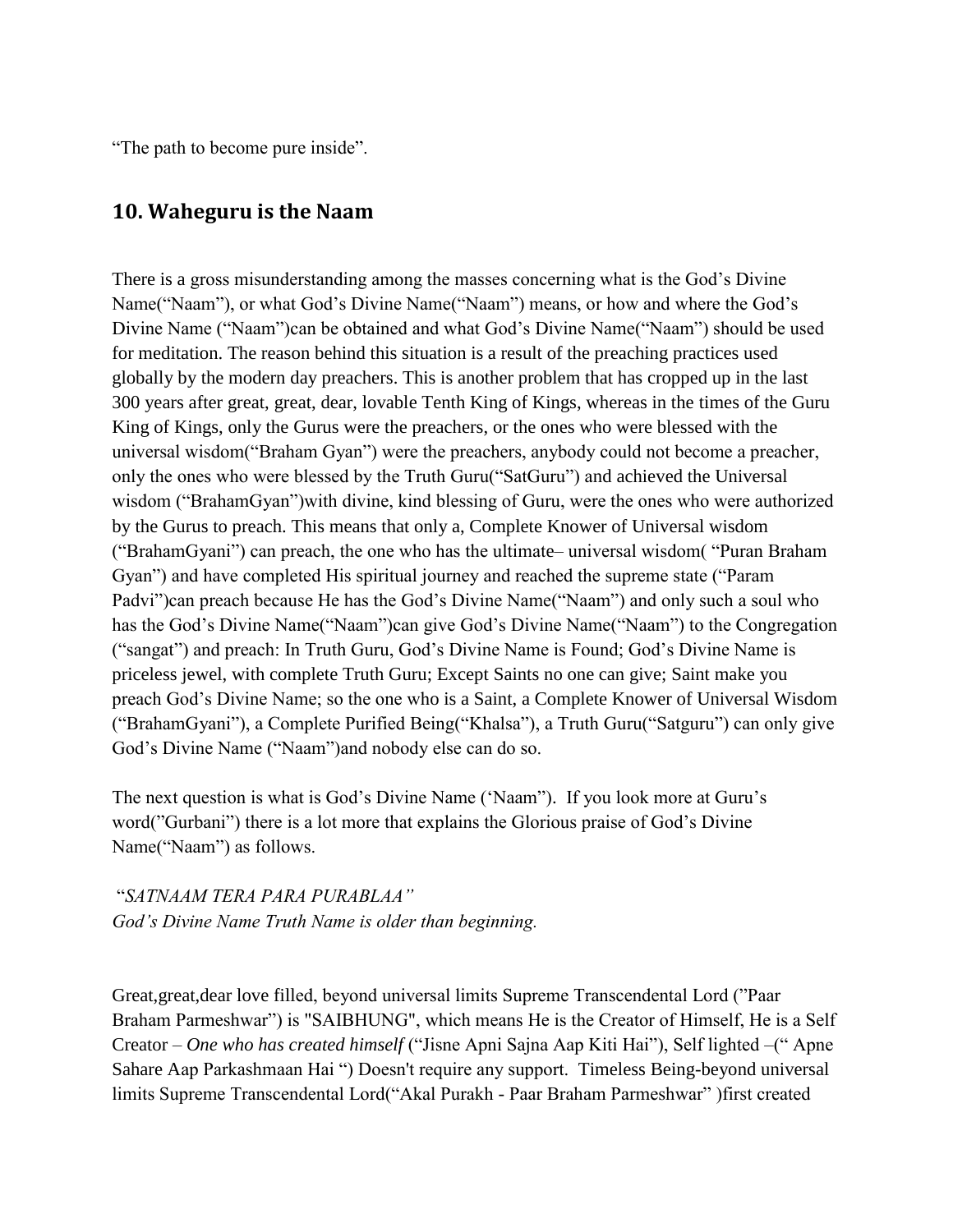Himself and then gave a God's Divine Name('Naam") to Himself:

*HE CREATED HIMSELF & NAMED HIMSELF ("AAPINE AAP SAAJYEO AAPEE NE RACHYEO NAO ")*

When did He create Himself, is a question which is not answerable, however, according to the Guru's word("GurBani") great,great,dear,love filled ,beyond universal limits Supreme Transcendental Lord of all Lords ("Paar Braham Parmeshwar") is beyond time and space, He is infinite, has no boundaries, no limits ("Agam, Anant, Apaar and Beant"). It is not possible for any human being to make an estimate, or for that matter even attempt to make an estimate of His capacity - His infinity, boundries, limits, ends ("Agamtaa, Ananttaa, Apaartaa and Beanttaa").

#### *PRICE OF DOER CANNOT BE DONE*

#### ("*KARTE KI MIT KI JANEY KIA")*

In the Divine Step ("Mangla Charan") of "Jap Ji Sahib", the time of Self Creation is defined as Primal Age-Truth in Primal beginning, Truth in every age( "Aad Jugaad - Aad Sach Jugaad Sach"). Therefore, the time of Self Creation can only be said as Primal Age("Aad Jugaad"), which also means Oldest one ("Para Purblaa"). So Almighty("Paar Braham Parmeshwar") created Himself first and then gave a Divine Name ("Naam")to Himself - and what was this Divine Name("Naam") ? If we search the divine knowledge – ("Braham Gyaan") of Timeless Lord ("Akal Purakh") – great, great, dear, lovable Guru "Granth" king of kings, then we learn that this Primal ("Aad Jugaadi") and Before beginning of time ("Para Purablaa") God's Divine Name ("Naam") is Truth Name "SATNAAM":

#### MANY DIVINE NAMES ARE RECITED WITH TONGUE FOR YOUR QUALITY:"SATNAAM" TRUTH NAME IS YOURS BEFORE BEGINNING OF TIME. "*KIRTAM NAAM KATHE TERE JIHVAA SATNAAM TERA PARA PURABLA A"*

According to "Bhai Kahan Singh Nabha", Truth Name ("SATNAAM") is the Original ("Mool") Mantra of Guru's divine wisdom ("GURMAT").Truth Name ("SATNAAM ")is the pious God's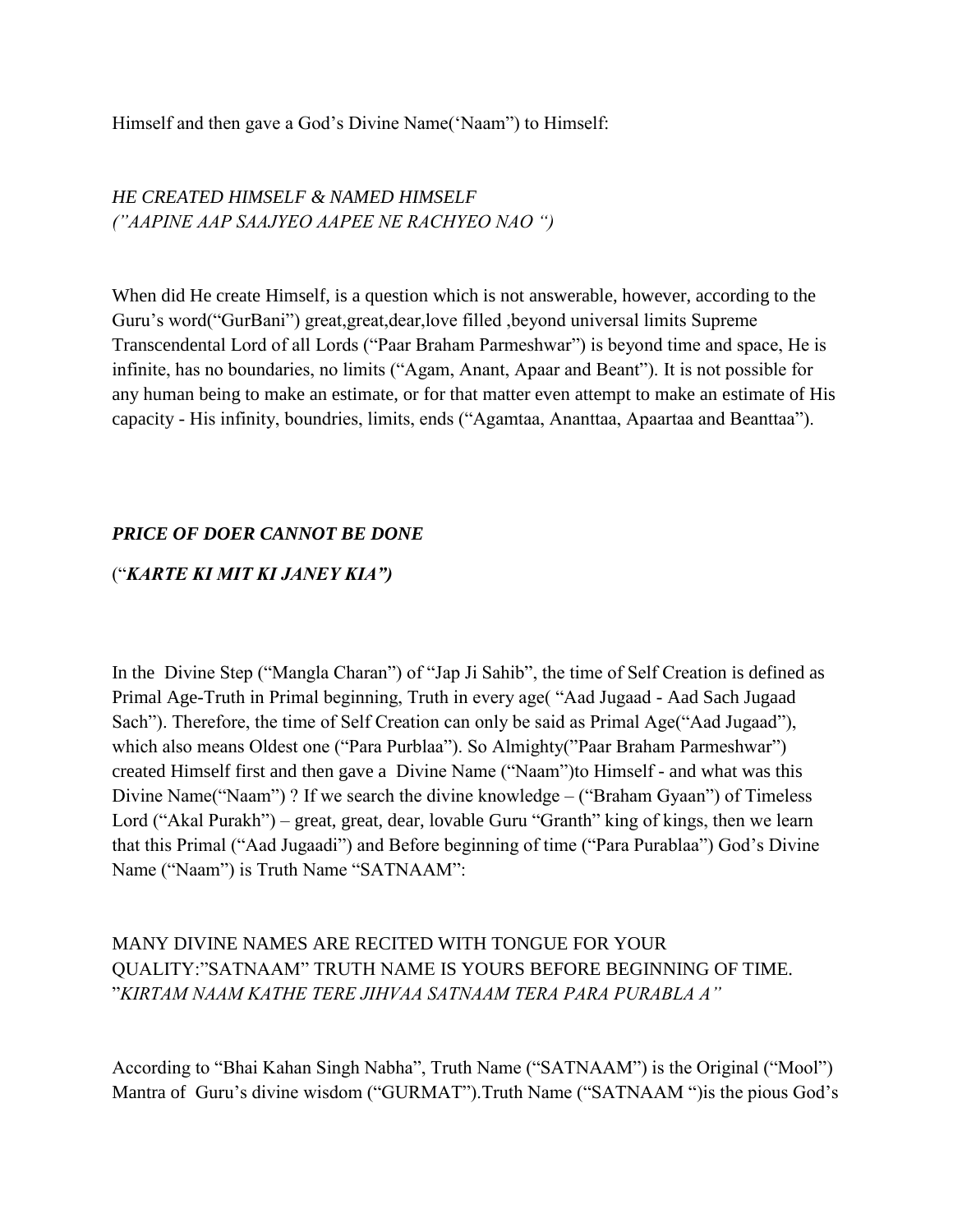Divine Name("NAAM") of Timeless Being - beyond universal limits Supreme Transcendental Lord of all Lords ("Akal Purakh - Paar Braham Parmeshwar"). In the Divine Wisdom Form ("Gyaan Saroop") of Timeless Being ("Akal Purakh") – great,great,dear,lovable, Guru "Granth "King of kings, Original ("Mool") Mantra, Seed ("Beej") Mantra or Great ("Maha") Mantra has been defined as Truth Name ("SATNAAM") only. Guru Ram Dass Ji has urged the Congregation "(in Dhanasri Raag)" to recite - do remembrance ("Simran") – of Primal Aged – Before beginning of time divine name of great, great, dear, love filled, beyond universal limits Supreme Transcendental Lord of all Lords-Truth Name only. (" Aad Jugadi - Para Purblaa Naam of Akal Purakh – SATNAAM") only:

*GIVER OF ALL JOYS FULFILLER OF EVERY WISH, GOD ("HAR"), CONTROLS THE COW WHO FULFILLS EVERY WISH ("KAMDHENA") ("ICHCHA POORAK SARAB SUKH DATAA HAR JAKE VAS HAI KAAM DHENA")*

*SO MY HEART MEDITATE ON GOD ("HAR") BY WHOSE VIRTUE MIND IS FILLED WITH JOY. ("SO AISA HAR DHYAYIE MERE JIAREY TAA SARABH SUKH PAWE MERE MANAN")*

*MIND KEEP ON RECITING TRUTH NAME ("SATNAAM") ALWAYS TRUTH NAME ("SATNAAM") ("JAP MAN SATNAAM SADA SATNAAM")*

#### *EVERYTIME IN EVERY SITUATION FACE KEEPS ON BRIGHTENING* ("*HALAT PALAT MUKH UJJAL HOI HAI")*

#### DAILY MEDITATE ON OMNIPRESENT BEING -UN MANIFESTED LORD. *("NIT DHYAIYE HAR PURAKH NIRANJNA")*

Great, great, dear, love filled Guru "Ram Dass Ji" is urging the mind to concentrate on the God's Divine Name ("NAAM")Truth Name ("SATNAAM"), and by doing so - reciting Truth Name - ("SATNAAM SIMRAN"), the soul will be able to reach the Ultimate - complete happiness complete silence, both here in the current life and after the life ends. In another Verse ("Shalok") Guru "Ram Dass Ji" has explained that Truth Name ("SATNAAM") is - Fearless ("NIRBHAO") – *One who does not have any fear, One who is without fear, One who is does not fears anyone* ("*Jis Nu Koi Bhau Nahi Hai, Jo Nidar Hai, Jis Nu Kise Da Koi Dar Nahin Hai "*)- Rest everything is fearful, the entire universe is in fear (" Baki Sabh Shrishti Bhau Vich Hai"), He is the only one who is free from all the ties ( "Jo Sare Bandhana Tu Mukt HaI"), no shape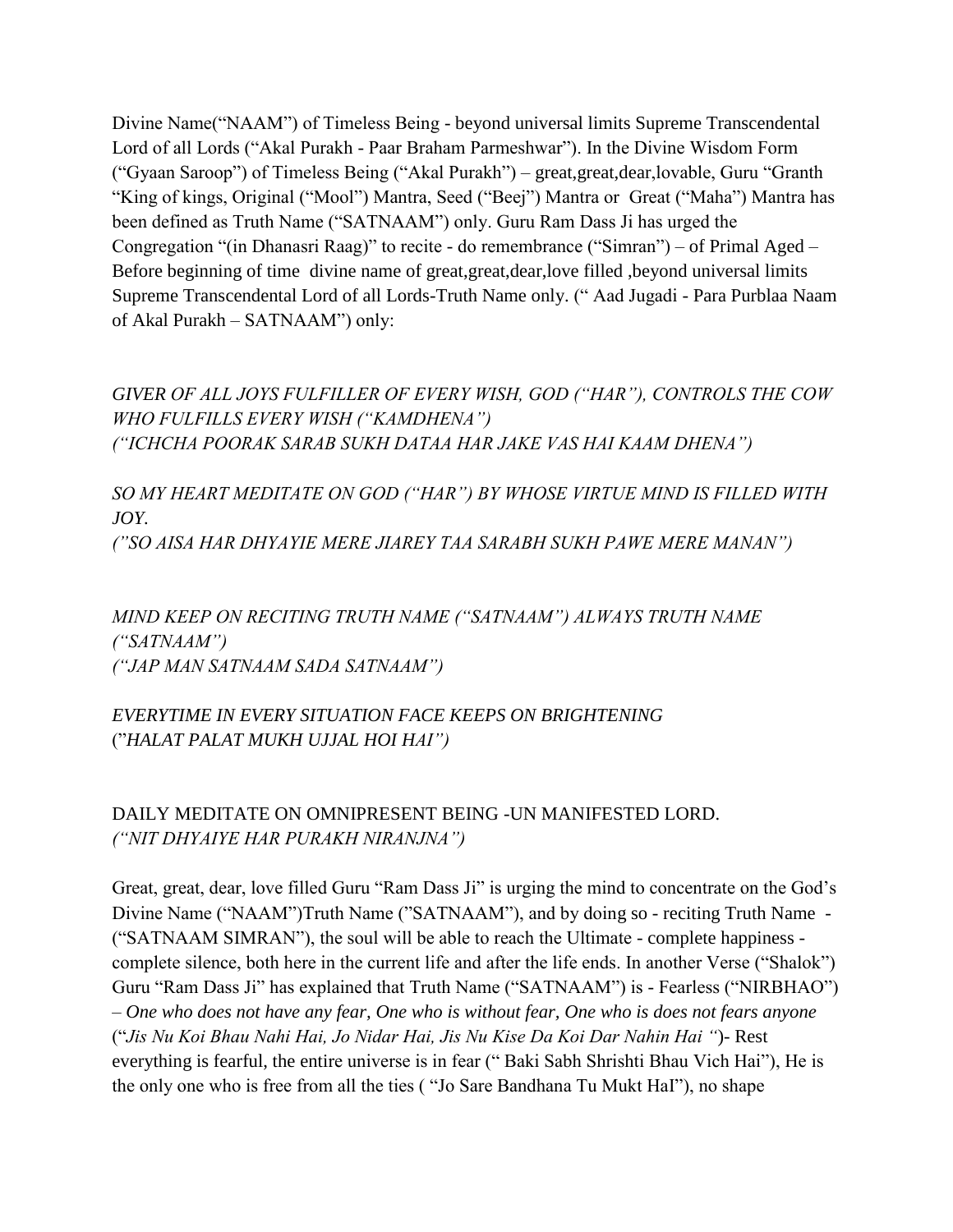("NIRANKAAR") -and according to the Original ("Mool") Mantra these two qualities belong to great, great, dear ,love, Timeless Lord- beyond universal limits, Supreme Transcendental Lord of all Lords ("Shri Akal Purakh - Paar Braham Parmeshwar") only:

#### FEARLESS, FORMLESS, TRUTH NAME ("SATNAAM")

#### ("*NIRBHAO NIRANKAAR SATNAAM")*

"Bhai Gurdass Ji" has also thanked Guru "Nanak Dev" King of Kings for His contribution of Truth Name ("SATNAAM"), for bringing Original ("Mool") Mantra on this earth from the God's Divine Court ("Dargah"), in his "vaars" (First "Vaar" First "Pauri"), Truth Name ("SATNAAM") can help us come out of the cycle of life and death and we can achieve salvation – ("Jivan Mukti").

## *FOLDED PALM PROSTRATION TO LORD GURU WHO RECITED TRUTH MANTRA, (*"*NAMASKAAR GURDEV KO SATNAAM JIS MANTRA SUNAYEA")*

## *WHO SAVED ME FROM SEA OF FIFTH AND MADE ME TO SETTLE IN FREE MATERIAL. ("BHAVJAL VECHON KADH KE MUKT PDARATH MAHI SMAYEA")*

Fifth King of kings ("Pancham Patshah") "Shri Guru Arjun Dev Ji " has very clearly explained in 16th "Ashtpadi "of Prayer of peace ("Sukhmani") that beyond universal limits, Lord of all Lords Supreme transcendental Lord ("Paar Braham Parmeshwar") has no shape, sign or color, He is beyond these three attributes of Mammon ("Maya"). This means anything that has a shape, sign and color is the Mammon ("Maya"). His Divine Name ("NAAM") is TRUTH ("SATNAAM"), and only that person will be given His Divine Name ('NAAM") – TRUTH ("SATNAAM"), who is blessed by Him with His Grace ("Kirpa"), and only on whom He will be pleased.

## *NO SHAPE,NO COLOR,NO SIZE,ALMIGHTY IS BEYOND ALL THREE QUALITIES ,* ("*ROOP NAA RANG NAA REKH KICHU, TRAI GUN TE PRABH BHINN")*

*OH, NANAK ONLY ONE CAN KNOW ON WHOM HE BECOMES GRACEFULLY HAPPY. ("TISE BHUJAYE NANKAA JIS HOWE SUPARSANN")*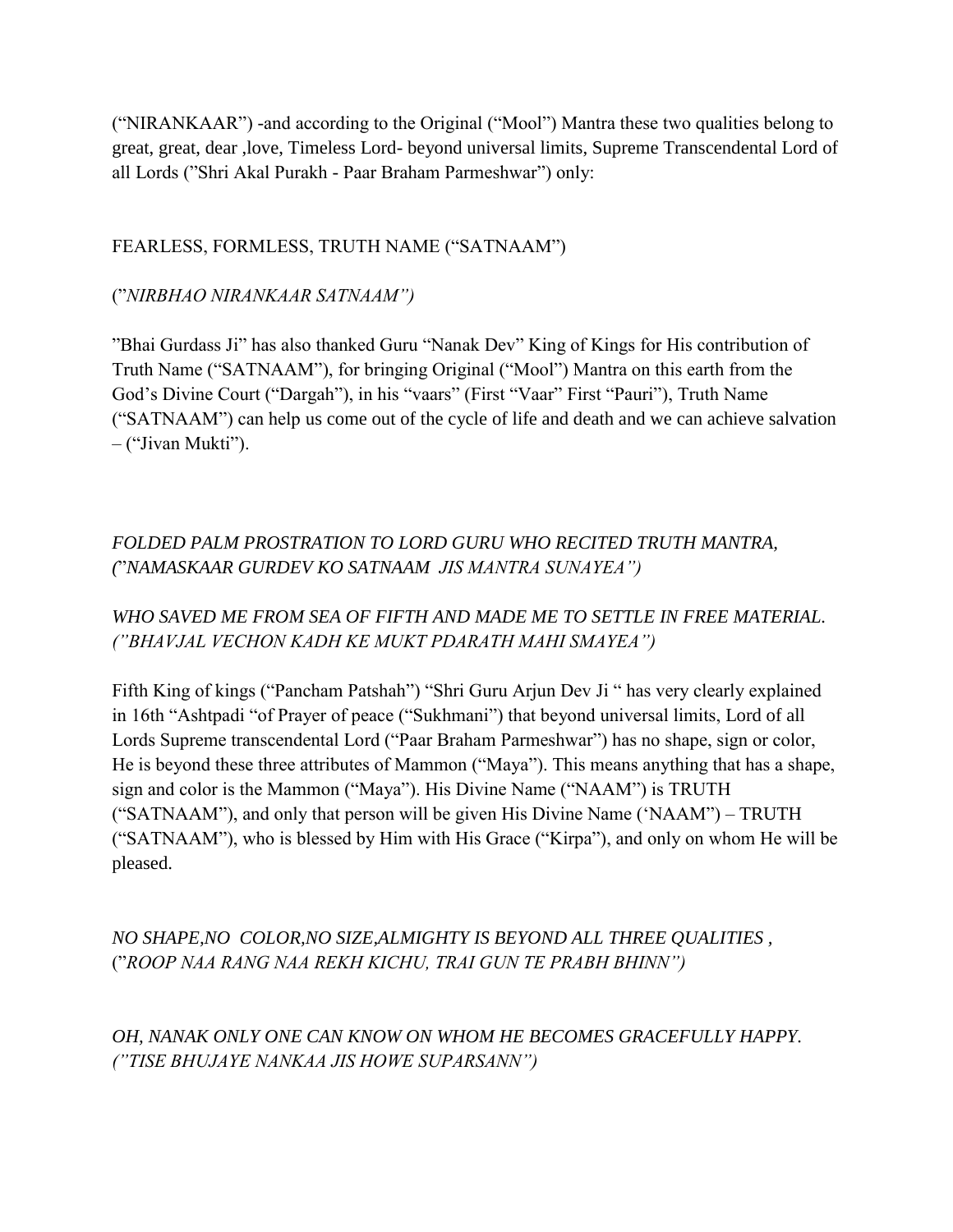God Named Truth ("SATNAAM") is the priceless diamond, it is such a unique jewel whose price can't be determined, because there is no price for the God's Divine Name ("NAAM") it is infinite. This priceless diamond is planted and instituted by Timeless Lord ("Akal Purakh") Himself in the heart of a Supreme Seated Knower of Universal Wisdom ("Param Padvi Braham Gyani") Forever God's Forever Bride ("Sada Suhagan") through the God's own divine ceremony ("Dargahi Sajnaa"). Such an enlightened soul is then filled with all the divine and spiritual powers and then decorated by the Timeless Lord ("Akal Purakh") as a Complete ("Puran") Truth Guru in His Divine Court ("Dargah"). At such an elevated level of spirituality Quality Less Form ("Nirgun") and All Quality Form ("Sargun") becomes one, where both the ends ("Nirgun" and "Sargun") are tied together, and there remains no difference between the worshipper ("Bhagat") and beyond universal limits Supreme Transcendental Being ("Paar Braham"). Such Supreme State ("Parm Padvi") great souls are omnipresent like God Himself. Only such a Complete "Puran" Truth Guru is authorized by Almighty ("Paar Braham") to give blessed gift of God's Divine Name("NAAM") to the Congregation – Truth Guru gives wealth of God's divine name to disciple ("Satgur Sikh Ko Naam Dhan De"). When such a person with Guru's eternal lovely blessed, blessed graceful grace puts His hand on the forehead and blesses anyone with God's Divine Name -SAT NAAM, then all the doors ("Bazzar Kapaat") of such a lucky individual are opened, and God's Divine Name gets planted in the mind and heart. Such human beings are considered very lucky - Sight of "knower of Universal wisdom" is big fortune ,Always sacrifice to him.("Braham Gyani Ka Daras Wadbhagee Paayie, Braham Gyani Ko Bal Bal Jaayie") - and they very easily complete their spiritual pilgrimage under the divine ,blessed ,blessed ,lovable, Umbrella ("Chattar") and blessings of such a soul.

#### GOD'S DIVINE AMBROSIAL NECTAR NAME IS WITH COMPLETE TRUTH GURU ("*NAAM AMOLAK RATTAN HAI PURE SATGUR PAAS")*

#### *TRUTH GURU GIVES LIGHT OF GOD'S NAME TO ONE WHO SERVES HIM. ("SATGUR SEVE LAGYEA KADH RATTAN DEVE PARGAAS")*

This- priceless diamond "Anmolak Rattan" - SATGOD'S DIVINE NAME was planted in Guru Nanak King of kings 's Heart center (" Hirda") by Timeless Lord (" Akal Purakh") through his divine Court's divine ceremony ("Dargahi Saajnaa") , then Guru "Nanak" King of kings planted this priceless diamond in Guru "Angad" King of kings heart center , and then Guru" Angad" King of kings planted Truth Name ("SATNAAM" )in Guru "Ram Dass" king of kings's heart center and so on this priceless diamond went all the way to Tenth King of Kings ("Dassam Patshah"), making each one of them a Compltet ("Puran") Truth Guru - a Complete Knower of Universal wisdom- decorating all of them with Supreme Seat ("Param Padvi"). "Mathra Bhutt" felt this priceless diamond – Truth God's Name ("SATNAAM") in Guru "Ram Dass" King of kings heart center and wrote: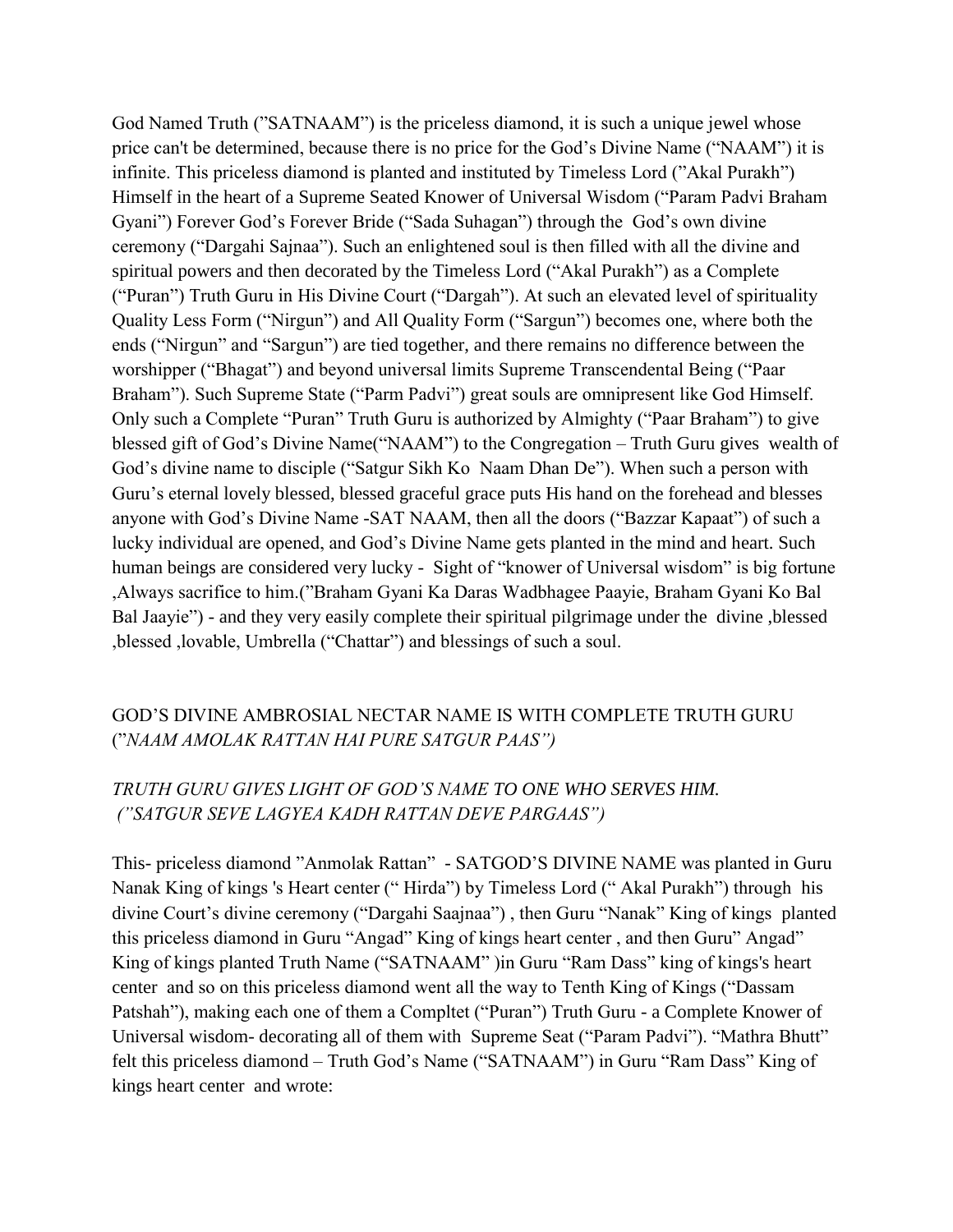DEAR, GREAT, LOVEFILLED, ONLY DOER TRUTH GOD'S NAME RESIDES IN HEART OF GURU "RAMDASS" KING OF KINGS, ("*SHREE SATNAAM KARTA PURAKH GURU RAM DASS CHITHI VASSEH* ")

Beyond universal limits, great, great, always love & Truth, Supreme, Transcendental, Lord of All Lords ("Paar Braham's") , Before beginning of Time ("Para Purblaa") God's Divine Name ("NAAM")- "SATNAAM" the treasure of all and complete happiness and peace. "SATNAAM" is Guru's divine blessed, blessed gift ("Gurparsadi"), and is given only by a Complete ("Puran") Truth Guru, Complete ("Puran Sant") and a Complete Knower of Universal wisdom Great Being ("Maha Purakh"). The "Gurparsadi" God's Divine Name obtained from such an enlightened soul only can bring peace, calmness, contentment, commitment and belief in the mind of a person and opens all the doors – "Bazzar Kapaat", puts him on to the way to salvation, otherwise no matter whatever we do to gain spirituality, nothing happens. This is the reason why most people remain frustrated and stay in Realm of religion ("Dharam Khand") and below it for ages together.

## GOD NAMED TRUTH GIVES PEACE, TRUE FAITH OH NANAK IS OBTAINED FROM GURU

("*SAT NAAM PRABH KAA SUKH DAEE, VISHVAAS SAT NANAK GUR TE PAYEE")*

Most of the preachers preach the Guru mantra Word ("Shabad") Wondrous Guru ( "Vaheguru" )to the masses. Divine love filled Word (" Shabad") "Wondrous Guru" ( "Vaheguru") signifies the Glorious praise of Timeless Lord of All ("Akal Purakh"), it signifies the Glorious praise of the God's Divine Name – "SATNAAM", Love word ("Shabad") Wondrous Guru ("Vaheguru") is not the God's Divine Name by itself, it is the praise of God's Divine Name – Truth "SATNAAM". Great ,great ,dear ,lovable ,Brother of All, "Gurdass" ("Bhai Gurdaas Ji") have given it the noun of Guru mantra: *"Wondrous Guru" is Divine ,Blessed ,always lovable ,Eternal Guru's Mantra ,whose recitation one loses Ego;* ("*Vaheguru Gur Mantra Hai Jap Haumai Khoyee*"); but nowhere in Guru's word ("Shabad") "Vaheguru" have been signified or described as God's Divine Name.

Death's pen and command are in Your hands. Tell me, who can erase it? "Shiva" and "Brahma" yearn to enshrine Your spiritual wisdom in their hearts.

("*kaal kalam hukam haath kahhu ka-un mayt sakai,ees bamm-yu ga-yaan Dhayaan Dharat heeai chaahi jee-o.")*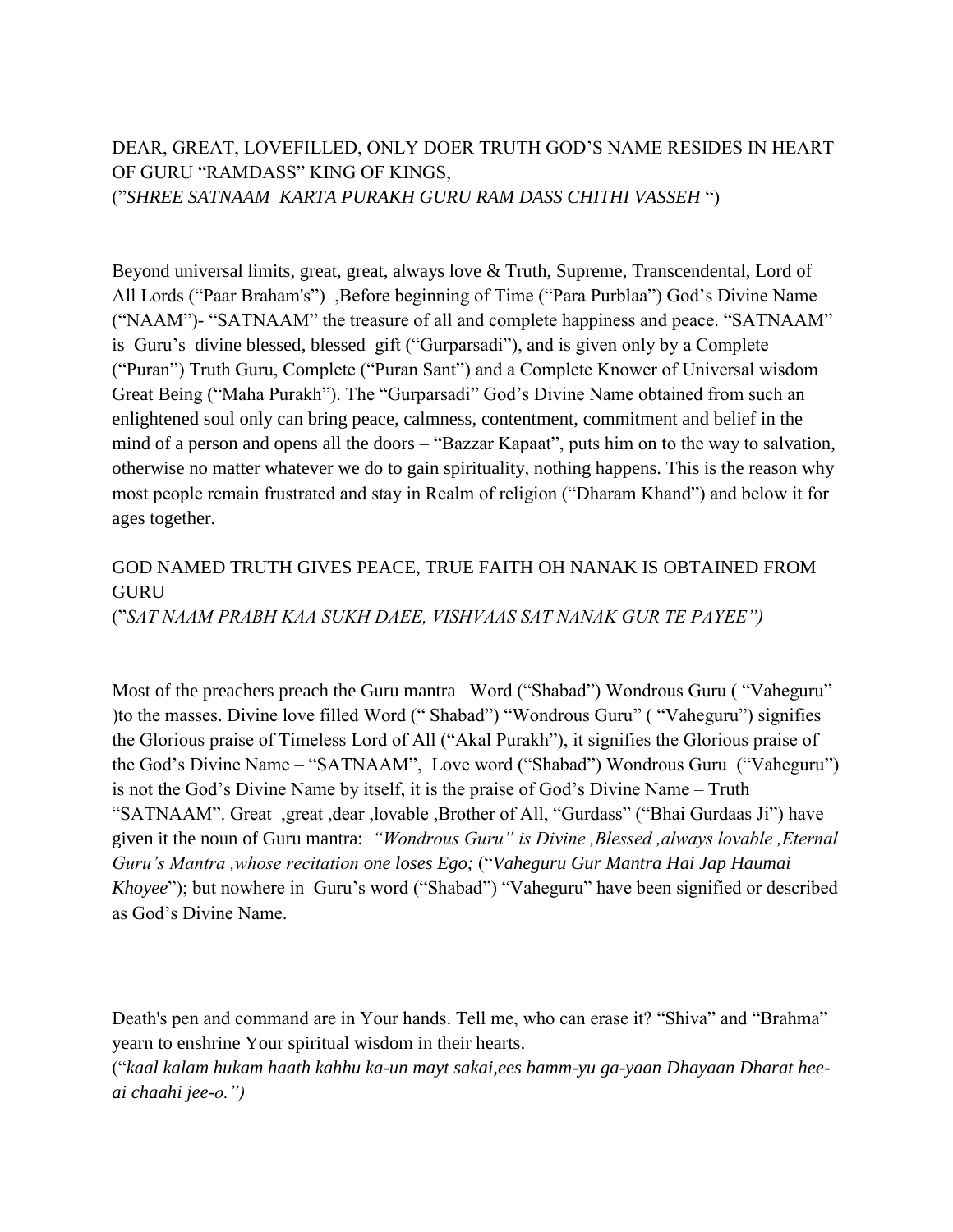You are forever True, the Home of Excellence, the Primal Supreme Being. Wondrous Guru, Wondrous Guru, Wondrous Guru, Wondrous Always. ||1||6||

*("sat saach saree nivaas aad purakh sadaa tuhee* ,*vaahiguroo vaahiguroo vaahiguroo vaahi jeeo"). (Page 1402)*

The "Bhatts"(Devotees of loving Lord who used to sung praises of Truth Guru & Truth Lord and used to wander from one place to other at the time of Sikh Truth Gurus) have sung the Glorious praise of great, great ,dear, love filled fourth King of kings Guru "Ram Dass" ("Dhan Dhan Chauthee Patshahi Shri Guru Ram Dass Ji") in their Eternal divine poems ("Bani"). When the "Bhatts" went to have Pleasurable, bliss full sight ("Darshan ")of great, great, dear, love filled Guru "Ram Dass " ("Dhan Dhan Guru Ram Dass Ji") they had certain imaginations about the form ("Roop") of God in their mind, and by the eternal blessings of great, great, dear lovefilled ,beyond universal limits ,Supreme, Transcendental Lord of all Lords ("Dhan Dhan Paar Braham Parmesar") and Great,great,dear,lovable, Guru "Ram Dass" ("Dhan Dhan Shri Guru Ram Dass Ji"), these "Bhatts" were able to see Great ,great,dear,lovefilled Guru "Ram Dass" ("Dhan Dhan Shri Guru Ram Dass Ji") in the same form ("Roop") ("Krishan", "Vithal" or whatever they had in mind). At this point they uttered these words in praise of great, great, dear, love filled Guru "Ram Dass", King of kings ("Dhan Dhan Shri Guru Ram Dass JI"). Let us look at the meaning of these divine words, in which the "Bhatts" have described the Glorious praise of great, great, dear, lovefilled, always lovable, forever love Guru "Ram Dass" always king of kings ("Dhan Dhan Shri Guru Ram Dass JI"):

The Guru is so great that the time and space is under His control, nobody can abolish Guru's eternal divine truth command ("Hukam"), even "Shiva" ( Name of Lord of destruction in Hinduism ) and "Brahama" (Name of Lord of Creation –Creator lord in Hinduism) long for adopting the divine knowledge ("Braham Gyan") of the Great ,great ,lovable ,love Truth, always & forever Truth, Guru ("Dhan Dhan Guru") because they want to become like Him, the Guru is beyond comprehension of a common person, He is strange, His deeds are very surprising, He can do wonders with His spiritual powers, He is completely truthful, He is Truth Himself, He serves the Truth – and what is the Truth – Great, great, always great , love filled love ,pure ,beyond universal limits ,Supreme, Transcendental Lord of all Lords ("Dhan Dhan Paar Braham Parmesar"), He is absolutely Stable, Maya lives under the feet ("Charans") of the Guru, the Guru is the "Being Beyond Time" ("Aad Purakh") – God Himself, and is always indestructible, the Guru can never be distracted, means He has won over five Thieves ("Panj Doots"), Hopes ("Asa"), Deep Desires ("Trishna"), Inner Desires ("Mansha"), He is the one who has won over His mind. And so the word ("Shabad") Wondrous Guru ("Vaahi Guru")– means the appreciation of such qualities of the Guru which make Him no different than the Almighty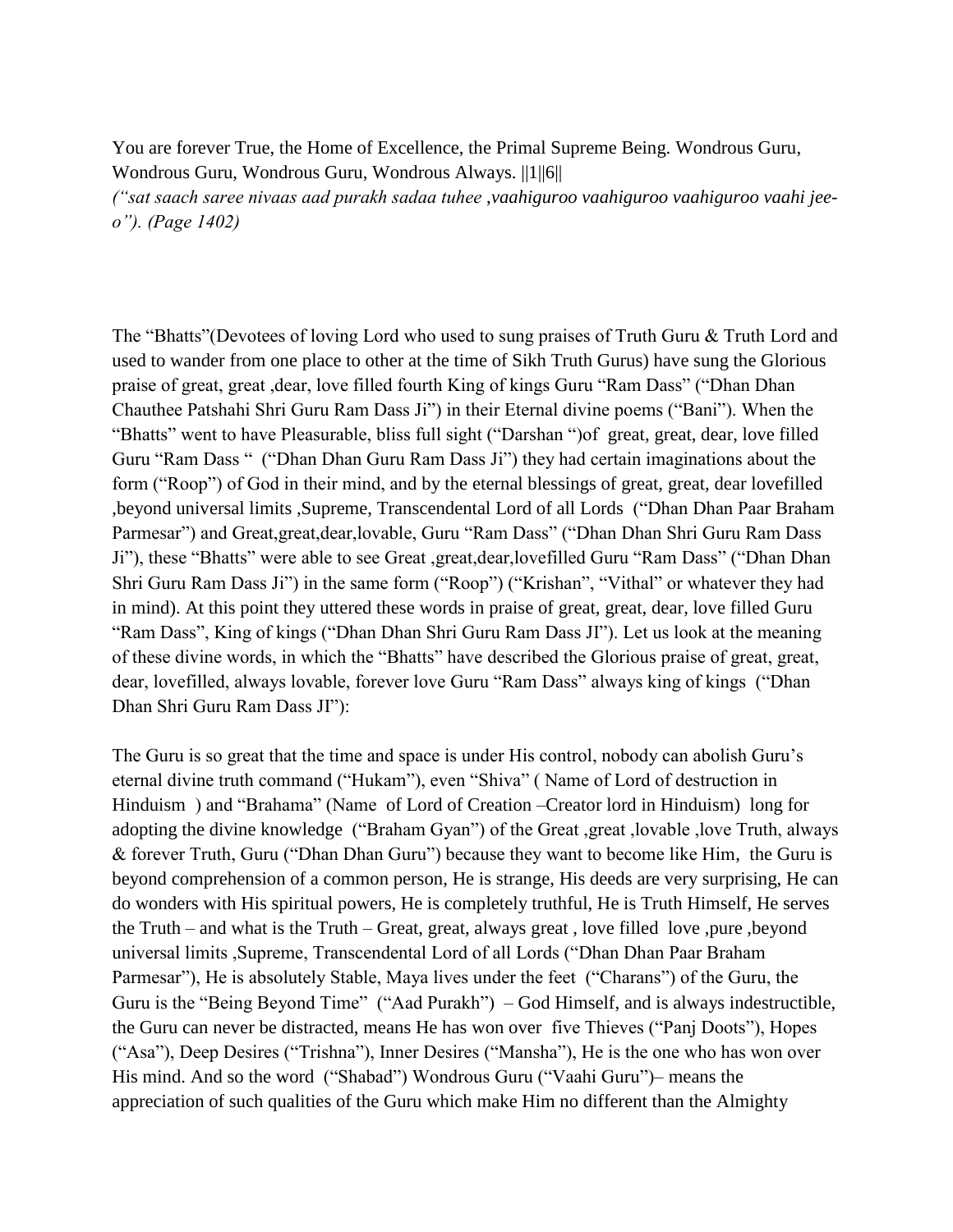Himself as explained by the "Bhatts" in praise of great, great, dear, always lovable, king of kings, Truth Guru "Ram Dass" ("Dhan Dhan Shri Guru Ram Dass Ji"), because the Guru is His form ("Roop"), there remains no difference between the Guru and Time Less Lord of all Lords ("Akal Purakh"). Therefore, the word ("Shabad") Wondrous Guru ("Vaahi Guru") has been sung in praise of Always Greatest ,dear, near, love filled ,lovable King of kings Guru "Ram Dass" ("Dhan Dhan Shri Guru Ram Dass Ji"), and the praise of the Guru is same as praising the Almighty, because there is no difference between the Guru and God, and also the Almighty loves the Glorious praise of His Lovable ,always Truth, always selfless ,Devotees ("Bhagats"). The word ("Shabad") "Vaahi" means super, great, surprising, enlightening, enjoying, eternal, highlights all the divine qualities of the soul, and the word Guru pertains to great, great, dear, love filled, always blissful Guru King of kings, Truth Guru "Ram Dass " ("Dhan Dhan Shri Guru Ram Dass Ji"), who was a Complete ("Puran") Saint Truth Guru, a Complete Knower of Universal Wisdom, a living God on this earth.

## <span id="page-52-0"></span>**Conclusion**

As long as we are in ("Dubidha") doubts and religious illusions we can't make much progress on the spiritual path. So at the end of the day please make a self judgment and find out if you are doing whatever Guru's divine word wisdom ("Gurbani") tells you to do or you are just following the traditions that are prevalent in the society, are you really working according to Guru's divine word wisdom ("Gurbani") and trying to follow the Guru's divine word wisdom ("Gurbani"), by doing so you will for sure find an answer to the reasons why is your spiritual progress not happening and then you will be able to take corrective actions. Self-evaluation is very important and should be a continuous feature of your daily spiritual chores. Once you are relieved of these delusions & illusions of religion ("Dharam Key Bharams") your spiritual progress will reach its heights.

Read the following words of Great,dear,near,always loving ,always blessing graceful Guru "Arjan Dev"- King of kings (Guru "Arjun Dev Ji") to really understand the benefits of killing your doubts and confusion ("dubidha"). When dear ,beloved Guru says "One who kills this.." he is referring to killing of ("dubidha") duality – doubts and double mindedness and religious illusions.

("Gauree, Fifth Mehl:")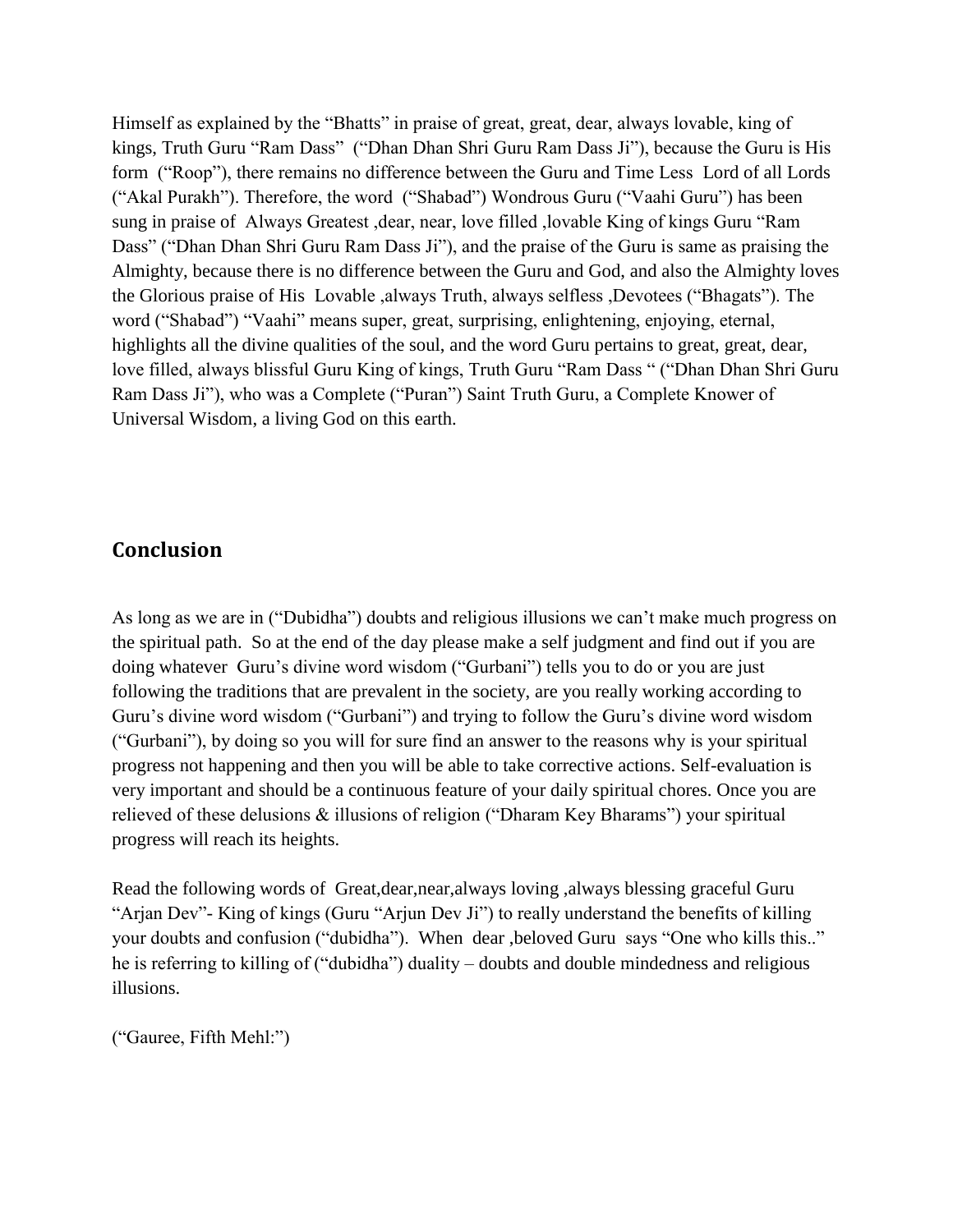One who kills this is a spiritual hero.("jo eis maarae soee soora")

One who kills this is perfect.(" jo eis maarae soee pooraa")

One who kills this obtains glorious greatness.(" jo eis maarae thisehi vaddiaaee")

One who kills this is freed of suffering. ("jo eis maarae this kaa dhukh jaaee") How rare is such a person, who kills and casts off duality.(" aisaa koe jo dhubidhhaa maar gavaavai")

Killing it, he attains Raja Yoga, the Yoga of meditation and success. ||1||Pause|("eisehi maar raaj jog kamaavai") ||1||rahau")

One who kills this has no fear.(" jo eis maarae this ko bho naahi")

One who kills this is absorbed in the Naam.(" jo eis maarae so naam samaahi")

One who kills this has his desires quenched.(" jo eis maarae this kee thrisanaa bujhai")

One who kills this is approved in the Court of the Lord.(" jo eis maarae s dharageh sijhai ") ||2||

One who kills this is wealthy and prosperous.(" jo eis maarae so dhhanavanthaa")

One who kills this is honorable.(" jo eis maarae so pathivanthaa")

One who kills this is truly a celibate.(" jo eis maarae soee jathee")

One who kills this attains salvation.(" jo eis maarae this hovai gathee ") ||3||

One who kills this - his coming is auspicious.(" jo eis maarae this kaa aaeiaa ganee")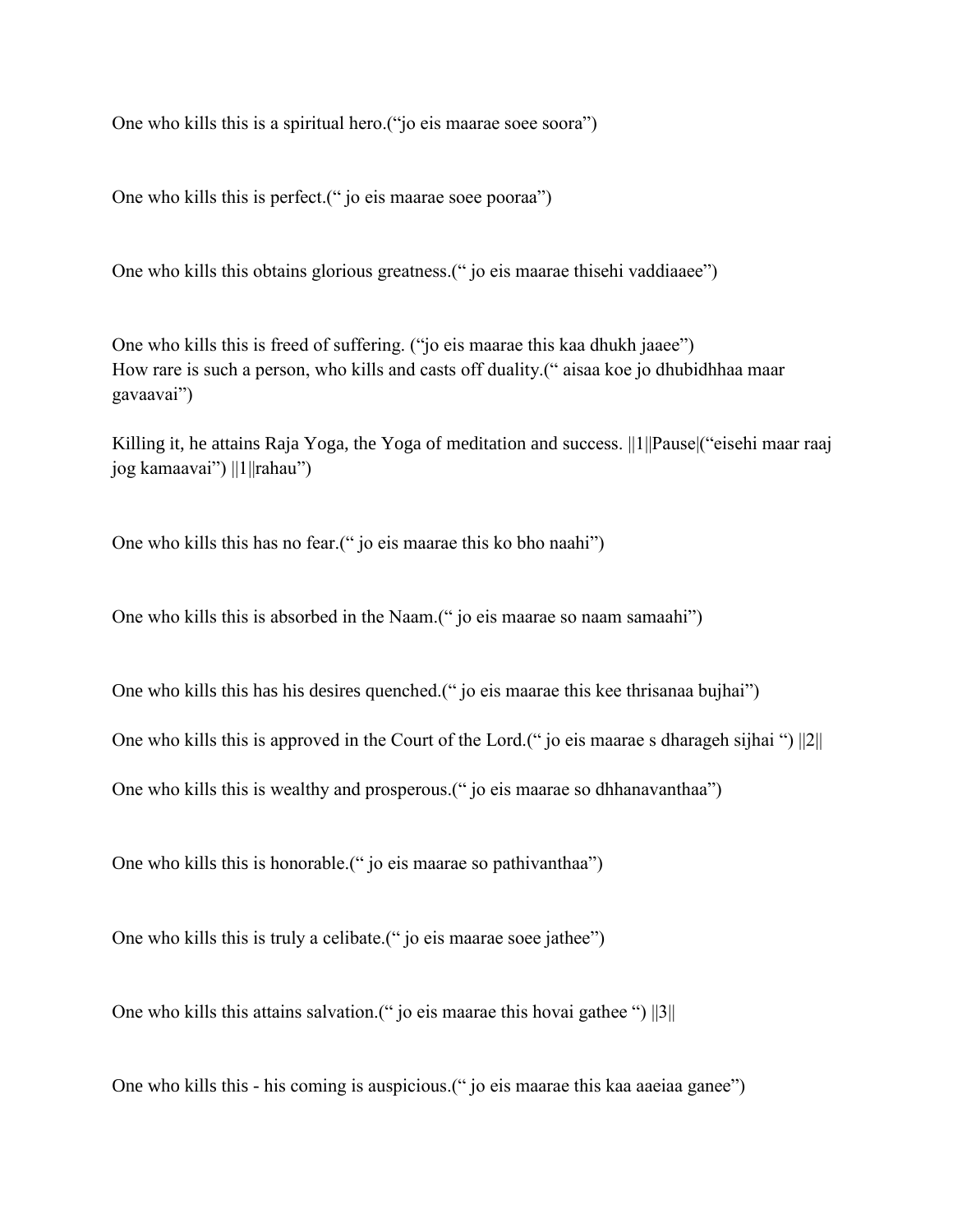One who kills this is steady and wealthy.(" jo eis maarae so nihachal dhhanee")

One who kills this is very fortunate.(" jo eis maarae so vaddabhaagaa")

One who kills this remains awake and aware, night and day.(" jo eis maarae so anadhin jaagaa ")  $||4||$ 

One who kills this is Jivan Mukta, liberated while yet alive.(" jo eis maarae s jeevan mukathaa")

One who kills this lives a pure lifestyle.(" jo eis maarae this kee niramal jugathaa")

One who kills this is spiritually wise("jo eis maarae soee sugiaanee").

One who kills this meditates intuitively. ("jo eis maarae s sehaj dhhiaanee ")||5||

Without killing this, one is not acceptable, even though one may perform millions of rituals, chants and austerities.(" eis maaree bin thhaae n parai || kott karam jaap thap karai")

Without killing this, one does not escape the cycle of reincarnation.<sup>("</sup> eis maaree bin janam n mittai")

Without killing this, one does not escape death.<sup>("</sup> eis maaree bin jam thae nehee shhuttai") ||6||

Without killing this, one does not obtain spiritual wisdom.<sup>("</sup> eis maaree bin giaan n hoee")

Without killing this, one's impurity is not washed off.<sup>\*</sup> eis maaree bin jooth n dhhoee")